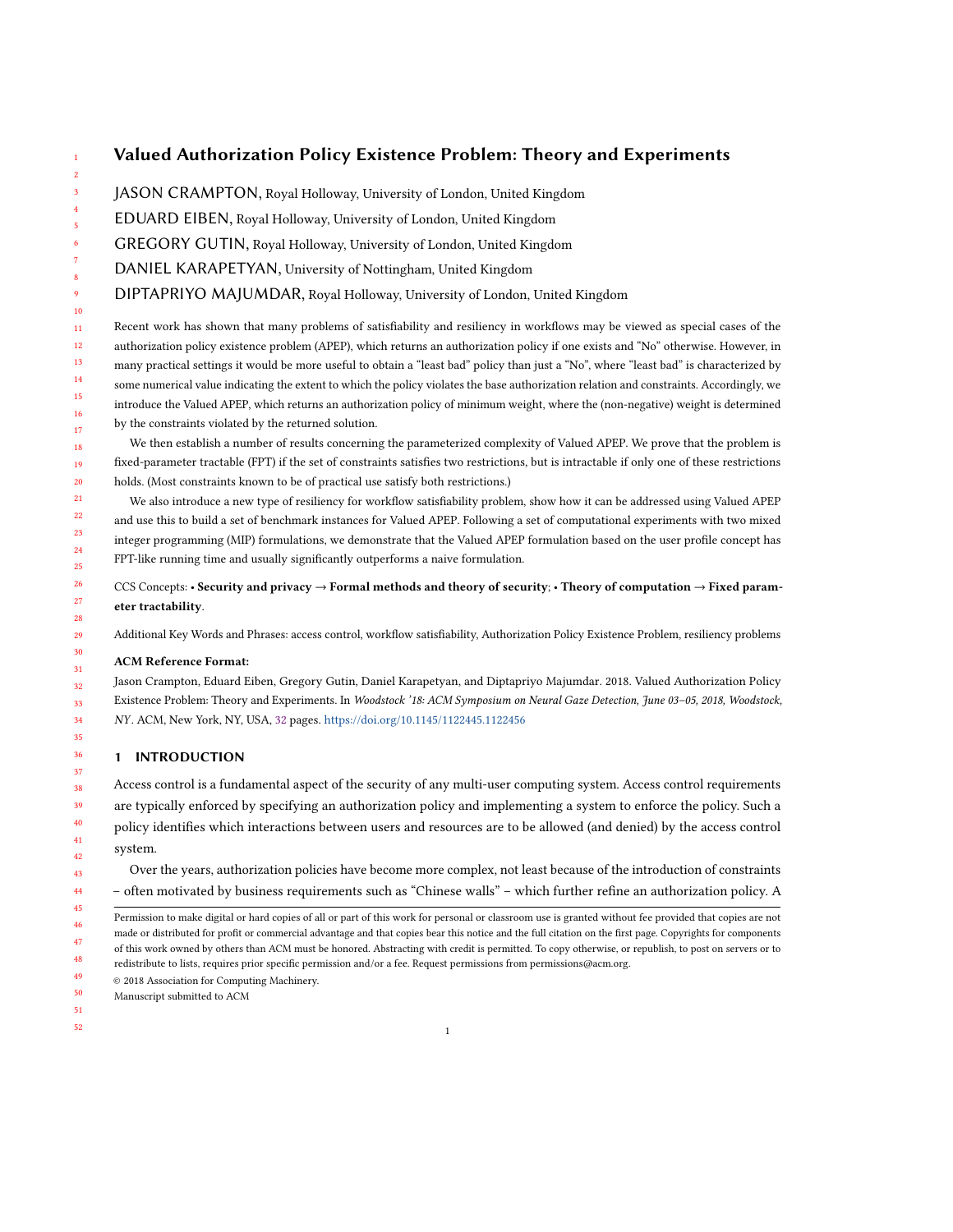53 54 55 56 separation-of-duty constraint (also known as the "two-man rule" or "four-eyes policy") may, for example, require that no single user is authorized for some particularly sensitive group of resources. Such a constraint is typically used to prevent misuse of the system by a single user.

The use of authorization policies and constraints, by design, limits which users may access resources. Nevertheless, the ability to perform one's duties will usually require access to particular resources, and overly prescriptive policies and constraints may mean that some resources are unavailable to users that need access to them. In other words, there may be some conflict between authorization policies and operational demands: a policy that is insufficiently restrictive may suit operational requirements but lead to security violations; conversely, too restrictive a policy may compromise an organization's ability to meet its business objectives.

Recent work on workflow satisfiability and access control resiliency recognized the importance of being able to determine whether or not security policies prevent an organization from achieving its objectives [\[10,](#page-31-1) [11,](#page-31-2) [24,](#page-31-3) [26,](#page-31-4) [30\]](#page-31-5). Bergé et al. introduced the AUTHORIZATION POLICY EXISTENCE PROBLEM (APEP) [\[2\]](#page-30-0), which generalizes many of the existing satisfiability and resiliency problems in access control. Informally, the APEP seeks to find an authorization policy, subject to restrictions on individual authorizations (defined by a base authorization relation) and restrictions on collective authorizations (defined by a set of authorization constraints).

APEP may be viewed as a decision or search problem. An algorithm to solve either version of the problem returns "no" if no authorization policy exists, given the base authorization relation and the constraints that form part of the input to the instance. Such a response is not particularly useful in practice: from an operational perspective, an administrator would presumably find it more useful if an algorithm to solve APEP returned some policy, even if that policy could lead to security violations, provided the risk of deploying that policy could be quantified in some way.

Hence, in this paper, we introduce a generalization of APEP, which we call VALUED APEP, where every policy is associated with a non-negative weight. A solution to VALUED APEP is a policy of minimum weight; a policy of zero weight satisfies the base authorization relation and all the constraints.

82 83 84 85 86 87 88 89 90 91 92 93 94 95 We establish the complexity of VALUED APEP for certain types of constraints, using multi-variate complexity analysis. We prove that APEP (and hence VALUED APEP) is fixed-parameter intractable, even if all the constraints are userindependent, a class of constraints for which the WORKFLOW SATISFIABILITY PROBLEM (WSP) - a special case of APEP is fixed-parameter tractable. However, we subsequently show that VALUED APEP is fixed-parameter tractable when all weighted constraints are user-independent and the set of constraints is t-weight-bounded (t-wbounded). Informally, the identities of the users are irrelevant to the solution and there exists a solution (policy) containing no more than  $t$ authorizations. We show that sets of user-independent constraints that contain only particular kinds of widely used constraints are t-wbounded. Bergé et al. [\[2\]](#page-30-0) introduced and used a notion of a bounded constraint. Bounded and wbounded constraints have some similarities, but wbounded constraints are more refined and allow for more precise complexity analysis. In particular, the notion of a bounded constraint cannot be used for VALUED APEP and we are able to derive improved complexity results for APEP using wbounded constraints.

96 97 98 99 100 101 102 103 A significant innovation of the paper is to introduce the notion of a user profile for a weighted constraint. Counting user profiles provides a powerful means of analyzing the complexity of (VALUED) APEP, somewhat analogous to the use of patterns in the analysis of workflow satisfiability problems. This enables us to (i) derive the complexity of Valued APEP when all constraints are t-wbounded and user-independent, (ii) establish the complexity of VALUED APEP for the most common types of user-independent constraints, and (iii) improve on existing results for the complexity of APEP obtained by Bergé et al.  $[2]$ . We also prove that our result for the complexity of APEP with  $t$ -wbounded, userindependent constraints cannot be improved, unless a well-known and widely accepted hypothesis in parameterized

104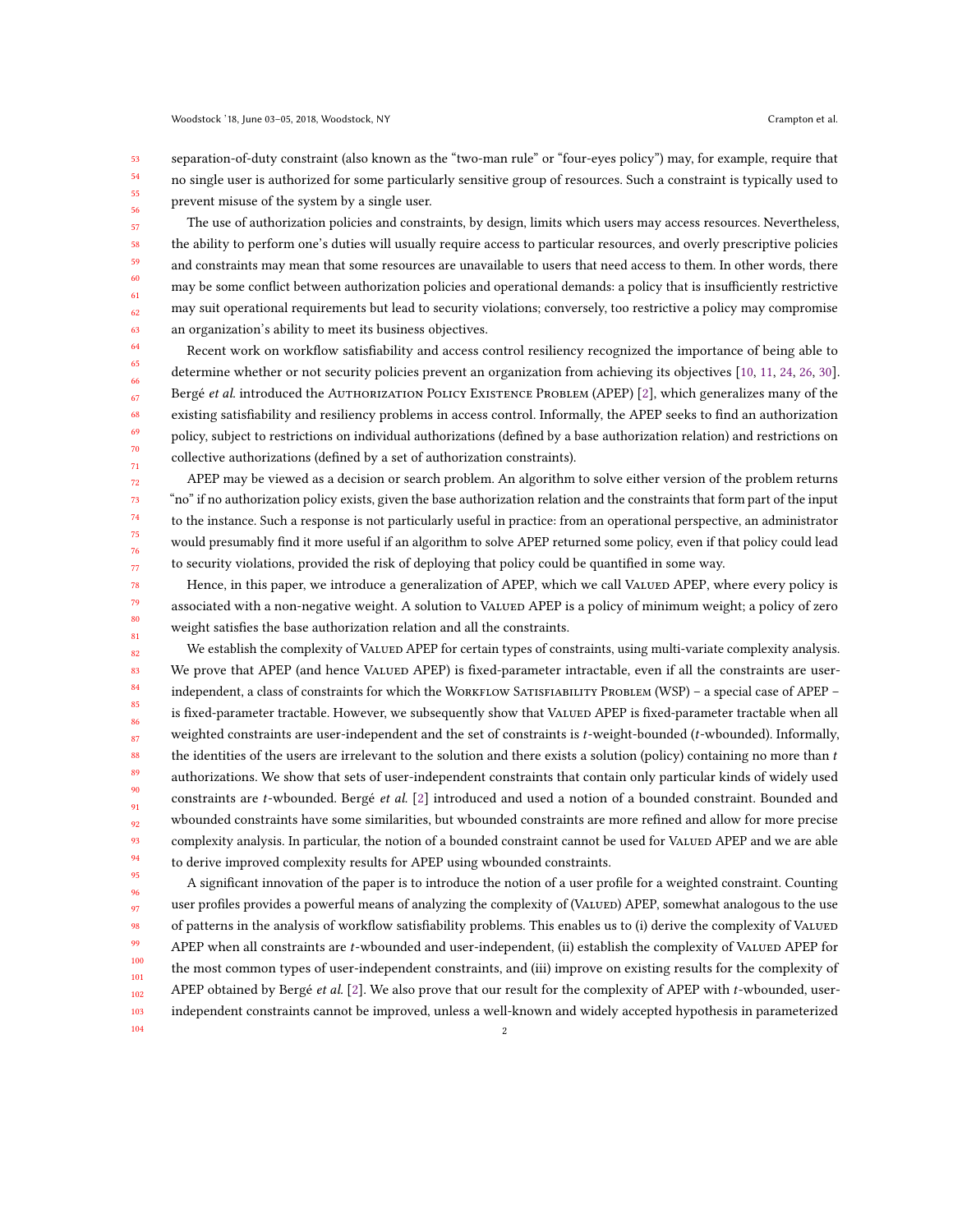105 106 107 complexity theory is false. Finally, we show that certain sub-classes of VALUED APEP can be reduced to the VALUED WORKFLOW SATISFIABILITY PROBLEM (VALUED WSP) [\[12\]](#page-31-6) with user-independent constraints, thereby establishing that these sub-classes are fixed-parameter tractable.

109 110 111 112 113 114 115 116 For the first time in the APEP literature, we conduct computational experiments based on an application of VALUED APEP in WSP. Specifically, we introduce a concept of  $\tau$ -resiliency in WSP which seeks a solution that is resilient to deleting up to  $\tau$  arbitrary users. We build a set of VALUED APEP benchmark instances that address  $\tau$ -resiliency in WSP and use it in computational experiments. To solve VALUED APEP, we use two mixed integer programming formulations. One is a 'naive' formulation of the problem whereas the other one exploits the user profile concept. We demonstrate that the formulation based on the user profile concept has FPT-like solution times and usually outperforms the naive formulation by a large margin. We also analyse and discuss the properties of  $\tau$ -resiliency.

117 118 119 120 121 122 123 124 125 126 127 128 129 130 In the next section, we summarize relevant background material. We introduce the VALUED APEP in Section [3](#page-5-0) and define weighted user-independent constraints. We also show that VALUED WSP is a special case of VALUED APEP and describe particular types of weighted user-independent constraints for APEP. In Section [4,](#page-7-0) we introduce the notion of a t-wbounded constraint and establish the complexity of Valued APEP when all constraints are t-wbounded. We prove the problem is intractable for arbitrary sets of t-wbounded constraints or user-independent constraints, but fixed-parameter tractable for t-wbounded, user-independent constraints. In the following two sections, we establish the complexity of other sub-classes of VALUED APEP. In Section [7](#page-19-0) we explain how APEP can be used to address questions of resiliency in workflows. In the following two sections we introduce two MIP formulations for VALUED APEP and test these formulations using the resiliency questions introduced in Section [7.](#page-19-0) In Section [10](#page-28-0) we discuss how our contributions improve and extend related work. We conclude the paper with a summary of our contributions and some ideas for future work in Section [11.](#page-29-0)

## <span id="page-2-1"></span>2 BACKGROUND

108

APEP is defined in the context of a set of users U, a set of resources R, a base authorization relation  $\hat{A} \subseteq U \times R$ , and a set of constraints C. Informally, APEP asks whether it is possible to find an authorization relation A that satisfies all the constraints and is a subset of  $\hat{A}$ .

For an arbitrary authorization relation  $A \subseteq U \times R$  and an arbitrary resource  $r \in R$ , we write  $A(r)$  to denote the set of users authorized for resource r by A; more formally,  $A(r) = \{u \in U \mid (u,r) \in A\}$ . For a subset  $T \subseteq R$ , we define the set of users authorized for some resource in T to be  $A(T) = \bigcup_{r \in T} A(r)$ . For a user  $u, A(u) = \{r \in R \mid (u, r) \in A\}$ ; and for  $V \subseteq U, A(V) = \{r \in R \mid (u, r) \in A, u \in V\}.$ 

An authorization relation  $A \subseteq U \times R$  is

- *authorized* (with respect to  $\hat{A}$ ) if  $A \subseteq \hat{A}$ ,
- complete if for all  $r \in R$ ,  $A(r) \neq \emptyset$ ,
- *eligible* (with respect to C) if it satisfies all  $c \in C$ ,
- valid (with respect to  $\hat{A}$  and  $C$ ) if  $A$  is authorized, complete, and eligible.

An instance of APEP is satisfiable if it admits a valid authorization relation A.

### <span id="page-2-0"></span>2.1 APEP constraints

In general, there are no restrictions on the constraints that can appear in an APEP instance, although the use of arbitrary constraints has a significant impact on the computational complexity of APEP (see Section [2.3\)](#page-3-0). Accordingly, Bergé et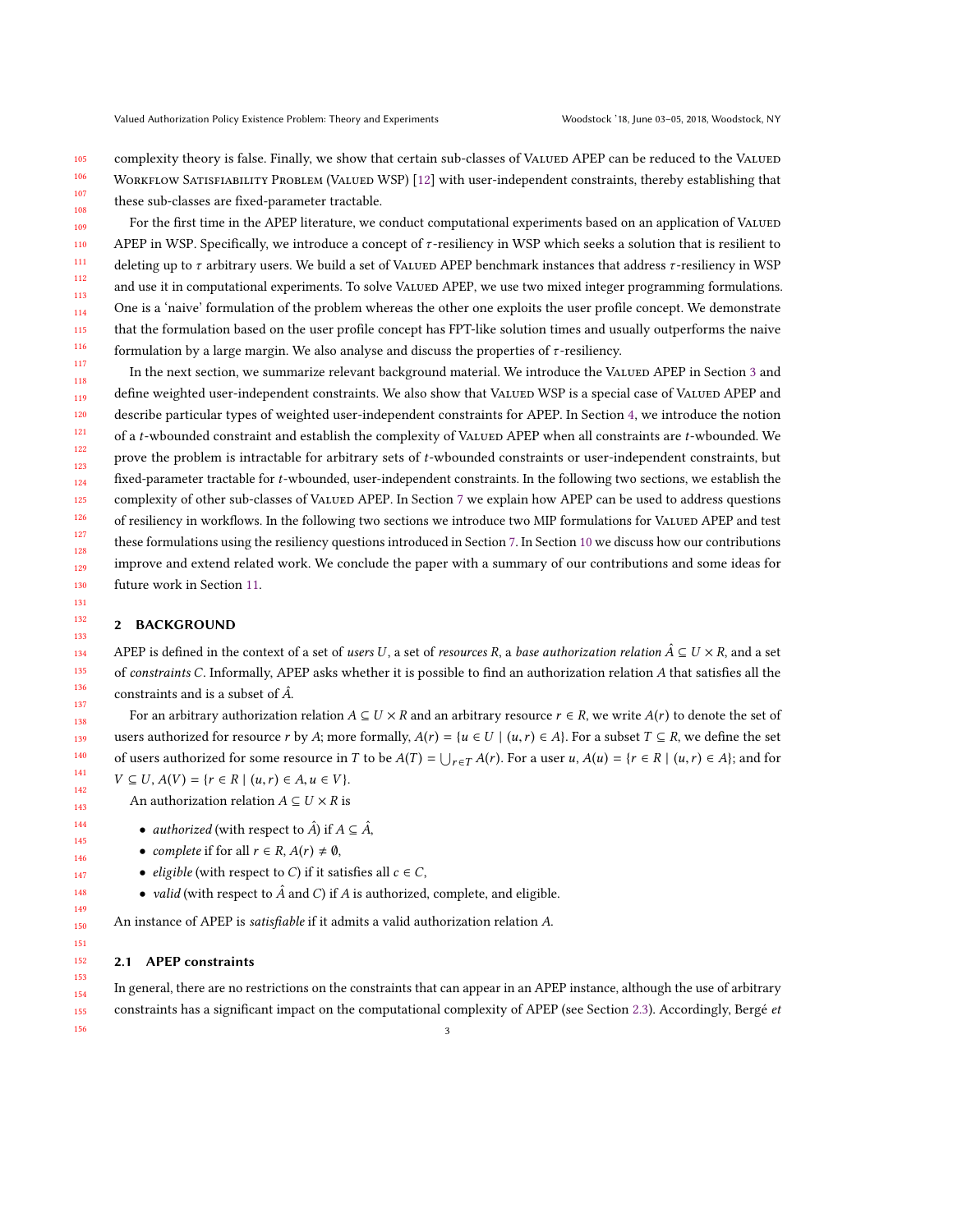<span id="page-3-1"></span>157 158 al. [\[2\]](#page-30-0) defined several standard types of constraints for APEP, summarized in Table [1,](#page-3-1) generalizing existing constraints in the access control literature.

| Description                    | <b>Notation</b>                     | <b>Satisfaction criterion</b>    | <b>Constraint family</b> |
|--------------------------------|-------------------------------------|----------------------------------|--------------------------|
| Universal binding-of-duty      | $(r, r', \leftrightarrow, \forall)$ | $A(r) = A(r')$                   | $BoD_{11}$               |
| Universal separation-of-duty   | $(r, r', \mathcal{L}, \forall)$     | $A(r) \cap A(r') = \emptyset$    | $SoD_{11}$               |
| Existential binding-of-duty    | $(r, r', \leftrightarrow, \exists)$ | $A(r) \cap A(r') \neq \emptyset$ | BoD <sub>F</sub>         |
| Existential separation-of-duty | $(r, r', \mathcal{L}, \exists)$     | $A(r) \neq A(r')$                | $SoD_F$                  |
| Cardinality-Upper-Bound        | $(r, \leq, t)$                      | $ A(r)  \leq t$                  | Card <sub>UB</sub>       |
| Cardinality-Lower-Bound        | $(r, \geq, t)$                      | $ A(r)  \geq t$                  | Card <sub>IR</sub>       |

| Table 1. Standard APEP constraints: $r, r' \in R, t \in \mathbb{N}$ |  |  |
|---------------------------------------------------------------------|--|--|
|                                                                     |  |  |

### 168 169 170 171

## <span id="page-3-2"></span>2.2 WSP as a special case of APEP

Consider an instance of APEP which contains any of the constraints defined in Section [2.1,](#page-2-0) and includes the set of cardinality constraints  $\{(r, \leq, 1) \mid r \in R\}$ . Any solution A to such an APEP instance requires  $|A(r)| = 1$  for all  $r \in R$ (since completeness requires  $|A(r)| > 0$ ). Thus A may be regarded as a function  $A: R \to U$ . Since  $|A(r)| = 1$ , there is no distinction between existential and universal constraints (whether they are separation-of-duty or binding-of-duty): specifically, A satisfies the constraint  $(r, r', \circ, \exists)$  iff A satisfies  $(r, r', \circ, \forall)$  (for  $\circ \in \{\updownarrow, \leftrightarrow\}$ ).

In other words, an APEP instance of this form is equivalent to an instance of WSP [\[11,](#page-31-2) [30\]](#page-31-5), with separation-of-duty, binding-of-duty and cardinality constraints: resources correspond to workflow steps, the base authorization relation to the authorization policy, and an APEP solution to a plan. Accordingly, strong connections exist between APEP and WSP, not least because certain instances of APEP can be reduced to WSP [\[2\]](#page-30-0). In WSP, the set of resources is the set of steps, denoted by S.

#### 187 2.3 Complexity of WSP and APEP

<span id="page-3-0"></span>In the context of WSP, the authorization policy (the base authorization relation in APEP) specifies which users are authorized for which steps in the workflow. A solution to WSP is a plan  $\pi$  that assigns a single user to each step in the workflow. In general, WSP is NP-complete [\[30\]](#page-31-5).

Let  $k = |S|$  and  $n = |U|$ . Then there are  $n^k$  plans, and the validity of each plan can be established in polynomial time (in the size of the input). Thus WSP can be solved in polynomial time if k is constant. It is easy to establish that APEP is harder than WSP in general.

Proposition 2.1. APEP is NP-complete even when there is a single resource.

We provide a polynomial time redution from MONOTONE 1-IN-3 SAT [\[29\]](#page-31-7) problem. We formally state the problem definition.

MONOTONE 1-IN-3 SAT

**Input:** A 3-CNF formula  $\phi$  such that no literal is a negated variable.

Question: Does  $\phi$  have a satisfying assignment that assigns True to only one literal from every clause?

The proof uses a simple reduction from MONOTONE 1-IN-3 SAT  $[29]$  to an instance of APEP in which there is a single resource r: the set of variables corresponds to the set of users;  $(x, r) \in A$  corresponds to assigning the value True to 4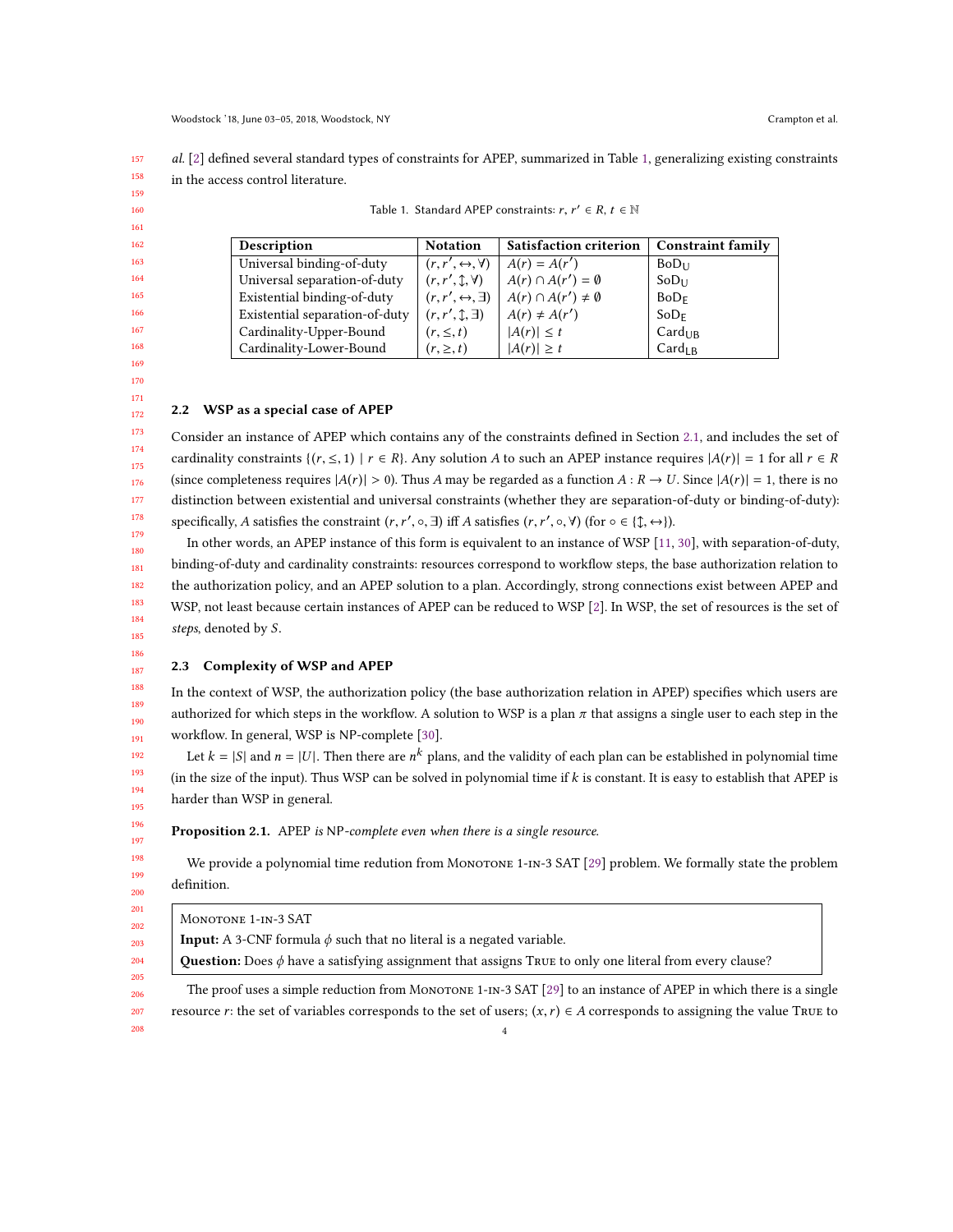209 210 variable  $x$ ; and every clause corresponds to a constraint comprising three "users", which is satisfied provided exactly one user is assigned to the resource.

211 212 213 214 215 216 217 Wang and Li [\[30\]](#page-31-5) introduced parameterization<sup>[1](#page-4-0)</sup> of WSP by parameter k. This parameterization is natural because for many practical instances of WSP,  $k = |S| \ll n = |U|$  and k is relatively small. Wang and Li proved that WSP is intractable, even from the parameterized point of view. However, Wang and Li proved that WSP becomes computationally tractable from the parameterized point of view (i.e., fixed-parameter tractable) when the constraints are restricted to some generalizations of binary separation-of-duty (SoD) and binding-of-duty (BoD) constraints.

218 219 220 221 222 Similarly, for APEP, we denote  $k = |R|$  and  $n = |U|$ . In the rest of the paper, we assume that k is relatively small and thus consider it as the parameter. While the assumption that k is small is not necessarily correct in some applications, our approach is useful where k is indeed small, for example in special cases such as WSP. Also, there are situations where strict controls are placed on the utilization of and access to (some small subset of system) resources by users.

### 2.4 User-independent constraints

Wang and Li's result has been extended to the much larger family of user-independent constraints, which includes the aforementioned SoD and BoD constraints and most other constraints that arise in practice [\[7,](#page-30-1) [22\]](#page-31-8). Informally, a constraint is called user-independent if its satisfaction does not depend on the identities of the users assigned to steps. (For example, it is sufficient to assign steps in a separation of duty constraint to different users in order to satisfy the constraint.)

234 The concept of a user-independent constraint for WSP can be extended formally to the APEP setting in the following way [\[2\]](#page-30-0). Let  $\sigma: U \to U$  be a permutation on the user set. Then, given an authorization relation  $A \subseteq U \times R$ , we write  $\sigma(A) = \{(\sigma(u), r) | (u, r) \in A\}$ . A constraint c is said to be user-independent if for every authorization relation A that satisfies c and every permutation  $\sigma: U \to U$ ,  $\sigma(A)$  also satisfies c. It is not hard to see that the sets of constraints defined in Section [2.1](#page-2-0) are user-independent [\[2\]](#page-30-0), since their satisfaction is independent of the specific users that belong to  $A(r)$  and  $A(r')$ .

Bergé et al. established a number of FPT results for APEP (restricted to t-bounded, user-independent constraints). We introduce a definition of user-independence and t-boundedness for weighted constraints in Sections [3](#page-5-0) and [4,](#page-7-0) respectively, and show that we can improve on existing complexity results.

#### <span id="page-4-1"></span>2.5 Parameterized complexity

An instance of a parameterized problem  $\Pi$  is a pair  $(I,\kappa)$  where I is the main part and  $\kappa$  is the parameter; the latter is usually a non-negative integer. A parameterized problem is fixed-parameter tractable (FPT) if there exists a computable function f such that any instance  $(I, \kappa)$  can be solved in time  $O(f(\kappa)|I|^{c})$ , where  $|I|$  denotes the size of I and c is an absolute constant. The class of all fixed-parameter tractable decision problems is called FPT and algorithms which run in the time specified above are called FPT algorithms. As in other literature on FPT algorithms, we will often omit the polynomial factor in  $O(f(\kappa)|I|^c)$  and write  $O^*(f(\kappa))$  instead.

Consider two parameterized problems Π and Π'. We say that Π has a *parameterized reduction* to Π' if there are functions g and h from N to N and a function  $(I, \kappa) \mapsto (I'$ , ...<br>Γ ′ ) from Π to Π ′ such that

• there is an algorithm of running time  $h(\kappa) \cdot (|I| + \kappa)^{O(1)}$  which for input  $(I, \kappa)$  outputs  $(I'$  $\frac{1}{\sqrt{2}}$ '), where  $\kappa' \leq g(\kappa)$ ; and

<span id="page-4-0"></span> $1$ We provide a brief introduction to parameterized complexity in Section [2.5.](#page-4-1)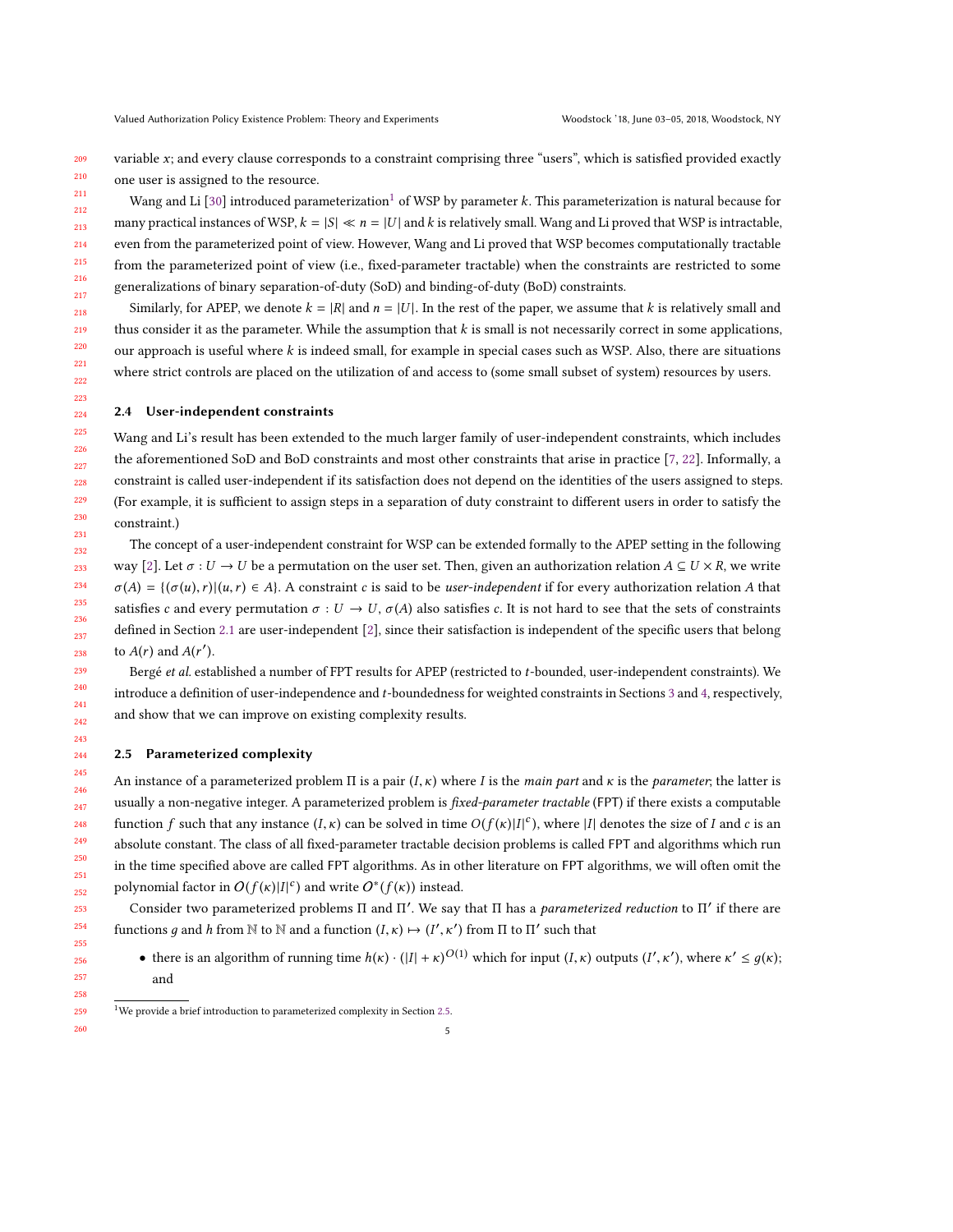•  $(I, \kappa)$  is a yes-instance of  $\Pi$  if and only if  $(I'$  $\frac{1}{\sqrt{2}}$  $^{\prime}$ ) is a yes-instance of  $\Pi^{\prime}$ .

 

 

While FPT is a parameterized complexity analog of P in classical complexity theory, there are many parameterized hardness classes, forming a nested sequence of which FPT is the first member: FPT⊆ W[1]⊆ W[2 ] ⊆ ... . The Exponential Time Hypothesis (ETH) is a well-known and plausible conjecture that there is no algorithm solving 3-CNF Satisfiability in time  $2^{o(n)}$ , where *n* is the number of variables [\[19\]](#page-31-9). It is well known that if the ETH holds then FPT  $\neq$  W[1]. Hence, W[1] is generally viewed as a parameterized intractability class, which is an analog of NP in classical complexity.

A well-known example of a W[1]-complete problem is the CLIQUE problem parameterized by  $\kappa$ : given a graph G and a natural number κ, decide whether G has a complete subgraph on κ vertices. A well-known example of a <sup>W</sup>[2]-complete problem is the DOMINATING SET problem parameterized by  $\kappa$ : given a graph  $G = (V, E)$  and a natural number  $\kappa$ , decide whether G has a set S of  $\kappa$  vertices such that every vertex in  $V \setminus S$  is adjacent to some vertex in S. Thus, every W[1]-hard problem  $\Pi_1$  is at least as hard as Clique (i.e., Clique has a parameterized reduction to  $\Pi_1$ ); similarly, every W[2]-hard problem  $\Pi_2$  is at least as hard as DOMINATING SET.

More information on parameterized algorithms and complexity can be found in recent books [\[14,](#page-31-10) [17\]](#page-31-11).

 

### <span id="page-5-0"></span>3 VALUED APEP

As we noted in the introduction, we believe that it is more valuable, in practice, for APEP to return some authorization relation, even if that relation is not valid (in the sense defined in Section [2\)](#page-2-1). Clearly, the authorization relation that is returned must be the best one, in some appropriate sense. Inspired by VALUED WSP, we introduce VALUED APEP, where every authorization relation is associated with a "cost" (more formally, a weight) and the solution to a VALUED APEP instance is an authorization relation of minimum weight.

 

 

## 3.1 Problem definition

 We first introduce the notions of a *weighted constraint* and a *weighted user authorization function*. Let  $A \subseteq U \times R$  be an authorization relation. A weighted constraint c is defined by a function  $w_c : 2^{U \times R} \to \mathbb{N}$  such that  $w_c(A) = 0$  if and only if A satisfies the constraint. Hence, we will use interchangeably c and  $w_c$  as a notation for c. By definition,  $w_c(A) > 0$  if the constraint is violated. The intuition is that  $w_c(A)$  represents the cost incurred by A, in terms of constraint violation. For example, a weighted constraint  $w_c$  such that  $w_c(A) = 0$  iff  $A(r) \cap A(r') = \emptyset$  and  $w_c(A)$  increases monotonically with the size of  $A(r) \cap A(r')$  encodes the usual APEP constraint  $(r, r', \hat{\tau}, \hat{\tau})$ . (We describe other weighted constraints in Section [3.2.](#page-6-0))

A weighted user authorization function  $\omega: U \times 2^R \to \mathbb{N}$  has the following properties:

- 
- 

 

Then  $\omega(u, T) > 0$  if u is not authorized for some resource in T and, vacuously, we have  $\omega(u, \emptyset) = 0$  for all  $u \in U$ . The weighted user authorization function is used to represent the cost of assigning unauthorized users to resources.

 $\omega(u,T) = 0$  if u is authorized for each resource in T (1)

<span id="page-5-1"></span> $T' \subseteq T$  implies  $\omega(u, T') \leq \omega(u, T)$ . (2)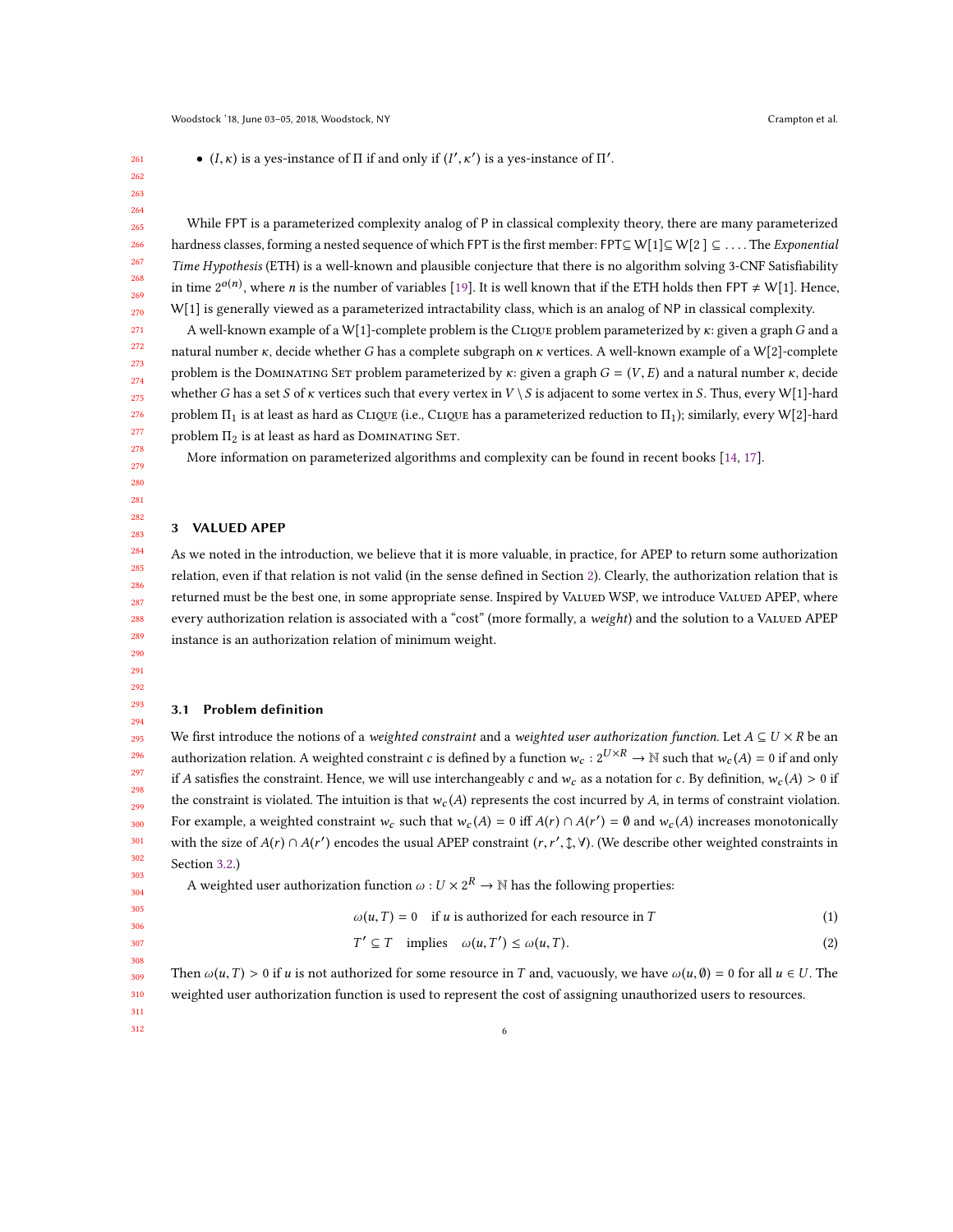Then we define the weighted authorization function  $\Omega: 2^{U \times R} \to \mathbb{N}$ , weighted constraint function  $w_C: 2^{U \times R} \to \mathbb{N}$ , and weight function  $w: 2^{U \times R} \rightarrow \mathbb{N}$  as follows:

<span id="page-6-7"></span>
$$
\Omega(A) = \sum_{u \in U} \omega(u, A(u)),\tag{3}
$$

$$
w_C(A) = \sum_{c \in C} w_c(A), \tag{4}
$$

$$
w(A) = \Omega(A) + w_C(A). \tag{5}
$$

A relation A is *optimal* if  $w(A) \le w(A')$  for all  $A' \subseteq U \times R$ . We now formally define VALUED APEP.

Valued APEP

Input: A set of resources  $R$ , a set of users  $U$ , a set of weighted constraints  $C$ , a weighted user authorization function ω

Parameter:  $|R| = k$ 

Output: A complete, optimal authorization relation

**Remark 3.1.** A base authorization relation  $\hat{A}$  is implicitly defined in a VALUED APEP instance: specifically,  $(u, r) \in \hat{A}$  iff  $\omega(u,r) = 0$ . An instance of VALUED APEP is defined by a tuple  $(R, U, C, \omega)$ , where C is a set of weighted constraints; we may, when convenient, refer to  $\hat{A}$ , as defined by  $\omega$ .

### <span id="page-6-0"></span>3.2 Valued APEP constraints

We now provide some examples of weighted constraints, extending the examples introduced in Section [2.1.](#page-2-0) First, let  $f_c : \mathbb{Z} \to \mathbb{N}$  be a monotonically increasing function (i.e.,  $f_c(z) \leq f_c(z+1)$  for all  $z \in \mathbb{Z}$ ), where  $f_c(z) = 0$  iff  $z \leq 0$ , and let  $\ell_c$  be some constant. Define maxdiff $(A, r, r')$  to be max $\{|A(r) \setminus A(r')|, |A(r') \setminus A(r)|\}$ . Then the equations below demonstrate how an unweighted APEP constraint c may be extended to a weighted constraint  $w_c$  using  $f_c$ .

Unweighted Weighted

(r,r

(r,r

| $(r, \leq, t)$ | $w_c(A) = f_c( A(r)  - t)$ | (6) |  |
|----------------|----------------------------|-----|--|
|                |                            |     |  |

| $(r, \geq, t)$ | $w_c(A) = f_c(t -  A(r) )$ | (7) |  |
|----------------|----------------------------|-----|--|
|                |                            |     |  |

<span id="page-6-6"></span><span id="page-6-5"></span><span id="page-6-4"></span><span id="page-6-3"></span><span id="page-6-2"></span><span id="page-6-1"></span>
$$
v_c(A) = f_c(|A(r) \cap A(r')|)
$$
\n(8)

$$
(r, r', \leftrightarrow, \forall) \qquad w_c(A) = f_c(\max\text{diff}(A, r, r')) \tag{9}
$$

$$
(r, r', \updownarrow, \exists) \qquad w_c(A) = \begin{cases} 0 & \text{if } A(r) \neq A(r'), \\ \ell_c & \text{otherwise.} \end{cases} \tag{10}
$$

$$
(r, r', \leftrightarrow, \exists)
$$
  $w_c(A) = \begin{cases} 0 & \text{if } A(r) \cap A(r') \neq \emptyset, \\ \ell_c & \text{otherwise.} \end{cases}$  (11)

358 359 360 361 362 363 364 For example, the weighted cardinality constraint [\(6\)](#page-6-1) evaluates to 0 if A assigns no more than t users to  $r$ , and some non-zero value determined by  $f_c$  and  $|A(r)|$  otherwise. Note that we may write  $f_c(x) = \max\{0, g_c(x)\}$  for some  $g_c(x)$ . The specific choice of function  $g_c$  and the constant  $\ell_c$  will vary, depending on the particular application and particular constraint that is being encoded. For example, one may choose the following functions  $g_c$ :  $g_c(x) = \lceil a \log_2(1 + x) \rceil$ ,  $g_c(x) = ax$ ,  $g_c(x) = ax^2$  for some positive integer a. For a given constraint c, the choice among the three functions 7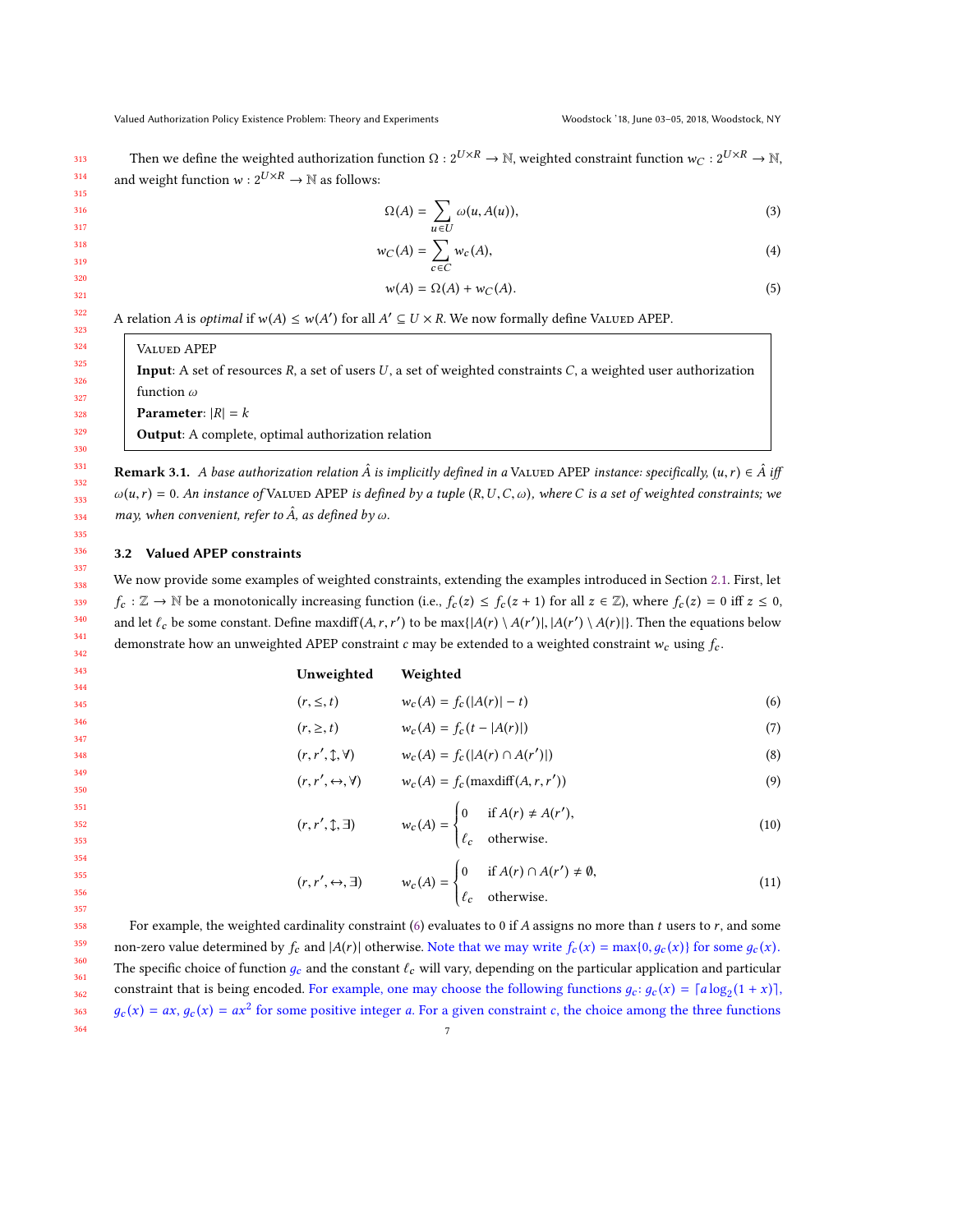365 366 367 368 369 above and the value of a may depend on the degree of importance for  $c$  to be satisfied. For notational convenience, we may refer to binding-of-duty and separation-of-duty constraints of the form  $(r, r', \mathcal{I}, \forall)$ ,  $(r, r', \leftrightarrow, \forall)$ ,  $(r, r', \mathcal{I}, \exists)$  and and  $(11)$ , respectively. ′ , <sup>↔</sup>, <sup>∃</sup>). However, when doing so, we mean the relevant weighted constraint as defined in equations [\(8\)](#page-6-2), [\(9\)](#page-6-3), [\(10\)](#page-6-4)

370 Given an authorization relation  $A \subseteq U \times R$ , we say a weighted constraint  $w_c$  is user-independent if, for every permutation  $\sigma$  of U,  $w_c(A) = w_c(\sigma(A))$ . We have already observed that the APEP constraints in Section [2.1](#page-2-0) are userindependent. It is easy to see that the weighted constraints defined above for VALUED APEP are also user-independent.

374 375 376 In the remaining sections of this paper, we consider the fixed-parameter tractability of VALUED APEP. We will write, for example,  $APEP(BoD<sub>F</sub>)$  to denote the set of instances of APEP in which the set of constraints C contains only BoD<sub>F</sub> constraints.

377 378

379

410

416

371 372 373

### 3.3 Valued APEP and Valued WSP

380 381 382 We have already observed that WSP is a special case of APEP for certain choices of APEP constraints. Bergé et al. also proved that the complexity of some sub-classes of APEP can be reduced to WSP [\[2,](#page-30-0) Section 5].

383 384 385 386 387 388 The inputs to VALUED WSP include a weighted authorization policy and weighted constraints, and the solution is a plan of minimum weight [\[12\]](#page-31-6). Similar arguments to those presented in Section [2.2](#page-3-2) can be used to show that VALUED WSP is a special case of VALUED APEP. In this paper, we will show that some sub-classes of VALUED APEP can be reduced to VALUED WSP, thereby establishing, via the following result [\[12,](#page-31-6) Theorem 1], that those sub-classes of VALUED APEP are FPT.

<span id="page-7-1"></span>389 390 391 **Theorem 3.2.** VALUED WSP, when all weighted constraints are user-independent, can be solved in time  $O^*(2^{k \log k})$ , where  $k = |S|$ .

392 393 394 395 396 397 398 399 400 401 402 403 404 405 406 407 408 409 Following Bertolissi et al. [\[4\]](#page-30-2) let us consider the following real-world instance of WSP. The goal of the Trip Request Workflow (TRW) is to deal with trips for employees in an organization. TRW has three users  $u_1, u_2, u_3$  and five tasks (steps): Trip request  $(t_1)$ , Car rental  $(t_2)$ , Hotel booking  $(t_3)$ , Flight reservation  $(t_4)$ , and Trip validation  $(t_5)$ . Let  $T = \{t_i : i = 1, 2, 3, 4, 5\}$ . We will impose the following simplifications not affecting our consideration of TRW: we will assume that all tasks are necessary and we will ignore the order in which tasks are executed. TRW has five SoD constraints:  $(t_1, t_2, \neq)$ ,  $(t_1, t_4, \neq)$ ,  $(t_2, t_3, \neq)$ ,  $(t_2, t_5, \neq)$ ,  $(t_3, t_5, \neq)$ , where  $(t_i, t_j, \neq)$  means that  $t_i$  and  $t_j$  should be performed by different users. Let the cost (weight) of violation of any such constraint be 1. Following Bertolissi et al. [\[4\]](#page-30-2), we will use a modified authorization policy, but our modification is different: we assume that user  $u_3$  is unavailable. Then the authorization policy is as follows:  $\hat{A} = \{(u_1, t_i), (u_2, t_i) : i = 1, 2, 3, 5\} \cup \{(u_1, t_4)\}\)$ . Let the authorization weights be as follows:  $\omega(u_1, T') = 0$  for each  $T' \subseteq T$ ,  $\omega(u_2, T'') = 0$  for each  $T'' \subseteq T \setminus \{t_4\}$  and  $\omega(u_2, T''') = 1$  for each SoD constraints involving  $t_2, t_3, t_5$  cannot be satisfied. Let us assign  $u_1$  to  $t_2, t_3, t_4$  and  $u_2$  to  $t_1, t_5$ . Observe that the  $'$ ′′ ⊆ T such that  $t_4 \in T'''$ . Observe that this instance of VALUED WSP is unsatisfiable as at least one of the three authorization policy is satisfied and only one constraint is violated. Thus, the weight of the above plan is 1 and so the plan is optimal.

#### <span id="page-7-0"></span>411 4 t-BOUNDED CONSTRAINTS

412 413 414 415 In this section we consider instances of VALUED APEP having an optimal solution  $A^*$  that is small; i.e.,  $|A^*| \ll |U \times R|$ . We start by defining a natural restriction on weighted constraints that implies the existence of a small optimal solution for instances containing only constraints satisfying the restriction. Moreover, checking whether a constraint satisfies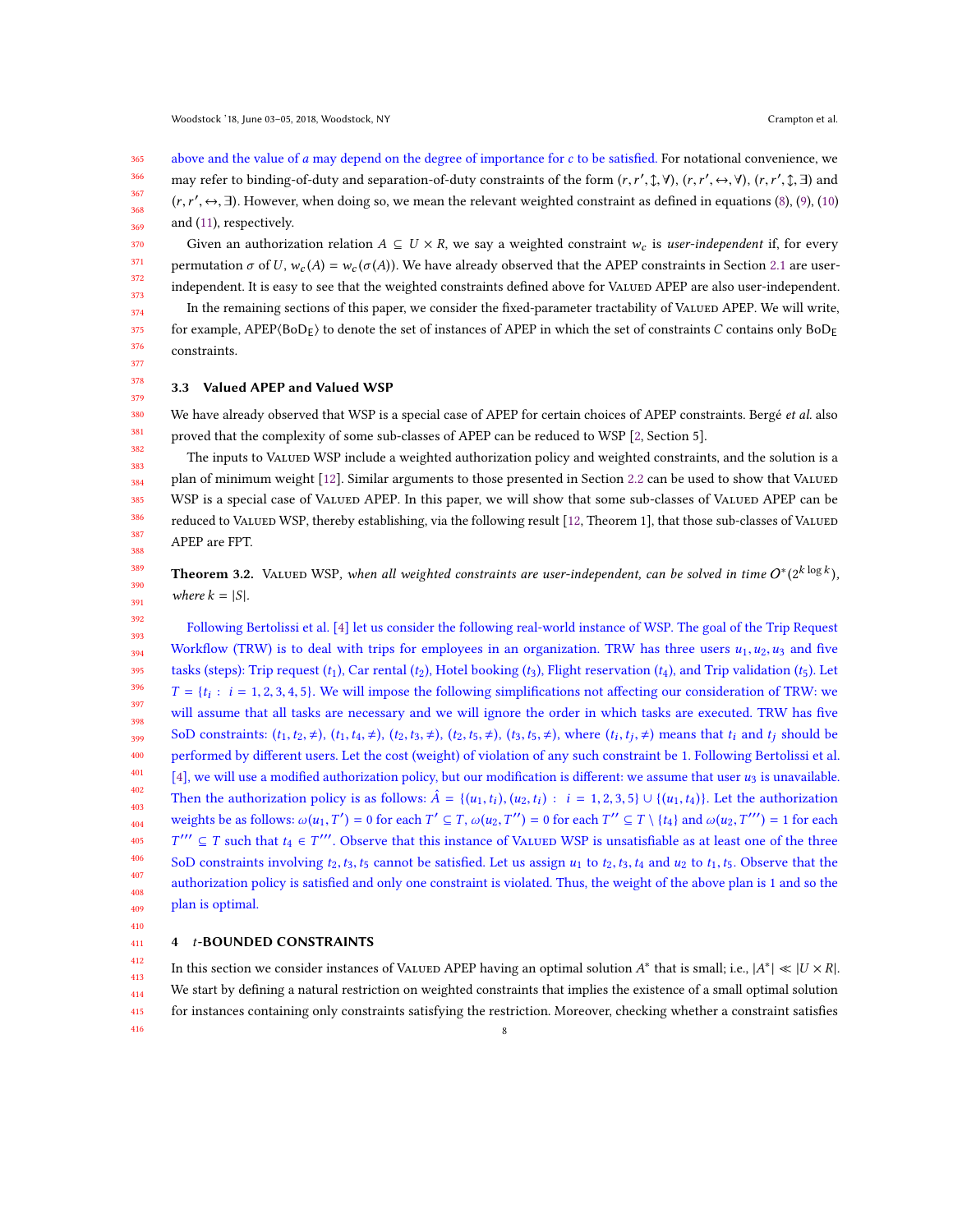468

417 the restriction is often easier than checking for the existence of a small optimal solution. This restriction roughly says

418 419 that if the size of an authorization relation is larger than t, then there are authorizations that are redundant, in the sense that removing those authorizations does not increase the cost of the authorization relation.

**Definition 4.1** (t-wbounded). A set of weighted constraints C is t-wbounded if and only if for each complete authorization relation A such that  $|A| > t$  there exists a complete authorization relation A' such that  $A' \subseteq A$ ,  $|A'| < |A|$ , and  $w_C(A') \le$  $w_C(A)$ . We say that a weighted constraint  $w_C$  is t-wbounded if the set  $\{w_C\}$  is t-wbounded.

We remark that Bergé et al. [\[2\]](#page-30-0) introduced the notion of  $f(k, n)$ -bounded user-independent constraints for APEP. While they introduced the notion only for the user-independent constraints it can be easily generalized for any APEP constraint as follows. For an authorization relation A and a user u let us denote by  $A - u$  the authorization relation obtained from A by removing all the pairs that include the user u (i.e., the relation  $A \setminus \{(u,r) | r \in R\}$ ).

**Definition 4.2.** Given a set of resources R and a set of users U, a constraint c is  $f(k, n)$ -bounded if for each complete authorization relation A which satisfies c, there exists a set U' of size at most  $f(k, n)$  such that for each user  $u \in (U \setminus U')$ , the authorization relation  $A - u$  is complete and satisfies c.

One way to generalize  $f(k, n)$ -bounded constraints to VALUED APEP would be to say that a weighted constraint  $w_c$  is  $f(k,n)$ -bounded if for each complete authorization relations A there exists a set U' of at most  $f(k,n)$  users such that for every user  $u \in U \setminus U'$ , the relation  $A - u$  is complete and  $w_c(A') \leq w_c(A)$ . Given this we can show that our definition covers all constraints covered by Bergé et al.

**Lemma 4.3.** If a weighted constraints w<sub>c</sub> is  $f(k, n)$ -bounded, then w<sub>c</sub> is  $f(k, n) \cdot k$ -wbounded. Moreover, if every  $c \in C$  is user-independent and  $f(k, n)$ -bounded then C is  $f(k, n) \cdot 2^k \cdot k$ -wbounded.

PROOF. Let us consider a complete relation A. If  $|A| > f(k,n) \cdot k$ , then there are at least  $f(k,n) + 1$  users authorized by A. It follows that there exists a user u such that  $A(u) \neq \emptyset$  and the authorization relation  $A' = A - u$  is complete and for some  $T \subseteq R$ ,  $T \neq \emptyset$  there are at least  $f(k, n) + 1$  users u such that  $A(u) = T$ . Since every  $c \in C$  is user-independent  $\mathcal{L}'$ ) ≤ w<sub>c</sub>(A). But A' ⊆ A and |A'| < |A|. Hence w<sub>c</sub> is ( $f(k,n) \cdot k$ )-wbounded. Now, if  $|A| > f(k,n) \cdot 2^k \cdot k$ , then and  $f(k, n)$ -bounded, it is not difficult to see that for a user u with  $A(u) = T$  the authorization relation  $A' = A - u$  is complete and  $w_c(A') \leq w_c(A)$  for all  $c \in C$ . Therefore C is  $f(k,n) \cdot 2^k \cdot k$ -wbounded.  $\square$ 

We can now show that if the set of all constraints in an input instance is t-wbounded, then the size of some optimal solution is indeed bounded by  $t$ .

<span id="page-8-0"></span>**Lemma 4.4.** Let  $I = (R, U, C, \omega)$  be an instance of VALUED APEP such that C is t-wbounded. Then there exists an optimal solution  $A^*$  of  $I$  such that  $|A^*| \leq t$ .

459 460 461 462 463 464 465 466 467 PROOF. Let A be an optimal solution of I that minimizes |A|. If  $|A| \le t$ , then the result follows immediately. For the sake of contradiction, let us assume that  $|A| > t$ . Since A is a solution, it is complete. Hence by the definition of t-wboundedness, it follows that there exists a complete authorization relation  $A' \subseteq A$  such that  $A' \subseteq A$ ,  $|A'| < |A|$ , and  $|A'| \subseteq A$ it follows that for all  $u \in U$  we have  $A'(u) \subseteq A(u)$  and by the monotonicity condition on  $\omega$  and the definition of the  $\mathcal{L}'$  ≤ w<sub>C</sub>(A). Since A' is a complete authorization relation, it follows that A' is also a solution. Because A' ⊆ A, function Ω, we have that  $\Omega(A') \leq \Omega(A)$ . Finally it follows that  $w(A') \leq w(A)$  and A' is also an optimal solution. This however contradicts the choice of the optimal solution A to be an optimal solution that minimizes  $|A|$ .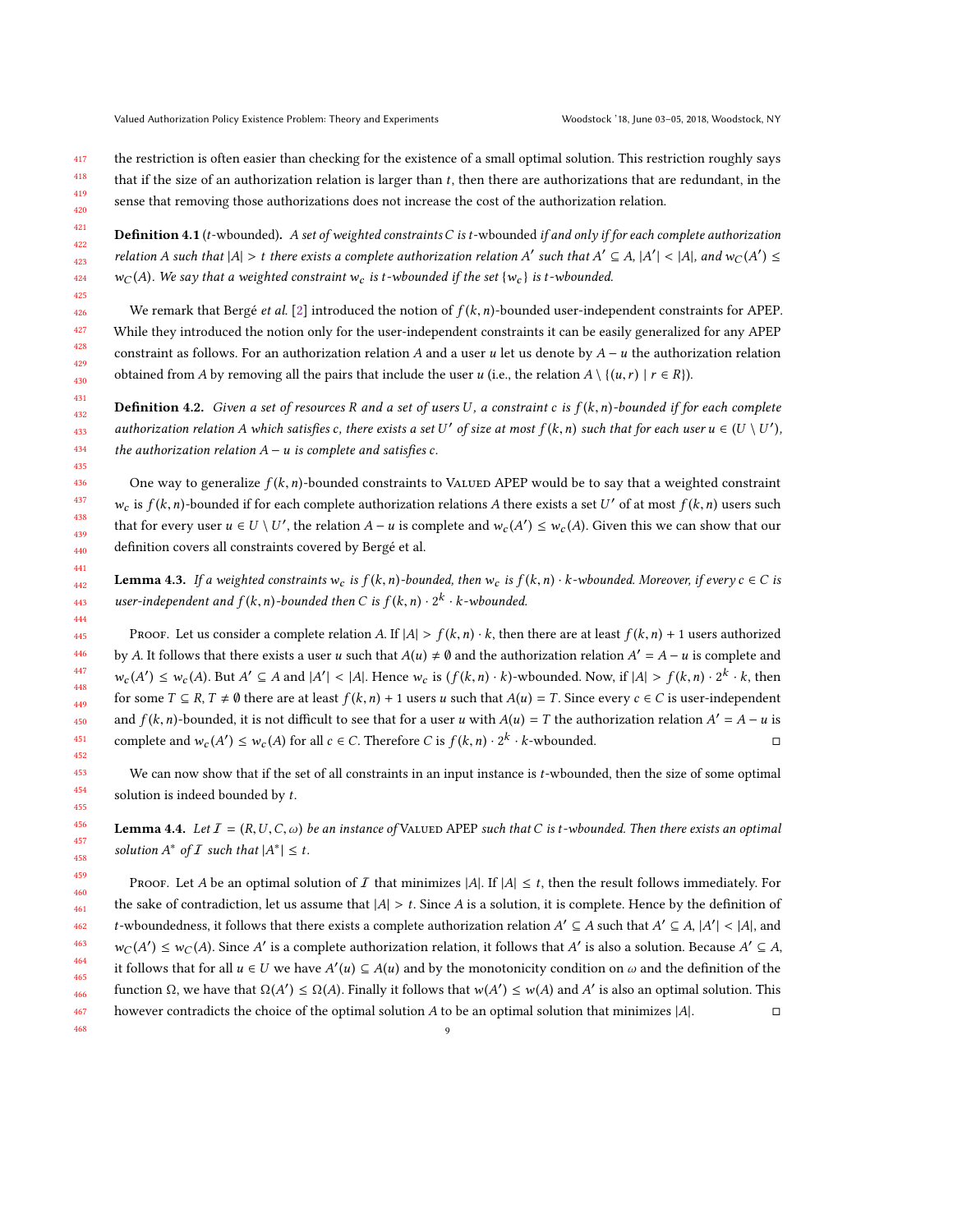469 470 471 472 473 474 475 476 477 478 Recall that in WSP the solution is a plan that assigns each step to exactly one user. Hence, we can easily translate an instance of WSP into an APEP instance such that each constraint can be satisfied only if each resource is authorized for exactly one user. Let us call such constraints WSP constraints. It follows that if a relation  $A \subseteq U \times R$  satisfies a WSP constraint c, then  $|A| = k$  and there are at most k users authorized by A. It follows that in an instance of APEP obtained by a straightforward reduction from WSP we have that every constraint is k-bounded and the set of all constraints is k-wbounded. Therefore, the W[1]-hardness result for WSP established by Wang and Li [\[30\]](#page-31-5) immediately translates to  $W[1]$ -hardness of APEP (and hence also VALUED APEP) parameterized by the number of resources  $k$  even when the set of all constraints is k-wbounded.

479 480 481 **Theorem 4.5.** APEP is W[1]-hard even when restricted to the instances such that C is  $k$ -wbounded and every constraint of C is k-bounded.

Given the above hardness result, from now on we will consider only user-independent constraints. We first show that the user-independent constraints defined in Section [3.2](#page-6-0) are t-wbounded. The following lemma significantly improves the existing bounds for VALUED APEP $(BoD<sub>U</sub>, BoD<sub>F</sub>, SoD<sub>F</sub>, SoD<sub>U</sub>, Card<sub>UB</sub>$  proved in [\[9\]](#page-31-12).

<span id="page-9-0"></span>**Lemma 4.6.** Let  $I = (R, U, C, \omega)$  be an input instance to VALUED APEP $(BoD_U, BoD_E, SoD_U, Card_{UB}, Card_{LB})$ . Then, C is  $3\tau k\binom{k}{2}$ -wbounded, where  $\tau = \max_{(r,\geq,t)\in C} t$ . Moreover, for any complete authorization relation A, there exists a complete authorization relation  $A^* \subseteq A$  such that  $A^*$  has at most  $3\tau {k \choose 2}$  users and  $w_C(A^*) \leq w_C(A)$ .

491 492 493 494 495 496 497 498 499 500 501 502 PROOF. Let A be a complete authorization relation. If A has at most  $3\tau {k \choose 2}$  users, then  $|A| \leq 3\tau {k \choose 2}$  and we are done. Suppose that A has more than  $3\tau {k \choose 2}$  users. We define an equivalence relation  $\equiv$  in R as follows:  $r \equiv r'$  if and only if  $A(r) = A(r')$ . This equivalence relation yields a partition of R, R<sub>1</sub> ⊎ ... ⊎ R<sub>p</sub>. Note that for any  $r \in R_i$ , we have that  $A(R_i) = A(r)$ . For any  $i, j \in [p]$  with  $i \neq j$ , we will consider  $A(R_i) \setminus A(R_j)$ ,  $A(R_j) \setminus A(R_i)$ , and  $A(R_i) \cap A(R_j)$ . Since  $A(R_i) \neq A(R_j)$ , either  $A(R_i) \setminus A(R_j) \neq \emptyset$  or  $A(R_j) \setminus A(R_i) \neq \emptyset$  or both. We mark some users from A as follows to construct a new authorization relation  $A^*$ . If  $A(R_i) \setminus A(R_j) \neq \emptyset$ , we mark  $\min(\tau, |A(R_i) \setminus A(R_j)|)$  many users in  $A(R_j) \setminus A(R_i)$  and  $A(R_i) \cap A(R_j)$ . We repeat this process for all pairs  $i, j \in [p]$  with  $i \neq j$ . We delete all unmarked users  $\lambda \setminus A(R_j)$ ; in particular if  $|A(R_i) \setminus A(R_j)| \leq \tau$ , then we mark all the users in  $A(R_i) \setminus A(R_j)$ . Similarly, for non-empty  $A^*$  as the new authorization relation. Clearly, there are at most  $3\tau\binom{k}{2}$  marked users in  $A^*$ . Thus,  $|A^*| \leq 3\tau k {k \choose 2}$ . Observe that for any marked user u,  $A^*(u) = A(u)$  and for any  $i \in [p]$ , for any  $r, r' \in R_i, A^*(r) = A^*(r')$ .

503 504 505 506 We first argue that for two distinct  $i, j \in [p]$ ,  $A^*(R_i) \cap A^*(R_j) \neq \emptyset$  if and only if  $A(R_i) \cap A(R_j) \neq \emptyset$ . As  $A^* \subseteq A$ , if there exists  $u \in A^*(R_i) \cap A^*(R_j)$ , then the same user  $u \in A(R_i) \cap A(R_j)$ . On the other hand, let  $A(R_i) \cap A(R_j) \neq \emptyset$ . Then, there exists  $u \in A(R_j) \cap A(R_j)$  that we have marked using our marking scheme. So,  $A^*(R_i) \cap A^*(R_j) \neq \emptyset$ .

Next we argue that for two distinct  $i, j \in [p]$ ,  $A^*(R_i) \neq A^*(R_j)$ . By the definition of  $R = R_1 \oplus ... \oplus R_p$ , we have (R) ). Therefore, either there exists  $u \in A(R_i) \setminus A(R_j)$  or there exists  $u' \in A(R_j) \setminus A(R_i)$  or both. If there exists  $u \in A(R_i) \setminus A(R_i)$  or  $h$  and  $h$  and  $h$  and  $h$  and  $h$  and  $h$  and  $h$  and  $h$  and  $h$  and  $h$  and  $h$  and  $u \in A(R_i) \setminus A(R_j)$ , then we have marked at least one such u. If there exists  $u \in A(R_j) \setminus A(R_i)$ , then we have marked at least one such u. As for any marked user  $u$ ,  $A^*(u) = A(u)$ ,  $A^*$  $(R_j) \neq A^*$  $(R_i)$ .

By the arguments above, we have the following:

•  $A^* \subseteq A$ ,

•  $A(r) = A(r')$  if and only if  $A^*(r) = A^*(r')$ , and

•  $A(r) \cap A(r') \neq \emptyset$  if and only if  $A^*(r) \cap A^*$ (r  $^{\prime}) \neq \emptyset.$ 

518 519 520 Consider a constraint  $c = (r, r', \leftrightarrow, \forall) \in C$ . By [\(9\)](#page-6-3) in Section [3,](#page-5-0)  $w_c(A) = f_c(\max\{d|f(A, r, r'))\}$ , where  $\max\{d|f(A, r, r') = (d, \forall) |f(A, r, r')| \}$  $\max\{|A(r) \setminus A(r')|, |A(r') \setminus A(r)|\}.$  Observe that maxdiff $(A^*, r, r') \leq \max\{f(A, r, r')\}.$  Hence,  $w_c(A^*) \leq w_c(A)$ .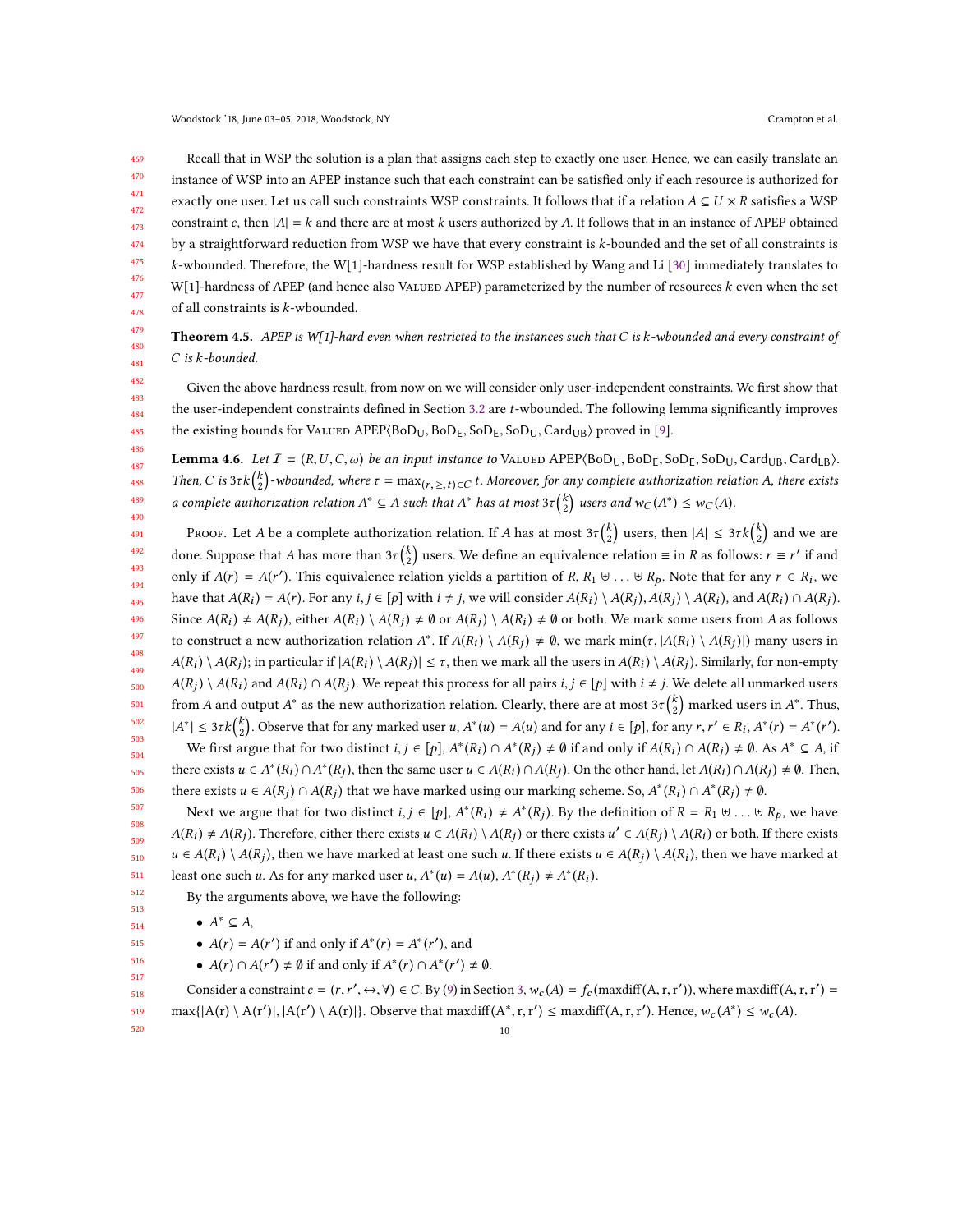Consider a constraint  $c = (r, r', \leftrightarrow, \exists) \in C$ . By [\(11\)](#page-6-5) in Section [3,](#page-5-0) if  $A(r) \cap A(r') \neq \emptyset$  then  $w_c(A) = 0$ ; otherwise,  $w_c(A) = \ell_c > 0$ . As we have proved,  $A^*(r) \cap A^*(r') \neq \emptyset$  if and only if  $A(r) \cap A(r') \neq \emptyset$ . Hence,  $w_c(A) = w_c(A^*) = \ell_c$ . Consider a constraint  $c = (r, r', \mathcal{X}, \mathcal{Y}) \in C$ . By [\(8\)](#page-6-2) in Section [3,](#page-5-0)  $w_c(A) = f_c(|A(r) \cap A(r')|)$ . We have shown that \* $(r) \cap A^*(r') = \emptyset$  if and only if  $A(r) \cap A(r') = \emptyset$ . Moreover,  $|A^*(r) \cap A^*(r')| \leq |A(r) \cap A(r')|$ . Hence,  $w_c(A^*) \leq w_c(A)$ . (r)  $\ell$  is then they are (r)  $\ell$  is there are,  $\ell$ ,  $\ell$  ,  $\ell$  is the consider a constraint  $c = (r, r', \ell, \exists) \in C$ . By [\(10\)](#page-6-4) in Section [3,](#page-5-0) if  $A(r) \neq A(r')$  then  $w_c(A) = 0$ ; otherwise  $w_c(A) = \ell_c > 0$ . We have proved that  $A(r) \neq A(r')$  if and only if  $A^*(r) \neq A^*(r')$ . It implies that  $w_c(A^*) = w_c(A) = \ell_c$ . Consider a constraint  $c = (r, \leq, t)$ . By [\(6\)](#page-6-1) in Section [3,](#page-5-0)  $w_c(A) = f_c(|A(r)| - t)$ . Observe that  $A^*(r) \subseteq A(r)$ . Hence, Finally, consider a constraint  $c = (r, \ge, t) \in C$ . By [\(7\)](#page-6-6) in Section [3,](#page-5-0)  $w_c(A) = f_c(t - |A(r)|)$ . Note that  $t \leq \tau$ . Let  $i, j \in [p]$ \*) ≤  $w_c(A)$ . be such that  $r \in R_i$  and  $j \neq i$ . Notice that  $A(r) = (A(R_i) \setminus A(R_j)) \cup (A(R_i) \cap A(R_j))$  and we marked  $\min(\tau, |A(R_i) \setminus A(R_j)|)$ users in  $A(R_i) \setminus A(R_j)$  and  $\min(\tau, |A(R_i) \cap A(R_j)|)$  users in  $A(R_i) \cap A(R_j)$ . Therefore, if  $|A(r)| \leq \tau$ , then  $A^*(r) = A(r)$ 

and  $w_c(A^*) = w_c(A)$ . Otherwise  $|A(r)| \ge \tau$  implying  $|A^*(r)| \ge \tau \ge t$  and  $w_c(A^*) = w_c(A) = 0$ . Thus, we conclude that  $w_C(A^*)$  $) \leq w_C(A).$ 

By definition, if we have user-independent constraints, then we do not need to know which particular users are assigned to resources in order to determine the constraint weight of some authorization relation A. Instead, it suffices to know for each set  $T \subset R$  how many users u are authorized by A precisely for the set T, i.e., the size of the set  ${u \in U \mid A(u) = T}$ . This leads us to the following definition of the *user profile of an authorization relation*. Lemma [4.8](#page-10-0) confirms the intuition behind the definition: if we have a user-independent constraint, then two authorization relations with the same user profile yield the same constraint weight.

**Definition 4.7** (user profile). For a set of resources R, a set of users U, and an authorization relation  $A \subseteq U \times R$ , the user profile of the authorization relation A is the function usr<sub>A</sub> :  $2^R \rightarrow \mathbb{N}$ , where usr<sub>A</sub>(T) is defined to be  $|\{u \in U \mid A(u) = T\}|$ .

Note that usr<sub>A</sub>(T) is not the same as  $|A(T)|$ . The integer usr<sub>A</sub>(T) is the number of all users that are authorized for all resources in T and nothing else, while  $A(T)$  is the set of users that are authorized for at least one resource in T.

An example of a user profile is given in Figure [1b.](#page-11-0) Here  $R = \{r_1, r_2, r_3, r_4\}$  and  $U = \{u_1, u_2, u_3, u_4, u_5\}$ . Let A be an authorization relation, shown in Figure [1a](#page-11-0) in the form of a bipartite graph, such that  $A(r_1) = \{u_1, u_2, u_3\}$ ,  $A(r_2) = \{u_2, u_3, u_4\}, A(r_3) = \{u_4\}$  and  $A(r_4) = \{u_4\}.$  Then Figure [1b](#page-11-0) shows the user profile of A.

<span id="page-10-0"></span>**Lemma 4.8.** Let U be a set of users, R a set of resources, (c, w<sub>c</sub>) a user-independent weighted constraint and  $A_1, A_2 \subseteq U \times R$ two authorization relations such that  $\text{usr}_{A_1}(T) = \text{usr}_{A_2}(T)$  for all  $T \subseteq R$ . Then  $w_c(A_1) = w_c(A_2)$ .

569 570 571 Proof. We will define a permutation  $\sigma: U \to U$  such that  $\sigma(A_1) = A_2$ . The lemma then immediately follows from the definition of user-independence. For  $i \in \{1, 2\}$  and  $T \subseteq R$ , let  $U_T^i$  be the set of users that are assigned by  $A_i$  precisely to the resources in T and nothing else. That is  $U_I^i = \{u \in U \mid A_i(u) = T\}$ . Now, let us fix for each  $U_I^i$  an arbitrary ordering of the users in  $U_T^i$  and let  $u_{T,j}^i$  for  $j \in [|U_T^i|]$  denote the *j*-th user in  $U_T^i$ . Note that for all  $T \subseteq R$ , we have  $\text{usr}_{A_1}(T) = \text{usr}_{A_2}(T)$  by the assumptions of the lemma and hence  $|U_T^1| = |U_T^2|$ . Moreover, each user in U is assigned exactly one (possibly empty) subset of resources in each of the authorization relations  $A_1$  and  $A_2$ . Hence the sets  $\bigcup_{T \subseteq R} \{U_T^1\}$  and  $\bigcup_{T \subseteq R} \{U_T^2\}$  are both partitions of U. We are now ready to define the permutation  $\sigma$  as  $\sigma(u_{T,j}^1) = u_T^2$ for all  $T \subseteq R$ ,  $j \in [|U^1|]$ . It remains to show that  $\sigma(A_1) = A_2$ . By the definition of the users  $u^1_{T,j}$  and  $u^2_{T,j}$ , we get that for all  $T \subseteq R$ , all  $j \in [|U^1_T|]$ , and all  $r \in R$  we have  $(u^1_{T,j}, r) \in A_1$  if and only if  $r \in T$  if and only if  $(u^2_{T,j}, r) \in A_2$  and the  $\ddot{\phantom{1}}$ T,j lemma follows. □

11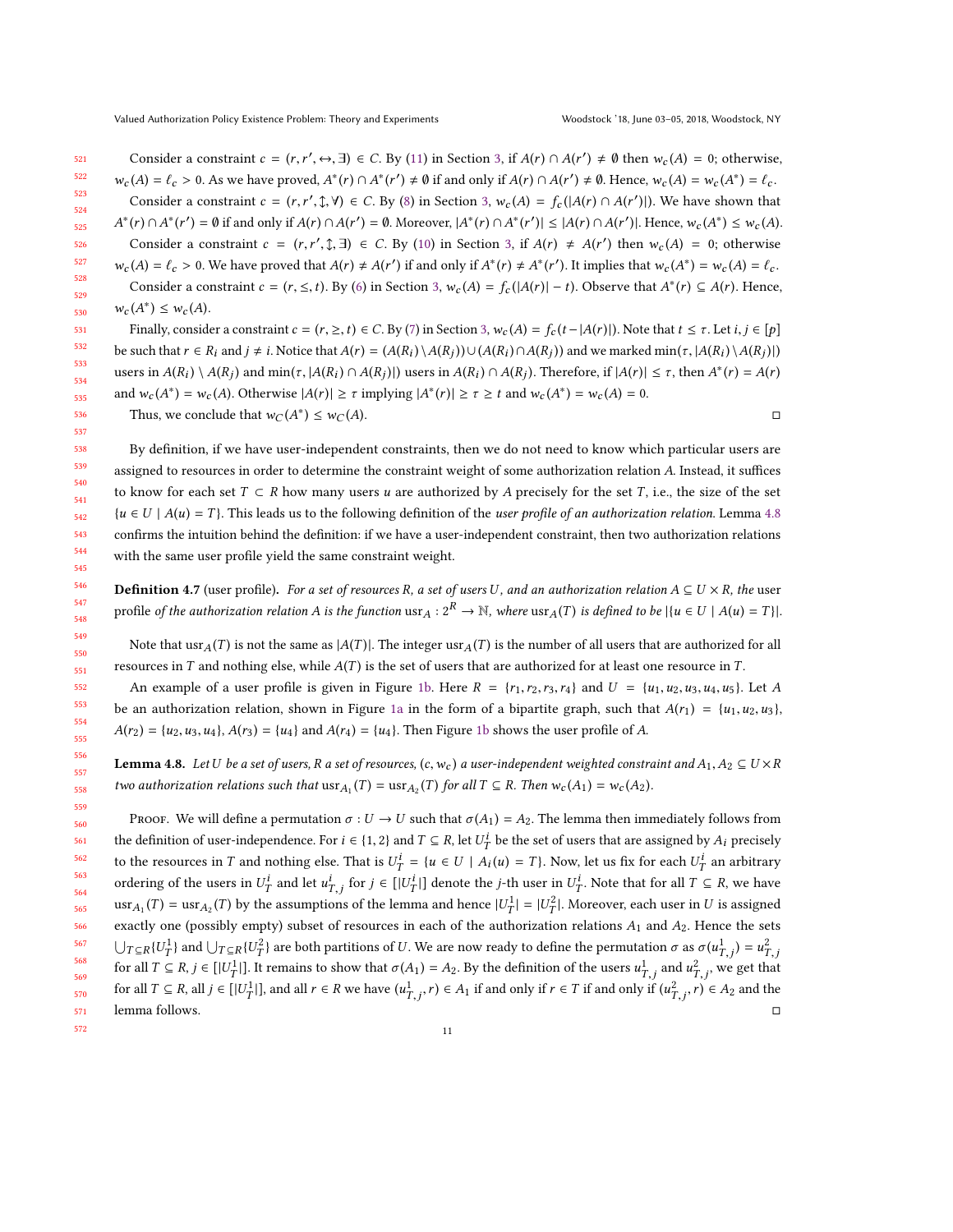<span id="page-11-0"></span>

Fig. 1. An example of an authorization relation and the corresponding user profile.

<span id="page-11-1"></span>**Lemma 4.9.** Let  $I = (R, U, C, \omega)$  be an instance of VALUED APEP such that all constraints in C are user-independent and let usr :  $2^R \to \mathbb{N}$  be a user profile. Then there exists an algorithm that finds a relation A which minimizes w(A) among all relations with user profile usr.

Proof. It follows from Lemma [4.8](#page-10-0) and the fact that all constraints in C are user-independent that  $w_C(A)$  only depends on the user profile of A and hence we only need to find an authorization relation A with user profile usr $_A =$ usr such that  $\Omega(A)$  is minimized.

Note that if  $\sum_{T \subseteq R}$  usr(T)  $\neq |U|$ , then there is no authorization relation with given user profile. This is because for every authorization relation A and every user  $u$ , the set  $A(u)$  is defined as is a (possibly empty) subset of R. Hence from now on we assume that  $\sum_{T \subseteq R}$  usr(T) = |U|. We start by creating a weighted complete bipartite graph  $G = (V_1 \cup V_2, E)$ , with parts  $V_1, V_2$  such that  $V_1 = U$  and  $V_2$  contains for each  $T \subseteq R$  a set of usr(T) vertices; let us denote these vertices  $\{v_1^T, v_2^T, \ldots, v_{\text{user}(T)}^T\}$ . For a user  $u \in U$  and a vertex  $v_i^T$ , the weight of the edge  $uv_i^T$  is defined as  $w(uv_i^T) = \omega(u, T)$ .  $\sum_{i=1}^{\infty} \sum_{i=1}^{\infty} \sum_{i=1}^{\infty} \text{usr}(T) = |U|$ , it follows that  $|V_1| = |V_2|$ . We show that there is a correspondence between perfect matchings of the graph G and authorization relations with user profile usr.

610 First, let A be an authorization relation such that usr $_A$  = usr. Then, we can get a perfect matching  $M_A$  of G of weight  $\Omega(A)$  as follows. Because, usr<sub>A</sub> = usr, we have that for every  $T \subseteq R$  there are exactly usr(T) many users  $u \in U$  such that  $A(u) = T$ . Hence for every  $T \subseteq R$  there is a perfect matching  $M_A^T$  between these users and vertices  $\{v_1^T, v_2^T, \ldots, v_{\text{usr}(T)}^T\}$ . A between these users and vertices  $\{v_1, v_2, \dots, v_{\text{usr}}(T)\}$ Moreover, the cost of an edge between a user  $u \in U$  such that  $A(u) = T$  and a vertex  $v_j^T$ ,  $j \in \text{usr}(T)$ , is  $\omega(u, T)$  which is precisely the contribution of the user u to  $\Omega(A)$ . Hence the cost of the matching  $M_A = \bigcup_{T \subseteq R} M_A^T$  is precisely  $\Omega(A)$ .

On the other hand if M is a perfect matching in G, then we can define an authorization relation  $A_M$  as  $(u, r) \in A_M$ , if and only if u is matched to a vertex  $v_i^T$  with  $r \in T$ . Clearly, every user u is then matched by M to a vertex  $v_i^T$  such that  $A_r(v) = T$  and unitable fitted along Mineribality is used using  $A_r(v)$ . This is the contributi  $A_M(u) = T$  and weight of the edge in M incident to u is precisely  $\omega(u, A_M(u))$ , which is the contribution of u to  $\Omega(A)$ .

618 619 620 621 622 623 It follows that G has a perfect matching of cost W if and only if there is an authorization relation A with user profile usr and  $\Omega(A) = W$  and given a perfect matching of G, we can easily find such an authorization relation. Therefore, to finish the proof of the lemma we only need to compute a minimum cost perfect matching in the weighted bipartite graph G, which can be done using the well-known Hungarian method in  $O(mn)$  time [\[23\]](#page-31-13), where *n* is the number of edges in G. vertices and  $m$  is the number of edges in  $G$ .

624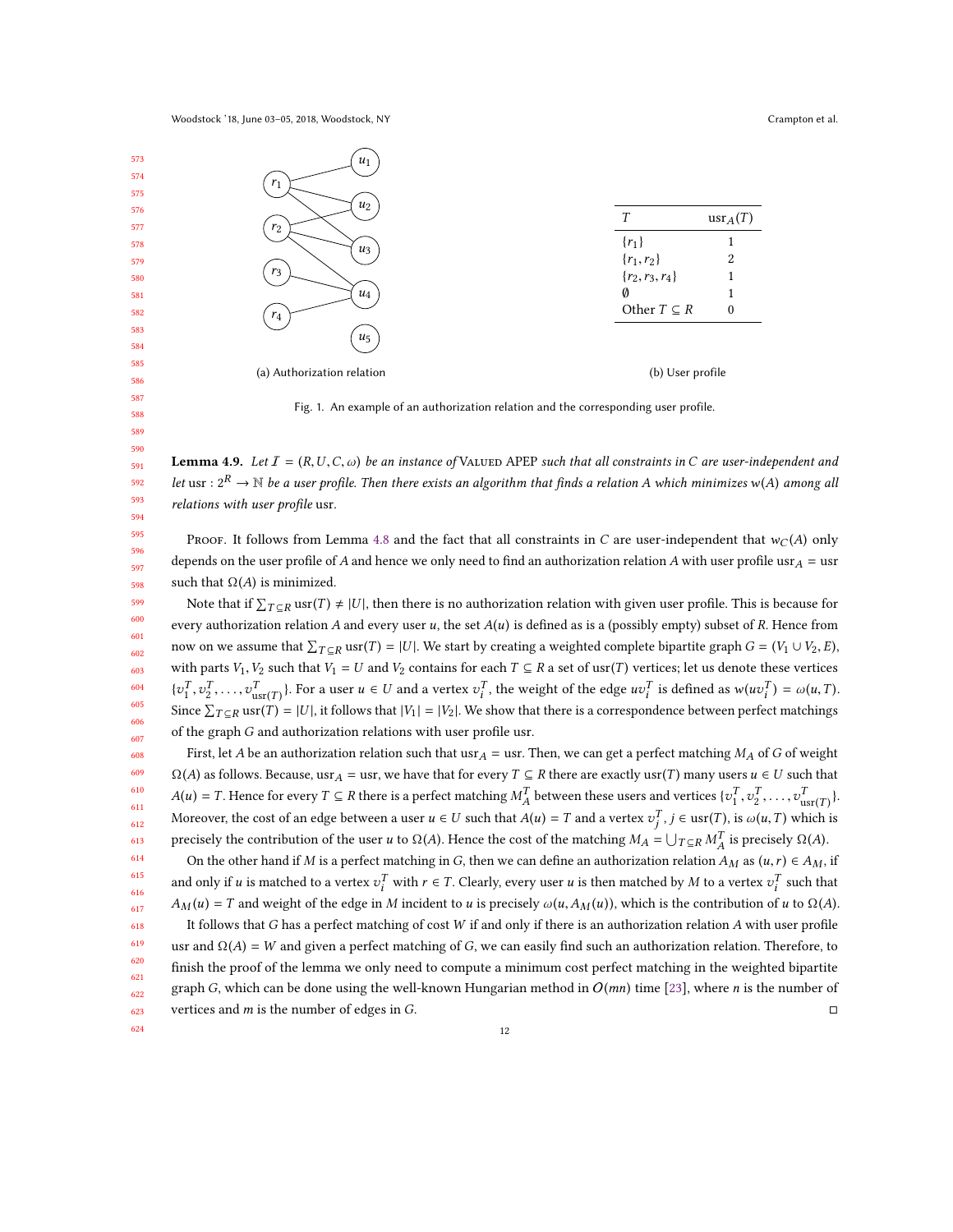639

625 626 627 628 629 630 631 632 633 634 635 The next ingredient required to prove our main result (Theorem [4.14\)](#page-13-0) is the fact that the number of all possible user profiles for all authorization relations of size at most t is small and can be efficiently enumerated. Let  $\mathcal{I} = (R, U, C, \omega)$ be an instance of VALUED APEP and  $A \subseteq U \times R$  an authorization relation. Then for the user profile usr<sub>A</sub> of A we have that  $\sum_{T \subseteq R} |T| \cdot \text{usr}_A(T) = |A|$  and  $\sum_{T \subseteq R} \text{usr}_A(T) = |U|$ . Moreover, if A is complete, then  $t \ge k$ . Note that the number of users in an optimal solution for a  $t$ -wbounded set of weighted constraints is at most  $t$  by Lemma [4.4.](#page-8-0) However, sometimes we are able to show that the number of users in an optimal solution is actually significantly smaller than the bound t such that the set of weighted constraints C is t-wbounded (see, e.g., Lemma [4.6\)](#page-9-0). Moreover, if usr<sub>A</sub> is a user profile of an authorization relation with at most  $\ell$  users, then  $\sum_{T \subseteq R, T \neq \emptyset}$  usr $A(T) \leq \ell$ . The following lemma will be useful because we are only interested in complete authorization relations of size at most t that use at most  $\ell \leq t$  users.

<span id="page-12-0"></span>637 638 640 **Lemma 4.10.** Let  $I = (R, U, C, \omega)$  be an instance of VALUED APEP such that  $|R| = k$  and let  $\ell \in \mathbb{N}$ . Then the number of possible user profiles, usr :  $2^R \to \mathbb{N}$ , such that  $\sum_{T \subseteq R, T \neq \emptyset} \text{usr}(T) \leq \ell$  is  $\binom{\ell+2^k-1}{\ell}$  . Moreover, we can enumerate all such functions in time  $O^*$  $\overline{\phantom{0}}$  $\binom{\ell+2^k-1}{\ell}$ ).

PROOF. It is well known that the number of weak compositions of a natural number  $q$  into  $p$  parts (the number of ways we can assign non-negative integers to the variables  $x_1, x_2, ..., x_p$  such that  $\sum_{i=1}^p x_i = q$ ) is precisely  $\binom{p+q-1}{q-1} = \binom{p+q-1}{p-1}$ <br>(see a.g., [201]. Note that because  $\sum_{i=1}^p x_i = q$  is a discussion is determined (see, e.g., [\[20\]](#page-31-14)). Note that because  $\sum_{T \subseteq R}$  usr(T) = |U|, each user profile usr is determined by assigning usr(T) for all  $T \neq \emptyset$ . It is not difficult to see that the number of ways in which we can assign usr(T) for all  $T \neq \emptyset$  such that  $\sum_{T \subseteq R, T \neq \emptyset} \text{usr}(T) \leq \ell$  is the same as the number of weak partitions of  $\ell$  into  $2^k$  parts - each of the first  $2^k - 1$  parts is identified with one of  $2^k - 1$  sets  $T \subseteq R$  such that  $T \neq \emptyset$ . The last part is then a "slack" part that allows  $\sum_{T \subseteq R, T \neq \emptyset} \text{usr}(T)$ to be also smaller than  $\ell$ . It follows that the number of possible user profiles is at most  $\binom{\ell+2^k-1}{\ell}$ . To enumerate them in  $O^*(\binom{\ell+2^k-1}{\ell})$  time we can do the following branching algorithm: We fix some order  $T_1, T_2, ...$  $\overline{\phantom{a}}$  $\binom{\ell+2^k-1}{\ell}$  time we can do the following branching algorithm: We fix some order  $T_1, T_2, \ldots, T_{2^k-1}$  of the non-empty subsets of R. We first branch on  $\ell + 1$  possibilities for usr(T<sub>1</sub>), then we branch on  $\ell + 1 - \text{usr}(T_1)$  possibilities for usr(T<sub>2</sub>), and so on, until we branch on  $\ell + 1 - \sum_{i \in [2^k-2]} \text{usr}(T_i)$  possibilities for usr( $T_{2^k-1}$ ). Afterwards, we compute usr(Ø) from  $\sum_{T \subseteq R} \text{usr}(T) = |U|$ . Each leaf of the branching tree gives us a different possible user profile and we spend polynomial time in each branch. Hence the running time of the enumeration algorithm is  $O^*$  $\overline{\phantom{a}}$  $\binom{\ell+2^k-1}{\ell}$ Í  $\Box$ 

Because the number of possible user profiles that authorize at most  $\ell$  users appears in the running time of our algorithms, it will be useful to keep in mind the following two simple observations about the combinatorial number  $\binom{\ell+2^k-1}{\ell}$ .

Observation 4.11.  ${\ell+2^{k}-1 \choose \ell} \leq 2^{\ell+2^{k}-1} \leq 4^{\max(\ell, 2^{k}-1)}$ .

<span id="page-12-1"></span>**Observation 4.12.** *If*  $\ell \geq 4$ , *then*  $\binom{\ell + 2^k - 1}{\ell} \leq \min(2^{\ell k}, \ell^{2^k - 1}) + 1$ .

PROOF. If  $k = 0$ , then  ${\ell+2^{k-1} \choose \ell} = {\ell \choose 2} = 1 \le \min(2^{\ell \cdot 0}, \ell^{2^0-1}) + 1$ . If  $k = 1$ , then  ${\ell+2^{k-1} \choose \ell} = \ell + 1 \le \min(2^{\ell \cdot 1}, \ell^{2^1-1}) + 1$ . If  $k = 2$ , then  $\binom{\ell+2^k-1}{\ell} = \binom{\ell+3}{3} = \frac{\ell^3+6\ell^2+11\ell+1}{6}$  and since  $\ell \ge 4$ , it follows that  $\binom{\ell+3}{3} \le \ell^3 \le 2^{2\ell}$ . From now on, let us assume that  $k \ge 3$  and  $\ell \ge 4$ . We distinguish between two cases depending on whether  $\ell < 2^k$  or  $\ell \ge 2^k$ . Let us first consider  $\ell \geq 2^k$ . Note that in this case  $\ell^{2^k-1} \leq 2^{\ell k}$  and because  $k \geq 2$  we have  $\binom{\ell+2^k-1}{\ell} = \binom{\ell+2^k-1}{2^k-1} \leq \frac{(\ell+2^k-1)^{2^k-1}}{(2^k-1)!}$  $\frac{2^{2^{k}-1}}{2^{k}-1!}$   $\cdot \ell^{2^{k}-1} \leq \ell^{2^{k}-1}$ . On the other hand, let us now assume  $\ell \leq 2^{k}-1$ . Note that, because  $k \geq 2$  and  $\ell \geq 3$ , it holds  $\frac{(2^k-1)^{k-1}}{(2^k-1)!} \leq$  $(2<sup>k</sup>-1)!$ that  $(2^k - 1)^\ell \le \ell^{2^k - 1}$ . Furthermore,  $(2^k - 1)^\ell < 2^{\ell k}$ . Then  $\binom{\ell + 2^k - 1}{\ell}$  $\left(\frac{(\ell+2^k-1)^{\ell}}{\ell!} \leq \frac{2^{\ell}}{\ell!} \cdot (2^k-1)^{\ell} \leq (2^k-1)^{\ell}.$ 13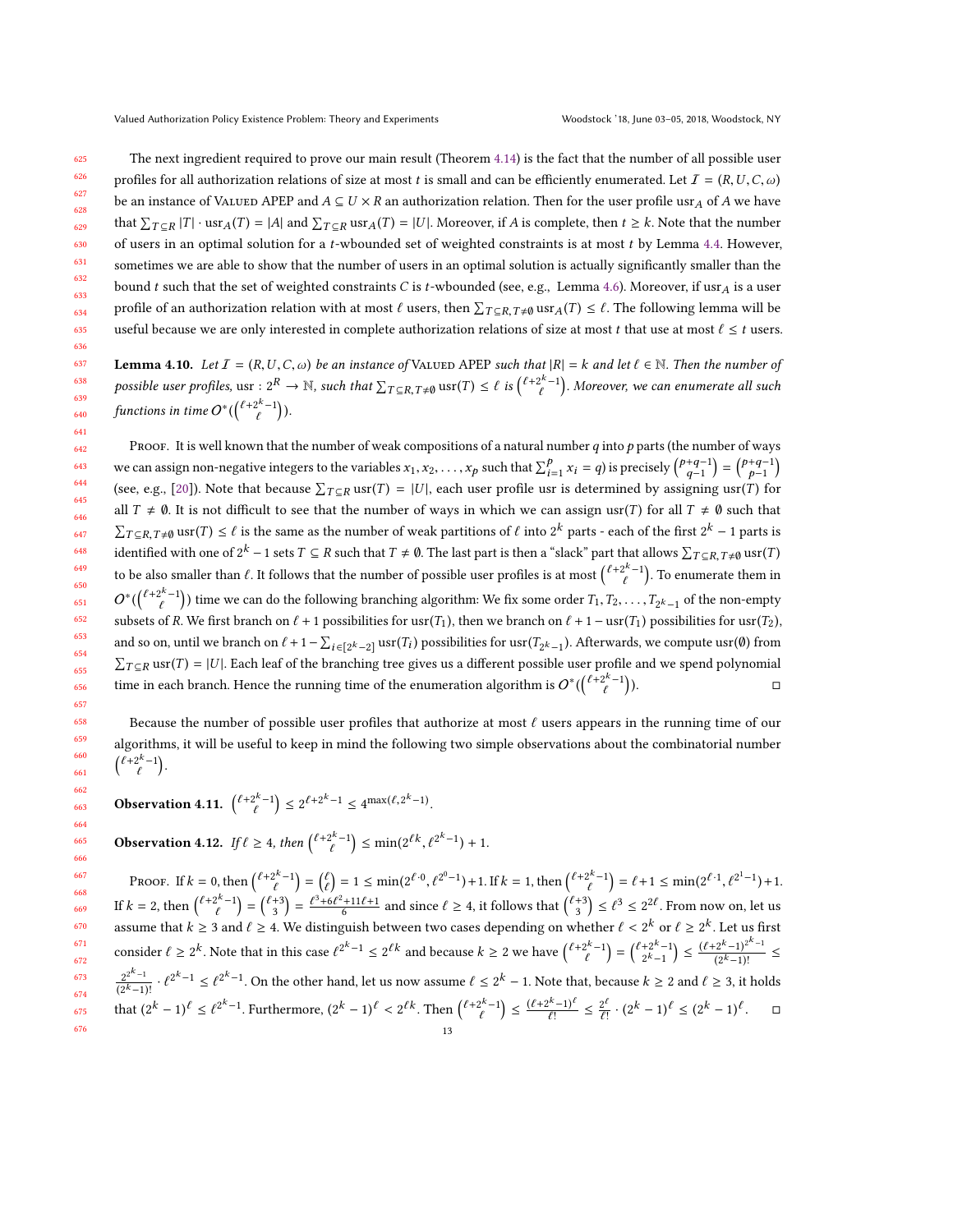711 712 713

We are now ready to state and prove the main lemma of this section, which establishes that there exists an FPT algorithm that finds the best solution among all solutions that authorize at most  $\ell$  users. In particular, this algorithm finds an optimal solution for the case of user-independent t-wbounded constraints.

**Lemma 4.13.** Let  $I = (R, U, C, \omega)$  be an instance of VALUED APEP such that all weighted constraints in C are userindependent and let  $\ell \in \mathbb{N}$ . Then there exists an algorithm that in time  $O^*$  $\mathbf{r}$  $\binom{\ell+2^k-1}{\ell}$  computes a complete authorization relation A such that  $w(A) \le w(A')$  for every complete authorization relation  $A' \subseteq U \times R$  that authorizes at most  $\ell$  users for some resource in R.

Proof. Note that it suffices to compute such an authorization relation A that also authorizes at most  $\ell$  users. Let  $A^*$ be one such complete authorization relation that satisfies the statement of the theorem. Let usr $_{A^*}:2^R\to\mathbb N$  be the user profile of  $A^*$ . Observe that  $\sum_{T \subseteq R, T \neq \emptyset} \text{usr}_{A^*}(T) \leq \ell$ . Moreover, observe that  $\sum_{T \subseteq R} \text{usr}_{A^*}(T) = |U|$ , as every user in U is assigned to precisely one subset of resources by  $A^*$ . Furthermore, notice that since  $A^*$  is complete, for all  $r \in R$  we have that  $\sum_{r}$   $\{r\} \subseteq T \subseteq R$  usr $A^*(T) \ge 1$  and we may restrict our attention to user profiles that also satisfy  $\sum_{r}$   $\sum_{r}$   $\subseteq T \subseteq R$  usr $A^*(T) \ge 1$ for all  $r \in R$ . By Lemma [4.10,](#page-12-0) there exist  $\binom{\ell+2^k-1}{\ell}$  different functions (possible user profiles) usr :  $2^R \to \mathbb{N}$  such that  $\sum_{T \subseteq R, T \neq \emptyset} \text{usr}(T) \leq \ell$  and  $\sum_{T \subseteq R} \text{usr}(T) = |U|$ . Moreover, we can enumerate all of them in time  $O^*(\binom{\ell+2^k-1}{\ell})$ .

Now, let P be the set of all such possible user profiles obtained by Lemma [4.10](#page-12-0) that also satisfy  $\sum_{\{r\} \subseteq T \subseteq R} \text{us}r_A*(T) \ge 1$ for all  $r \in R$ . Since  $P$  is a subset of functions computed by Lemma [4.10,](#page-12-0) it follows that  $|P| \leq {(\ell+2^k-1) \choose \ell}$ . Moreover, it is easy to see that usr<sub>A\*</sub> ∈  $\mathcal{P}$ . The algorithm then branches on all possible profiles in  $\mathcal{P}$  and for a profile usr<sub>i</sub> ∈  $\mathcal{P}$ ,  $i \in [P|\mathcal{P}|]$ , it computes an authorization relation  $A_i$  such that  $\text{usr}_{A_i} = \text{usr}_i$  and  $w(A_i)$  is minimized, which can be done in polynomial time by Lemma [4.9.](#page-11-1) Finally, the algorithm outputs the authorization relation  $A_i$  for the user profile usr<sub>i</sub> that minimizes  $w(A_i)$  among all usr<sub>i</sub> ∈  $P$ . The running time of the whole algorithm is  $O^*((\ell^{t+2^k-1}))$ .

To establish correctness, first notice that for all  $i \in [|\mathcal{P}|]$  we have  $\sum_{\{r\} \subseteq T \subseteq R}$  usr $i(T) \ge 1$  for all  $r \in R$ , so the authorization relation  $A_i$  is complete. Furthermore, recall that usr $_{A^*} \in \mathcal{P}$ . For  $i \in [|\mathcal{P}|]$  such that usr<sub> $i = \text{usr}_{A^*}$ , we have</sub> that  $w(A_i) \le w(A^*) \le w(A')$  for all complete authorization relations  $A' \subseteq U \times R$  that authorizes at most  $\ell$  users for some resource in R.  $\Box$ 

710 714 715 Note that it follows from Lemma [4.4](#page-8-0) that given an instance  $I = (R, U, C, \omega)$  of Valued APEP such that all weighted constraints in C are user-independent and C is t-wbounded there exists an optimal solution  $A^*$  of I such that  $|A^*| \le$ t. Moreover,  $|A^*| \leq t$  implies that  $A^*$  authorizes at most t users for some resource. Hence, in combination with Observation [4.12,](#page-12-1) we immediately obtain the main result of this section as a corollary, which establishes that there exists an FPT algorithm for the case of user-independent t-wbounded constraints.

<span id="page-13-0"></span>**Theorem 4.14.** Let  $I = (R, U, C, \omega)$  be an instance of VALUED APEP such that all weighted constraints in C are userindependent and C is t-wbounded. Then there exists an algorithm solving  $\overline{I}$  in time  $O^*$ <br>•  $\overline{I}$  in time  $O^*$  $\overline{\phantom{a}}$  $\binom{t+2^k-1}{t}$ ) =  $O^*(\min(2^{tk}, t))$  $2^{k}-1)$ ) =  $O^*(2^{\min(kt, (2^k-1)\log t)}).$ 

Using Theorem [4.14](#page-13-0) and Lemma [4.6,](#page-9-0) we have the following:

<span id="page-13-1"></span>Corollary 4.15. Let  $\tau = \max_{(r, > t) \in C} t$ . Then Valued APEP $(BoD_U, BoD_E, SoD_E, SoD_U, Card_{UB}, Card_{LB})$  can be solved  $in O^*(8^{\tau k^2 {k \choose 2}})$  time. Thus, VALUED APEP $\langle \text{BoD}_U, \text{BoD}_E, \text{SoD}_U, \text{Card}_{\text{UB}}, \text{Card}_{\text{LB}} \rangle$  parameterized by  $k + \tau$  is FPT.

PROOF. As  $t \leq \tau 3k\binom{k}{2}$ , we have  $2^{kt} \leq 8^{k^2\binom{k}{2}}$  completing the proof.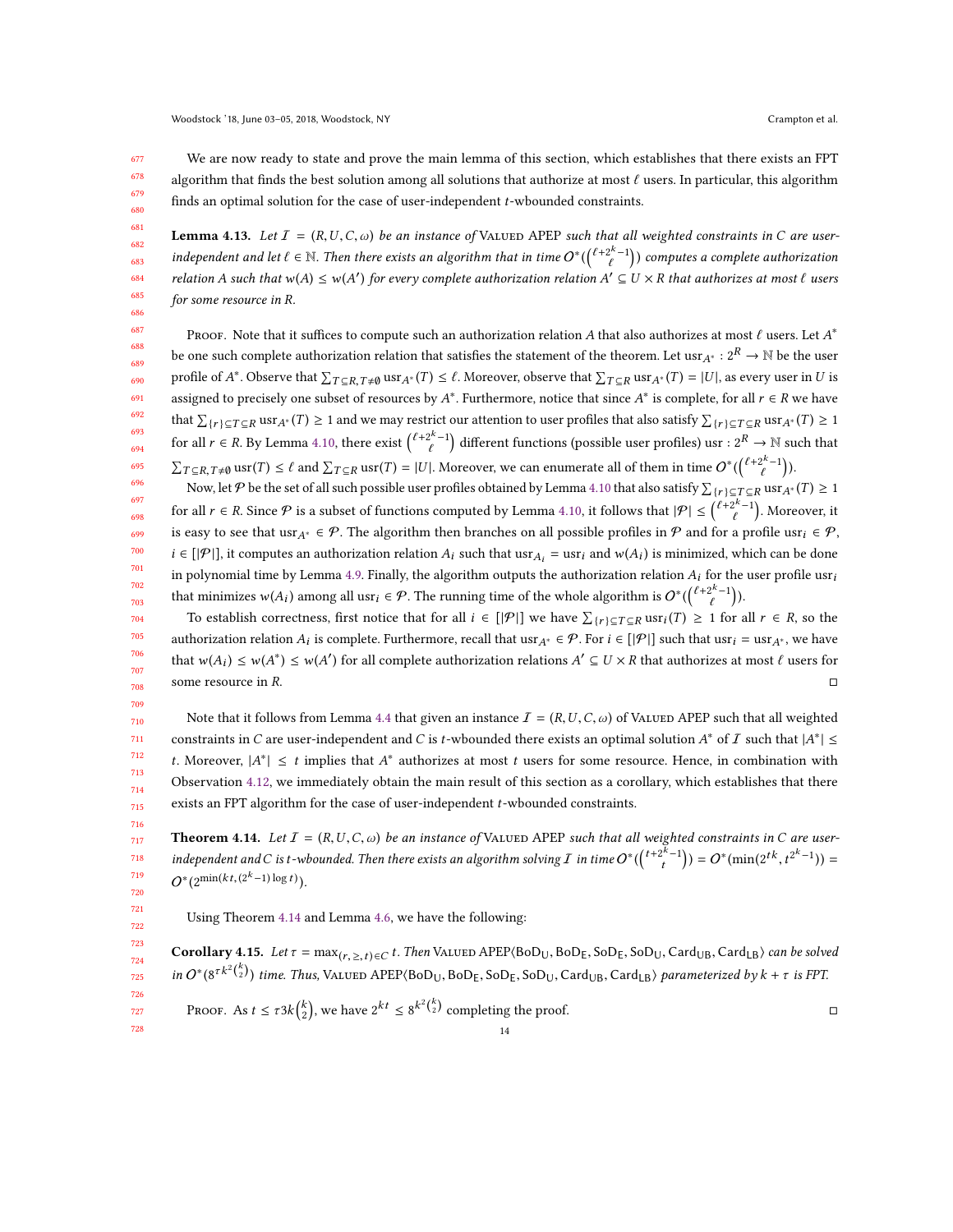729 734 In Sections [5](#page-15-0) and [6](#page-16-0) we develop more specialized algorithms that solve VALUED APEP more efficiently for instances where all constraints are from some specific subset of the above constraints. We conclude this section by showing that restricting attention to user-independent constraints is not sufficient to obtain an FPT algorithm parameterized by the number of resources k even for APEP. Because all weighted constraints are necessarily  $(k \cdot |U|)$ -wbounded, as a corollary of our conditional lower-bound, we will also show that, unless the Exponential Time Hypothesis (ETH) fails, the algorithm in Theorem [4.14](#page-13-0) is, in a sense, the best that we can hope for from an algorithm that can solve VaLUED APEP with arbitrary user-independent  $t$ -wbounded weighted constraints.

Because all the constraints we saw so far were  $2^k$ -wbounded, we will need to introduce new, more restrictive, constraints to obtain our W[2]-hardness and ETH lower-bound. As we consider only user-independent constraints, it is natural for a constraint  $c$  to be a function of the user profile of  $A$ . To this end, we define a new type of user-independent constraint  $c = (\tau, X, \vee)$ , where  $\tau \subseteq 2^R$  and  $X \subseteq \mathbb{N}$ . The constraint  $(\tau, X, \vee)$  is satisfied if and only if there exist  $T \in \tau$ and  $x \in X$  such that  $\text{usr}_A(T) = x$ . Less formally, c is satisfied if and only if some specified number of users (in X) is authorized for some specified set of resources (in  $\tau$ ). To obtain our ETH lower-bound we make use of the following well-known result in parameterized complexity:

<span id="page-14-0"></span>**Theorem 4.16** ([\[25\]](#page-31-15)). Assuming ETH, there is no  $f(k)n^{o(k)}$ -time algorithm for DOMINATING SET, where n is the number of the vertices of the input graph, k is the size of the output set, and f is an arbitrary computable function.

Given the above theorem, we are ready to prove the main negative result of this section.

**Theorem 4.17.** APEP is W[2]-hard and, assuming ETH, there is no  $f(|R|) \cdot |I|^{o(2|R)}$ -time algorithm solving APEP even when all constraints are user-independent and the base authorization relation is  $U \times R$ .

Henceforth, we will write  $[k]$  to denote  $\{1,\ldots,k\}$ . For a graph  $G = (E, V)$  and vertex  $x \in V$ ,  $N_G(x) = \{y \in V \mid xy \in E\}$ is the set of vertices adjacent to x in G; for a set  $S \subseteq V(G)$ ,  $N(S) = \bigcup_{x \in S} N_G(x) \setminus S$ .

Proof. To prove the theorem we give a reduction from the DOMINATING SET problem. Let  $(G, k)$  be an instance of the DOMINATING SET problem. Let  $|V(G)| = n$  and let  $V(G) = \{v_1, v_2, \ldots, v_n\}$ ; that is we fix some arbitrary ordering of the vertices in  $G$  and each vertex of  $G$  is uniquely identified by its position in this ordering (index of the vertex). For a vertex  $v_i \in V(G)$  we let the set  $X_i = \{i\} \cup \{j \mid v_j \in N_G(v_i)\}\)$ . In other words, for a vertex  $v_i \in V(G)$ , the set  $X_i$  is the set of indices of the vertices in the closed neighbourhood of  $v_i$ . The aim of the Dominating Set problem is then to decide whether G has a set S of at most k vertices such that for all  $i \in [n]$  the set  $X_i$  contains an index of some vertex in S. Let  $\mathcal{I} = (U, R, \hat{A}, C)$  be an instance of APEP such that

- $R = \{r_1, ..., r_\ell\}$  such that  $2^{\ell-1} \le k < 2^\ell$ ,
- $\bullet$   $|U| = k \cdot n$ ,
- $C = \bigcup_{i \in [n]} \{(\tau, X_i, \vee)\}\$ , where  $\tau \subset 2^R$  such that  $\emptyset \notin \tau$  and  $|\tau| = k$ , and
- $\hat{A} = U \times R$ .

We prove that  $(G, k)$  is a YES-instance of DOMINATING SET if and only if I is a YES-instance of APEP. Let  $\tau =$  $\{T_1, T_2, \ldots, T_k\}$ . Observe that because  $2^{\ell-1} \le k$  and  $T_i \ne T_j$  for  $i \ne j$ , it follows that every resource appears in  $T_i$  for some  $i \in [k]$ .

Let  $S = \{v_{q_1}, v_{q_2}, \ldots, v_{q_k}\}$  be a dominating set of G of size k (note that if we have a dominating set of size at most k, then we have a dominating set of size exactly k). Let A be an authorization relation such that usr $_A(T_i) = q_i$ . Because  $|U| = k \cdot n$  and  $1 \le q_i \le n$  for all  $i \in [k]$ , it is easy to construct such an authorization relation. For each  $i \in [k]$  we simply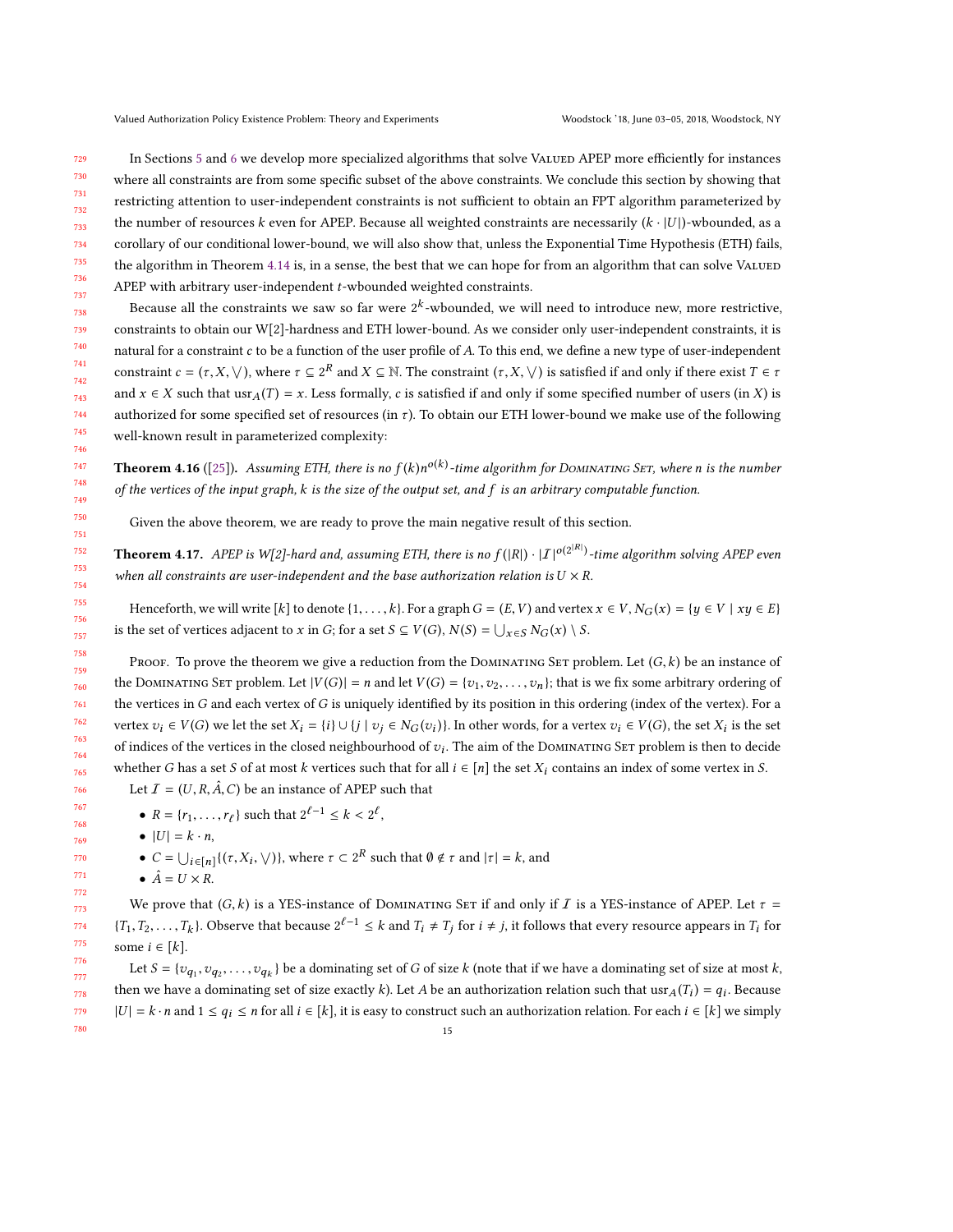781 782 783 784 785 786 select  $q_i$  many fresh users u such that  $A(u) = T_i$  and leave the remaining users not assigned to any resources  $(A(u) = \emptyset)$ . Because  $2^{\ell-1} \le k$  and for all  $T_i \in \tau$  we have  $\text{usr}_A(T_i) \ge 1$ , it is easy to see that A is a complete authorization relation. Since  $\hat{A} = U \times R$ , A is authorized. It remains to show that A is eligible w.r.t. C. Consider the constraint  $c_i = (\tau, X_i, \vee)$ . Since S is a dominating set, the closed neighbourhood of  $v_i$  contains a vertex  $v_{q_j} \in S$ . But then  $q_j \in X_i$ ,  $T_j \in \tau$ , and  $\text{usr}_A(T_j) = q_j$ , hence  $c_i$  is satisfied.

787 788 789 790 791 792 793 794 On the other hand let A be valid w.r.t.  $\hat{A}$ . We obtain a dominating set of G of size at most k as follows. Without loss of generality, let as assume that if  $i < j$ , then  $\text{usr}_A(T_i) \geq \text{usr}_A(T_j)$  and let  $k' \in [k]$  be such that  $\text{usr}_A(T_{k'}) \geq 1$  and  $\text{u}$ sr<sub>A</sub>(T<sub>k'+1</sub>) = 0 (note that if usr<sub>A</sub>(T<sub>k</sub>) ≥ 1, then k' = k). We let  $S = \bigcup_{i \in [k']} \{v_{\text{usr}_A(T_i)}\}$ . We claim that S is a dominating set (clearly  $|S| = k' \le k$ ). Let  $v_i$  be arbitrary vertex in  $V(G) \setminus S$ . Consider the constraint  $c_i = (\tau, X_i, \setminus)$ . Clearly  $c_i$  is satisfied and there exists  $T_j \in \tau$  and  $x \in X_i$  such that  $\text{usr}_A(T_j) = x$ . But by definition of  $X_i$ ,  $x \ge 1$  and  $v_x$  is a neighbour of  $v_i$ . Moreover, by the definition of *S*, we have  $v_x = v_{\text{usr}_A(T_j)} \in S$ . It follows that *S* is a dominating set.

Now for each  $i \in [n]$ , the set  $X_i$  has size at most n and  $\tau$  has size  $k \leq n$ , so the size of the instance  $\tau$  is polynomial in *n*. Moreover  $2^{\ell-1} \le k < 2^{\ell}$ , hence APEP is W[2]-hard parameterized by |R| and an  $f(|R|) \cdot |I|^{o(2^{|R|})}$  time algorithm for APEP yields an  $f(k)n^{o(k)}$  time algorithm for Dominating Set, and the result follows from Theorem [4.16.](#page-14-0) □

The set C is trivially  $(|R| \cdot |U|)$ -wbounded for every VALUED APEP instance  $\mathcal{I} = (R, U, C, \omega)$ , so we obtain the following result, which asserts that the lower bound asymptotically matches the running time of the algorithm from Theorem [4.14.](#page-13-0)

**Corollary 4.18.** Assuming ETH, there is no  $t^{o(2^{|R|})} \cdot n^{O(1)}$  time algorithm that given an instance  $I = (R, U, C, \omega)$  of VALUED APEP such that all constraints in C are user-independent and C is t-wbounded computes an optimal solution for  $I$ .

#### <span id="page-15-0"></span>807 5 SoD<sub>U</sub> AND BoD<sub>U</sub> CONSTRAINTS

808

816 817 818

824

809 810 811 812 In this section, we will consider Valued APEP, where all constraints are only  $B_0D_{U}$  and  $S_0D_{U}$ . We will show how to reduce it to VALUED WSP with user-independent constraints, with the number of steps equal to the number  $k$  of resources in Valued APEP. As a result, we will be able to obtain an algorithm for Valued APEP with only  $BoD<sub>U</sub>$  and  $\text{SoD}_U$  constraints of running time  $O^*(2^k \log k)$ .

813 814 815 Let us start with VALUED APEP⟨SoD<sub>U</sub>⟩. Recall that the weighted version of an SoD<sub>U</sub> constraint  $(r, r', \mathcal{I}, \forall)$  is  $w_c(A) =$  $f_c(|A(r) \cap A(r')|)$  for some monotonically increasing function  $f_c$ .

The weight of a binary SoD constraint  $c = (s', s'', \neq)$  in Valued WSP is 0 if and only if steps s' and s'' are assigned to different users. Valued WSP using only SoD constraints of this form will be denoted by Valued WSP( $\neq$ ).

<span id="page-15-1"></span>819 820 821 822 823 **Lemma 5.1.** Let  $I = (R, U, C, \omega)$  be an instance of VALUED APEP $(\text{SolU})$  and let  $A^*$  be an optimal solution of I. Let  $A'$ be arbitrary authorization relation such that  $A' \subseteq A^*$  and  $|A'(r)| = 1$  for every  $r \in R$ . Then  $A'$  is an optimal solution of  $I$ . Moreover, in polynomial time  $I$  can be reduced to an instance  $I'$  of VALUED WSP( $\neq$ ) such that the weights of optimal solutions of  $I$  and  $I'$  are equal.

825 826 827 828 829 PROOF. Let A' be an arbitrary relation such that  $A' \subseteq A^*$  and  $|A'(r)| = 1$  for every  $r \in R$ . By definition, A' is complete. By [\(2\)](#page-5-1) and [\(3\)](#page-6-7),  $A' \subseteq A^*$  implies  $\Omega(A') \leq \Omega(A^*)$ . Let  $c = (r, r', \hat{\lambda}, \forall) \in C$ . Since  $A'(r) \cap A'(r') \subseteq A^*(r) \cap A^*(r'), w_c(A) =$  $f_c(|A(r) \cap A(r')|)$  and  $f_c$  is non-decreasing, we have  $w_c(A') \leq w_c(A^*)$ . Thus,  $\Omega(A') + w_c(A') \leq \Omega(A^*) + w_c(A^*)$ ). Since  $A^*$  is optimal,  $A'$  is optimal, too.

830 831 832 Define an instance  $I'$  of VALUED WSP( $\neq$ ) as follows: the set of steps is R, the set of users is U, and  $(r, r', \neq)$  is a constraint of  $I'$  if  $(r, r', \mathcal{L}, \mathcal{V})$  is a constraint of  $I$ . The weight of  $(r, r', \neq)$  equals  $w_c(A') = f_c(1)$  (recall that  $|A'(r)| = 1$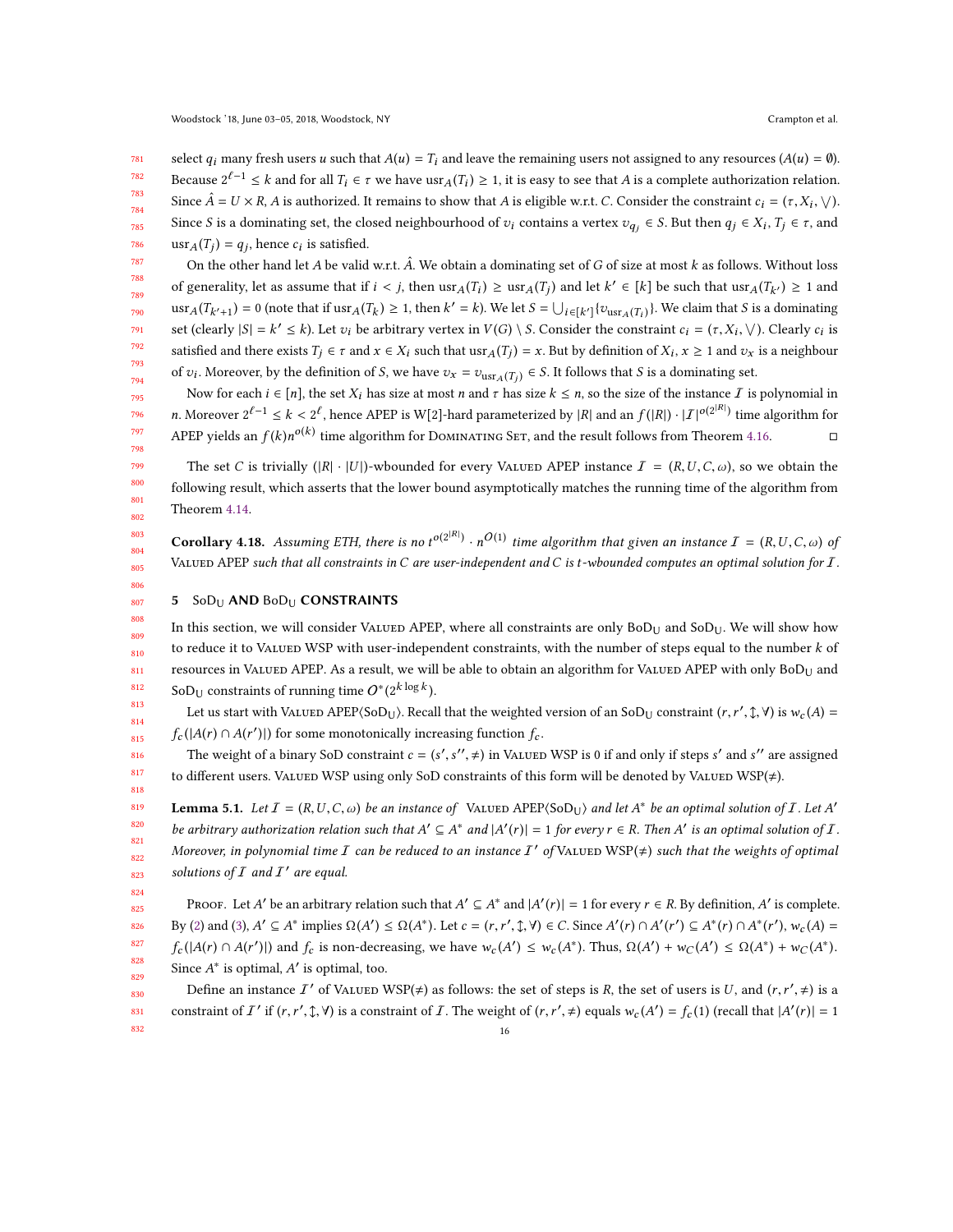for all r) and the weights of  $(u, T)$ ,  $u \in U, T \subseteq R$ , in both  $T$  and  $T'$  are equal. Observe that  $\pi : R \to U$  defined by  $\pi(r) = A'(r)$  is an optimal plan of  $I'$ . Thus, the optimal solution of  $I$  has the same weight as that of  $I'$ . □

We next consider Valued APEP⟨BoD<sub>U</sub>, SoD<sub>U</sub>). Recall that the weighted version of a BoD<sub>U</sub> constraint  $(r, r', \leftrightarrow, \forall)$  is given by  $f_c$  (max{ $|A(r) \setminus A(r')|$ ,  $|A(r') \setminus A(r)|$ ) for some monotonically increasing function  $f_c$ .

The weight of binary BoD constraint  $c = (s', s'', =)$  in VALUED WSP is 0 if and only if steps s' and s'' are assigned the same user. Valued WSP(=) denotes Valued WSP containing only BoD constraints; Valued WSP(=,  $\neq$ ) denotes VALUED WSP containing only SoD and BoD constraints. In fact, VALUED WSP(=) is already NP-hard which follows from Theorem 6.4 of [\[8\]](#page-31-16). This theorem, in particular, shows that VALUED WSP( $=$ ) is NP-hard even if the weights are restricted as follows:  $w_c(\pi) = 1$  if a plan  $\pi$  falsifies a constraint c,  $\omega(u, r) = \infty$  if  $(u, r) \notin \hat{A}$ .

<span id="page-16-1"></span>**Lemma 5.2.** Let  $I = (R, U, C, \omega)$  be an instance of VALUED APEP $(BOD_U, SoD_U)$  and let  $A^*$  be an optimal solution of  $I$ . There is an optimal solution A' of I such that  $A' \subseteq A^*$  and  $|A'(r)| = 1$  for every  $r \in R$ . Moreover, in polynomial time I can be reduced to an instance  $I'$  of VALUED WSP(=,  $\neq$ ).

PROOF. Consider an optimal solution  $A^*$  of  $I$  and define  $A'$  as follows. We first define an equivalence relation  $\cong$  on R, where  $r \cong r'$  if and only if  $A^*(r) = A^*(r')$ . This gives a partition  $R = R_1 \uplus ... \uplus R_p$  such that  $p \le k$ . For each  $R_i$ , we choose  $u_i \in A^*(r)$ , where  $r \in R_i$ . Then  $A' = \bigcup_{i=1}^p \{(u_i, r) : r \in R_i\}$ .  $i=1$ 

By definition, A' is complete. By [\(2\)](#page-5-1) and [\(3\)](#page-6-7), A'  $\subseteq$  A\* implies  $\Omega(A') \leq \Omega(A^*)$ . Let  $c = (r, r', \leftrightarrow, \forall) \in C$ . If A\* satisfies c then  $A'$  also satisfies c. If c is falsified by  $A^*$  then

$$
\max\{|A^*(r) \setminus A^*(r')|, |A^*(r') \setminus A^*(r)|\} \ge 1
$$

but  $\max\{|A'(r) \setminus A'(r')|, |A'(r') \setminus A'(r)|\} = 1$ . Hence,  $w_c(A^*) \ge f_c(1) = w_c(A')$ . Now let  $c = (r, r', \mathcal{I}, \forall) \in C$ . By the proof of Lemma [5.1,](#page-15-1) we have  $w_c(A^*) \geq w_c(A')$ 

Thus,  $\Omega(A') + w_C(A') \leq \Omega(A^*) + w_C(A^*)$ . Since  $A^*$  is optimal,  $A'$  is optimal, too.

An instance of  $I'$  of Valued WSP(=,  $\neq$ ) is defined as in Lemma [5.1,](#page-15-1) but the constraints  $(r, r', =)$  correspond to constraints  $(r, r', \leftrightarrow, \forall)$  in C. It is easy to see that the optimal solution of  $I$  has the same weight as that of  $I'$  $\Box$ 

We are now able to state the main result of this section. The result improves considerably on the running time for an algorithm that solves VALUED APEP for arbitrary weighted t-bounded user-independent constraints (established in Theorem [4.14\)](#page-13-0).

**Theorem 5.3.** VALUED  $\text{APEP}(\text{BoD}_U, \text{SoD}_U)$  is FPT and can be solved in time  $O^*(2^{k \log k})$ .

PROOF. Let I be an instance of VALUED APEP⟨BoD<sub>U</sub>, SoD<sub>U</sub>⟩. By Lemma [5.2,](#page-16-1) I can be reduced to an instance I' of VALUED WSP(=,  $\neq$ ). It remains to observe that  $I'$  can be solved in time  $O^*(2^{k \log k})$  using the algorithm of Theorem [3.2,](#page-7-1) as  $(r, r', =)$  and  $(r, r', \neq)$  are user-independent constraints.  $\Box$ 

### <span id="page-16-0"></span>6 BoD<sub>F</sub> AND SoD<sub>U</sub> CONSTRAINTS

In this section, we consider VALUED APEP $(BoD<sub>E</sub>, SoD<sub>U</sub>)$ . We provide a construction that enables us to reduce an instance  $I$  of Valued APEP $(80D_E, 50D_U)$  with k resources to an instance  $I'$  of Valued WSP with only user-independent constraints containing at most  $k(k - 1)$  steps. Moreover, the construction yields a VALUED WSP instance in which the weight of an optimal plan is equal to the weight of an optimal solution for the VALUED APEP instance. Finally, we show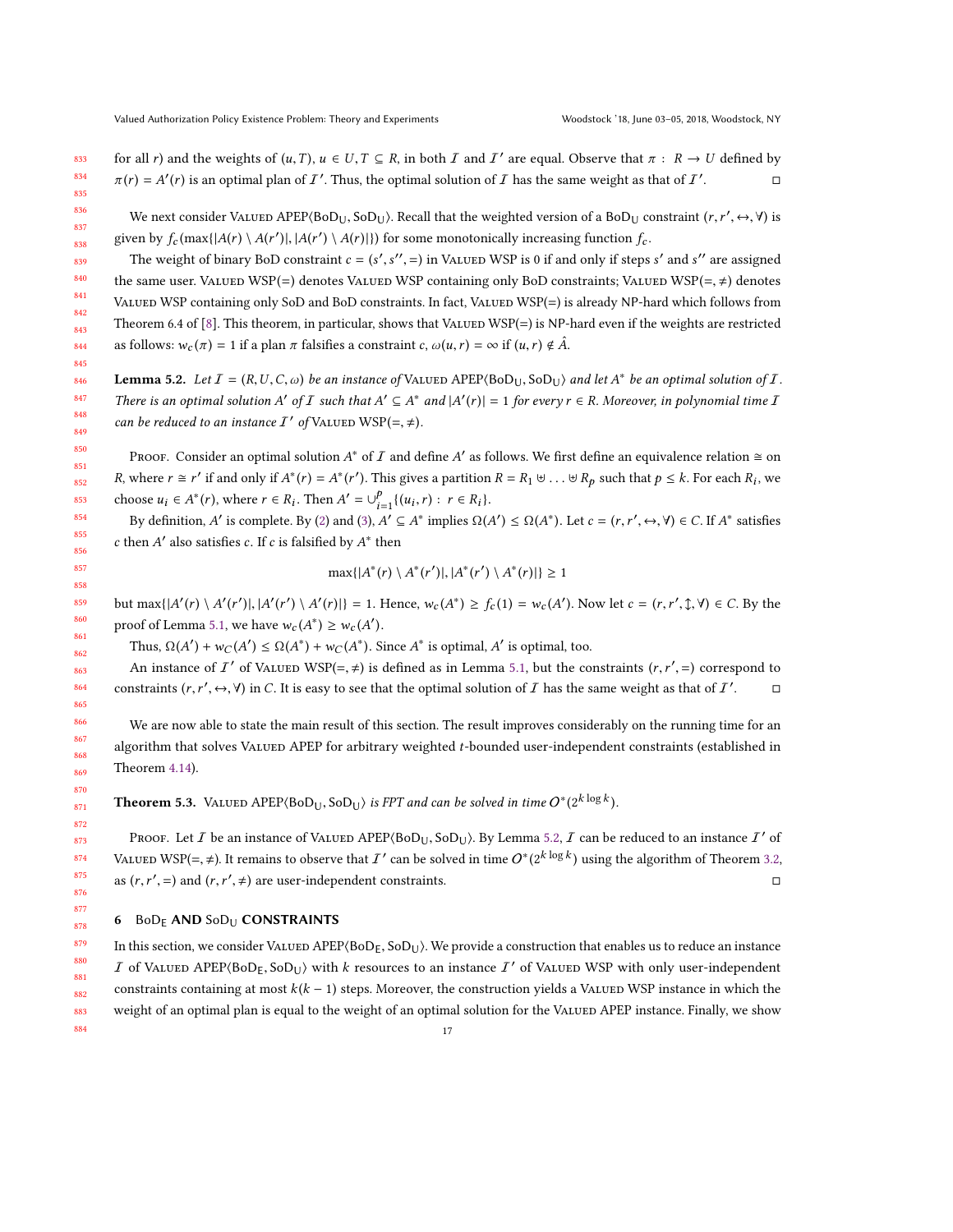885 886 that it is possible to construct the optimal solution for the VALUED APEP instance from an optimal plan for the VALUED WSP instance.

Let  $I = (R, U, C, \omega)$  be an instance of VALUED APEP $\langle$ BoD<sub>E</sub>, SoD<sub>U</sub>). (The weights of these types of constraints are defined by equations [\(11\)](#page-6-5) and [\(8\)](#page-6-2) in Section [2.1.](#page-2-0)) Let  $R = \{r_1, \ldots, r_k\}$ . Then we construct an instance  $I' = (S' \cdot S')$  $\ddot{\phantom{1}}$ ′  $\overline{\phantom{a}}$ ′ ,ω ′  $\overline{\phantom{a}}$ of VALUED WSP as follows.

• Set  $U' = U$ .

- For every  $i \in [k]$ , first initialize a set  $\Gamma(r_i) = \emptyset$ . Then, for every  $BoD_E$  constraint  $(r_i, r_j, \leftrightarrow, \exists) \in C$ , add  $r_j$  to  $\Gamma(r_i)$ and  $r_i$  to  $\Gamma(r_j)$ .
- For each resource  $r_i \in R$ , we create a set of steps  $S' = \bigcup_{i=1}^k S^i$  where

$$
S^{i} = \begin{cases} \{s^{i}\} & \text{if } \Gamma(r_{i}) = \emptyset, \\ \{s_{j}^{i} \mid r_{j} \in \Gamma(r_{i})\} & \text{otherwise.} \end{cases}
$$

Observe that  $|S'| \le k(k-1)$ . Given a plan  $\pi : S' \to U'$ , we write  $\pi(S^i)$  to denote  $\{\pi(s) \mid s \in S^i\}$ . Let  $\Pi$  be the set of all possible complete plans from  $S'$  to  $U'$ .

We define the set of constraints C' and their weights  $w'_{c'} : \Pi \to \mathbb{N}$  as follows.

• For each  $c = (r_i, r_j, \leftrightarrow, \exists) \in C$ , we add constraint  $c' = (s_j^i, s_i^j, =)$  to  $C'$ , and define

j

$$
w'_{c'}(\pi) = \begin{cases} 0 & \text{if } \pi(s_j^i) = \pi(s_i^j), \\ \ell_c & \text{otherwise.} \end{cases}
$$

j

Note that  $c'$  is user-independent.

• For each  $c = (r_i, r_j, \mathcal{X}, \mathcal{Y}) \in C$ , we add constraint  $c' = (S^i, S^j, \mathcal{Y})$ , where  $c'$  is satisfied iff  $\pi(S^i) \cap \pi(S^j) = \mathcal{Y}$ . Then define  $w'_{c'}(\pi) = f_c(|\pi(S^i) \cap \pi(S^j)|)$ , where  $f_c$  is the function associated with the weighted constraint  $(r_i, r_j, \hat{\tau}, \hat{\tau})$ . Observe that  $(S^i, S^j, \emptyset)$  is a user-independent constraint.

• Let C' denote the set of all constraints in  $I'$  and define

$$
w'_{C'}(\pi) = \sum_{c' \in C'} w'_{c'}(\pi).
$$

We then define authorization weight function  $\omega' : U' \times 2^{S'} \to \mathbb{N}$  as follows. Initialize  $\omega'(u, \emptyset) = 0$ . We set  $\pi : S' \to U'$ , we denote  $\sum_{u \in U'} \omega'$  $\mathcal{L}(u, S^i) = \omega(u, \{r_i\})$ . For a subset  $T \subseteq S'$ , let  $R_T = \{r_i \in R \mid T \cap S^i \neq \emptyset\}$ . We set  $\omega'(u, T) = \omega(u, R_T)$ . Given a plan  $($  $\dots,$  $\dots$ <sup>-1</sup>(*u*)) by Ω'(*π*). Finally, define the weight of *π* to be Ω'(*π*) +  $w'_{C'}(\pi)$ . See Example [2](#page-18-0) for an illustration.

<span id="page-17-0"></span>Based on the construction described above, we have the following lemma:

926 927 928 929 930 **Lemma 6.1.** Let  $I$  be a VALUED APEP $(BoD_E, SoD_U)$  instance and  $I'$  be the VALUED WSP instance obtained from  $I$  using the construction above. Then  $\text{OPT}(I) = \text{OPT}(I')$ , where  $\text{OPT}(I)$  and  $\text{OPT}(I')$  denote the weights of optimal solutions of  $I$  and  $I'$  respectively. Furthermore, given an optimal plan for  $I'$ , we can construct an optimal authorization relation for  $I$ in polynomial time.

931 932 933 934 935 936 PROOF. We first prove that  $OPT(I) \le OPT(I')$ . Let  $\pi : S' \to U'$  be an optimal plan for the instance  $I'$ . We construct A for the instance I as follows. For all  $i \in [k]$ , if  $u \in \pi(S^i)$ , then we put  $(u, r_i)$  into A. This completes the construction of A from  $\pi$ . Since  $\pi$  is complete, A is also complete. This can be implemented in polynomial time. Observe that  $r_i \in A(u)$ if and only if there exists  $s \in S^i$  such that  $s \in \pi^{-1}(u)$ . Equivalently, suppose that  $T = \pi^{-1}(u)$ . Then,  $R_T = A(u)$ . It 18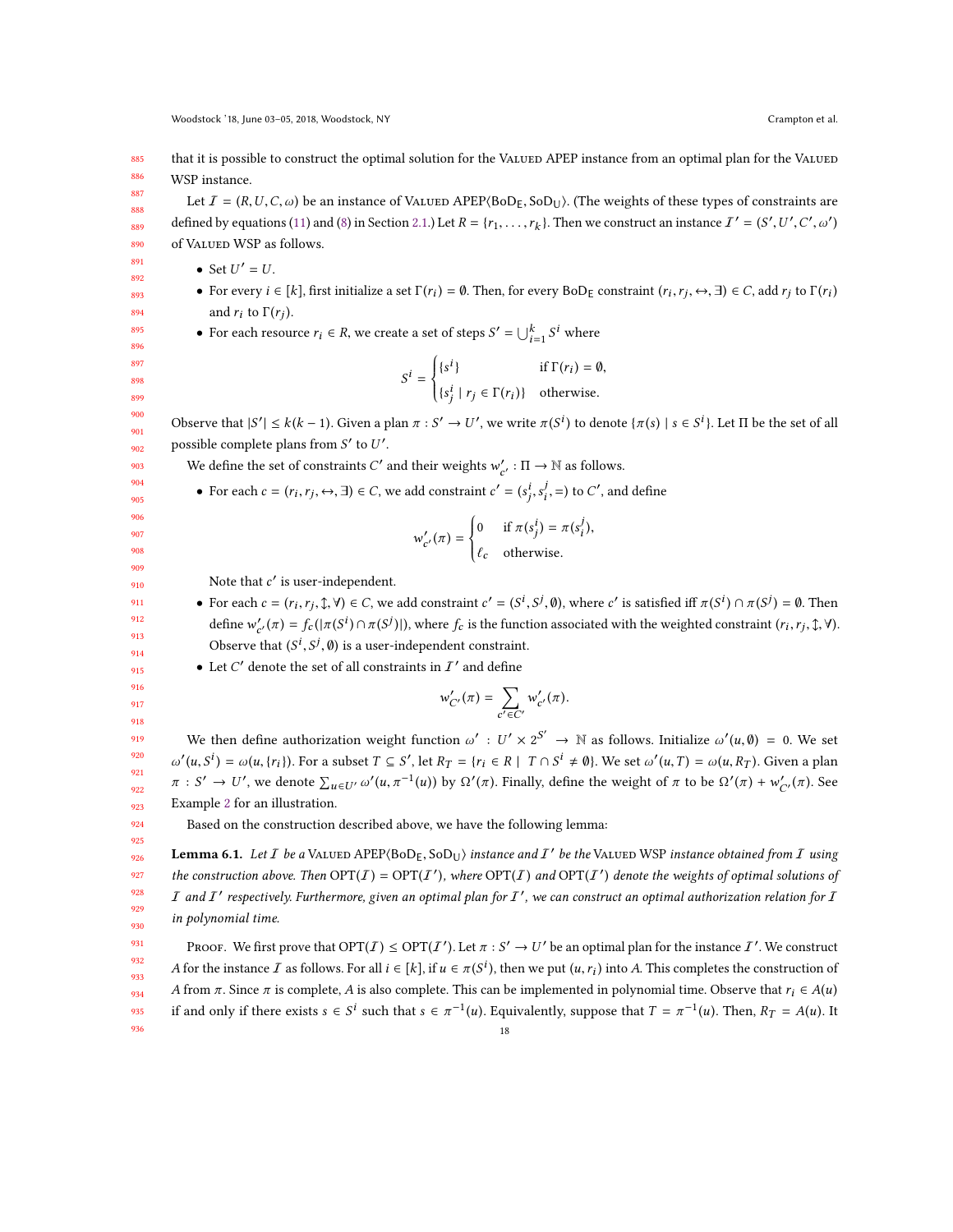#### Valued Authorization Policy Existence Problem: Theory and Experiments Woodstock '18, June 03–05, 2018, Woodstock, NY

<span id="page-18-0"></span>

Fig. 2. An example illustrating the construction. Note that  $R = \{r_1, r_2, r_3, r_4\}$  and  $S' = S^1 \cup S^2 \cup S^3 \cup S^4$ .

implies that  $\omega'$  $($  $\dots,$  $\dots$  $(1(u)) = \omega(u, A(u))$ . Hence, we have

$$
\Omega'(\pi) = \sum_{u \in U'} \omega'(u, \pi^{-1}(u)) = \sum_{u \in U} \omega(u, A(u)) = \Omega(A)
$$

We now prove that  $w_C(A) \leq w'_{C'}(\pi)$ . Consider a BoD<sub>E</sub> constraint  $c = (r_i, r_j \leftrightarrow \pi) \in C$ . Then,  $r_j \in \Gamma(r_i)$ , and We now prove that  $w_C(x) \leq w_{C'}(x)$ . Consider a BoDE constraint  $c = (r_i, r_j, \Leftrightarrow, \Delta) \in C$ . Then,  $r_j \in \Gamma(r_i)$ , and  $r_i \in \Gamma(r_j)$ , and the corresponding constraint in  $T'$  is  $c' = (s_j^i, s_i^j, \Delta)$ . By construction if  $\pi(s_j^i) = \pi(s_i$  $u \in A(r_i) \cap A(r_j)$ . Hence,  $w_c(A) \leq w'_{c'}(\pi)$ . Now consider an SoD<sub>U</sub> constraint  $c = (r_i, r_j, \hat{\psi}, \hat{\psi})$ . The corresponding constraint in I' is  $c' = (S^i, S^j, \emptyset)$ . Observe that by construction, if  $\pi(S^i) \cap \pi(S^j) = \emptyset$ , then  $A(r_i) \cap A(r_j) = \emptyset$ . Otherwise,  $\text{if } |\pi(S^i) \cap \pi(S^j)| = t > 0, \text{ then by construction } |A(r_i) \cap A(r_j)| = t. \text{ Hence, } w'_{c'}(\pi) = w_c(A). \text{ We obtain an authorization.}$ relation A in polynomial time such that  $w_C(A) + \Omega(A) \leq w'_{C'}(\pi) + \Omega'(\pi) = \text{OPT}(I')$ . Therefore,  $\text{OPT}(I) \leq \text{OPT}(I')$ .<br>To complete the groof we group that  $\text{OPT}(I) \geq \text{OPT}(I')$ . Let A he an optimal outhorization polytic for L. We

To complete the proof we prove that  $OPT(I) \ge OPT(I')$ . Let A be an optimal authorization relation for I. We construct  $\pi : S' \to U'$  as follows. If  $\Gamma(r_i) = \emptyset$ , we choose an arbitrary  $u \in A(r_i)$  and set  $\pi(s^i) = u$ . Otherwise,  $\Gamma(r_i) \neq \emptyset$ , and two cases may arise.

- For  $r_j \in \Gamma(r_i)$ ,  $(r_i, r_j, \leftrightarrow, \exists)$  is satisfied by A. Then, we choose an arbitrary  $u \in A(r_i) \cap A(r_j)$  and set  $\pi(s_j^i) =$ j  $\binom{y}{i} = u.$
- For  $r_j \in \Gamma(r_i)$ ,  $(r_i, r_j, \leftrightarrow, \exists)$  is not satisfied by A. Then, we just choose arbitrary  $u \in A(r_i)$ ,  $v \in A(r_j)$  and set  $\frac{7}{i}$  $\pi(s_j^l) = u$ , and  $\pi(s_i^l) = v$ .

This completes the construction of  $\pi$ . Note that  $\pi$  is complete.

Let  $T = \pi^{-1}(u)$ . Observe that by construction, if  $u \in \pi(S^i)$ , then  $u \in A(r_i)$ . Equivalently, if there exists  $i \in [k]$ such that  $\pi^{-1}(u) \cap S^i \neq \emptyset$ , then  $r_i \in A(u)$ . Therefore,  $R_T \subseteq A(u)$ . Using the monotonicity property of  $\omega$ , we have that  $\omega(u, R_T) \leq \omega(u, A(u))$ . This means that  $\omega'$  $\sum_{i=1}^{n}$  $(1(u)) = \omega(u, R_T) \leq \omega(u, A(u))$ . Therefore, we have the following:

$$
\Omega'(\pi) = \sum_{u \in U'} \omega'(u, \pi^{-1}(u)) \le \sum_{u \in U} \omega(u, A(u)) = \Omega(A)
$$

Hence,  $\Omega'(\pi) \leq \Omega(A)$ .

Consider a BoD<sub>E</sub> constraint  $c = (r_i, r_j, \leftrightarrow, \exists) \in C$ . By construction, c is satisfied by A if and only if  $c' = (s_i^i, s_i^j, \Rightarrow, \forall i \in C \cup C \cup C$ is satisfied by π. Hence,  $w_{c'}(\pi) = w_c(A)$ . On the other hand, consider an SoD<sub>U</sub> constraint  $c = (r_i, r_j, \hat{\jmath}, \forall) \in C$ . If c is satisfied by A, then by construction  $c' = (S^i, S^j, \emptyset)$  is also satisfied by A. Finally, if c is violated by A, then let  $t = |A(r_i) \cap A(r_j)| > 0$ . By construction,  $\pi(S^i) \cap \pi(S^j) \subseteq A(r_i) \cap A(r_j)$ . Hence,  $w'_{c'}(\pi) \leq w_c(A)$ , implying  $C_{C'}(\pi) \leq w_C(A)$ . Therefore, OPT $(I')$ ) <sup>≤</sup> OPT(I). □

Example [2.](#page-18-0) We illustrate the construction of a VALUED WSP instance from a VALUED APEP instance, and the proof of Lemma [6.1](#page-17-0) using Figure [2.](#page-18-0) In addition, given an optimal solution for the corresponding VALUED WSP instance, we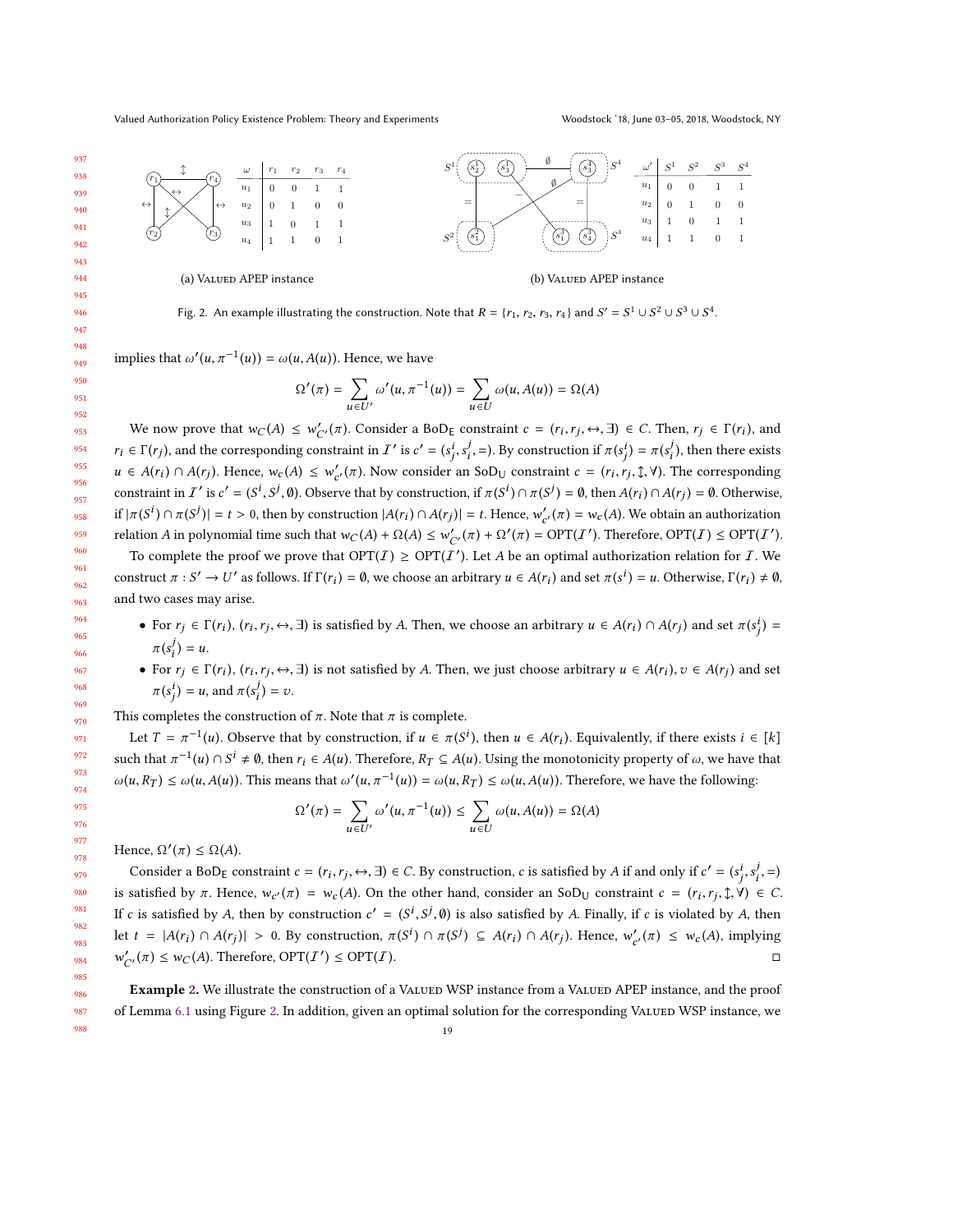989 990 991 992 993 994 995 illustrate how to construct an optimal solution of the VALUED APEP instance as described in Lemma [6.1.](#page-17-0) As per the figure, there are three BoD<sub>E</sub> constraints  $(c_1 = (r_1, r_2, \leftrightarrow, \exists), c_2 = (r_1, r_3, \leftrightarrow, \exists)$ , and  $c_3 = (r_3, r_4, \leftrightarrow, \exists)$  and two SoD<sub>U</sub> constraints ( $c_4 = (r_1, r_4, \text{ }), \text{ }$ ), and  $c_5 = (r_2, r_4, \text{ }), \text{ }$  (V)). We define their weights as follows. For an authorization relation  $A \subseteq U \times R$  and  $i \in \{1, 2, 3\}$ , we set  $w_{c_i}(A) = 0$  if A satisfies  $c_i$ , and  $w_{c_i}(A) = 1$ , otherwise. Let  $w_{c_4}(A) = 0$  if A satisfies c<sub>4</sub>; otherwise,  $w_{c_4}(A) = |A(r_1) \cap A(r_4)|$ . Similarly,  $w_{c_5}(A) = 0$  if A satisfies c<sub>5</sub>; otherwise,  $w_{c_5}(A) = |A(r_2) \cap A(r_4)|$ . For every  $\emptyset \neq T \subseteq R$  and  $u \in U$ , let  $\omega(u, T) = \sum_{r \in T} \omega(u, \{r\}).$ 

996 997 998 999 1000 Observe that in this example there is no authorization relation A such that  $w_C(A) + \Omega(A) = 0$ . It means that if we look for an authorization relation A such that  $w_C(A) = 0$ , then we will have  $\Omega(A) > 0$ . Consider an authorization relation  $A^*$  such that  $A^*(r_1) = \{u_1, u_2\}, A^*(r_2) = \{u_1, u_3\}, A^*(r_3) = u_2$ , and  $A^*(r_4) = \{u_4\}.$  Observe that  $w_C(A^*) = 0$  but \*) = 1. Conversely, if we look for an authorization relation A such that  $\Omega(A) = 0$ , then we will have  $w_C(A) > 0$ .

1001 1002 1003 1004  $\frac{1}{2}$ Consider the VALUED WSP instance constructed in this example. Based on the construction,  $c'_1 = (s_2^1, s_1^2, =), c'_2 =$  $S_3^1$ ,  $S_1^3$ ,  $=$ ),  $c_3' = (s_4^3, s_3^4, =)$ ,  $c_4' = (S^1, S^4, \emptyset)$ , and  $c_5' = (S^2, S^4, \emptyset)$ . Observe that for a given plan  $\pi : S' \to U'$ , we (°3,°1,°);<br>following:  $x_3^4$ , =),  $c_4'$  = (S<sup>1</sup>)  $\overline{\phantom{a}}$ <sup>4</sup>,  $\emptyset$ ), and  $c'_5 = (S^2)$  $\overline{\phantom{a}}$ <sup>4</sup>,  $\emptyset$ ). Observe that for a given plan  $\pi : S' \to U'$ , we have the

•  $w_{c_1'}(\pi) = 0$  if  $\pi$  satisfies  $c_1'$  and  $w_{c_1'}(\pi) = 1$  otherwise,

- $w_{c'_2}(\pi) = 0$  if  $\pi$  satisfies  $c'_2$  and  $w_{c'_2}(\pi) = 1$  otherwise,
- $w_{c'_3}(\pi) = 0$  if  $\pi$  satisfies  $c'_3$  and  $w_{c'_3}(\pi) = 1$  otherwise,
- $w_{c'_4}(\pi) = 0$  if  $\pi$  satisfies  $c'_4$  and  $w_{c'_4}(\pi) = |\pi(S^1) \cap \pi(S^4)|$  otherwise, and
- $w_{c'_5}(\pi) = 0$  if  $\pi$  satisfies  $c'_5$  and  $w_{c'_5}(\pi) = |\pi(S^2) \cap \pi(S^4)|$  otherwise.

1012 1013 1014 1015 1016 Consider an optimal plan  $\pi$  :  $S' \to U'$  defined as follows:  $\pi(s_2^1) = u_1$ ,  $\pi(s_3^2) = u_2$ ,  $\pi(s_1^2) = u_1$ ,  $\pi(s_1^3) = u_2$ ,  $\Omega'(u_1, \{s_1^1, s_1^2\}) = \Omega(u_1, \{r_1, r_2\}) = 0, \Omega'(u_2, \{s_3^1, s_1^3\}) = \Omega(u_2, \{r_1, r_3\}) = 0, \text{ and } \Omega'(u_4,$  $\alpha_4^{(3)} = u_4$ , and  $\pi(s_3^4) = u_4$ . Observe that  $w'_{C'}(\pi) = 0$  as all constraints  $c'_1, c'_2, c'_3, c'_4$ , and  $c'_5$  are satisfied. Then, Finally,  $\Omega'(u_3, \emptyset) = 0$ . Thus,  $\Omega'(\pi) = 1$ .  $\Omega_1^3$  =  $\Omega(u_2, \{r_1, r_3\}) = 0$ , and  $\Omega'(u_4, \{s_4^3, s_5\})$  $\{\frac{4}{3}\}\right) = \Omega(u_4, \{r_3, r_4\}) = 1.$ 

We construct A from  $\pi$  as in the first part of the the proof of Lemma [6.1:](#page-17-0)  $A(r_1) = \{u_1, u_2\}$ ,  $A(r_2) = \{u_1\}$ ,  $A(r_3) = \{u_2, u_4\}$ , and  $A(r_4) = \{u_4\}$ . Observe that  $w_C(A) = 0$  as all constraints  $c_1, \ldots, c_5$  are satisfied by A and  $\Omega(A) = 1$ .

We can now state the main result of this section.

1021 **Theorem 6.2.** VALUED  $\text{APEP}(\text{BoD}_E, \text{SoD}_U)$  is fixed-parameter tractable and can be solved in  $O^*(4^{k^2 \log k})$  time.

1023 1024 1025 1026 1027 1028 Proof. Let  $I = (R, U, C, \omega)$  be an instance of Valued APEP $(BoD_E, SoD_U)$ . We construct an instance  $I' = (VI, C, \omega)$ Finally, we invoke Lemma [6.1](#page-17-0) to construct an optimal authorization relation A for I such that  $\Omega(A) + w_C(A) = \text{OPT}(I')$ .  $\prime$ ,  $U$ ,  $C'$ ,  $\omega'$ ) of Valued WSP in polynomial time. We then invoke Theorem [3.2](#page-7-1) to obtain an optimal plan  $\pi : S' \to U'$ . The algorithm described in Theorem [3.2](#page-7-1) runs in  $O^*(2^{|S'|\log |S'|})$  time. Since  $|S'| \le k(k-1)$ , the running time of this | algorithm to solve VALUED APEP⟨BoD<sub>E</sub>, SoD<sub>U</sub>⟩ is  $O^*(4^{k^2 \log k})$  $\Box$ ).

1029 1030

1022

## <span id="page-19-0"></span>7 USING VALUED APEP TO ADDRESS RESILIENCY IN WORKFLOWS

1031 1032 1033 1034 1035 Resiliency, in the context of access control, is a generic term for the ability of an organization to continue to conduct business operations even when some authorized users are unavailable [\[24\]](#page-31-3). Resiliency is particularly interesting when an organization specifies authorization policies and separation of duty constraints, as is common in workflow systems, as separation of duty constraints become harder to satisfy when fewer (authorized) users are available.

1036 1037 1038 1039 1040 Early work by Wang and Li showed that determining whether a workflow specification is resilient is a hard problem [\[24\]](#page-31-3). More recent work has established the precise complexity of determining static resiliency [\[18\]](#page-31-17), and that the problem is FPT, provided all constraints in the workflow specification are user-independent [\[13\]](#page-31-18).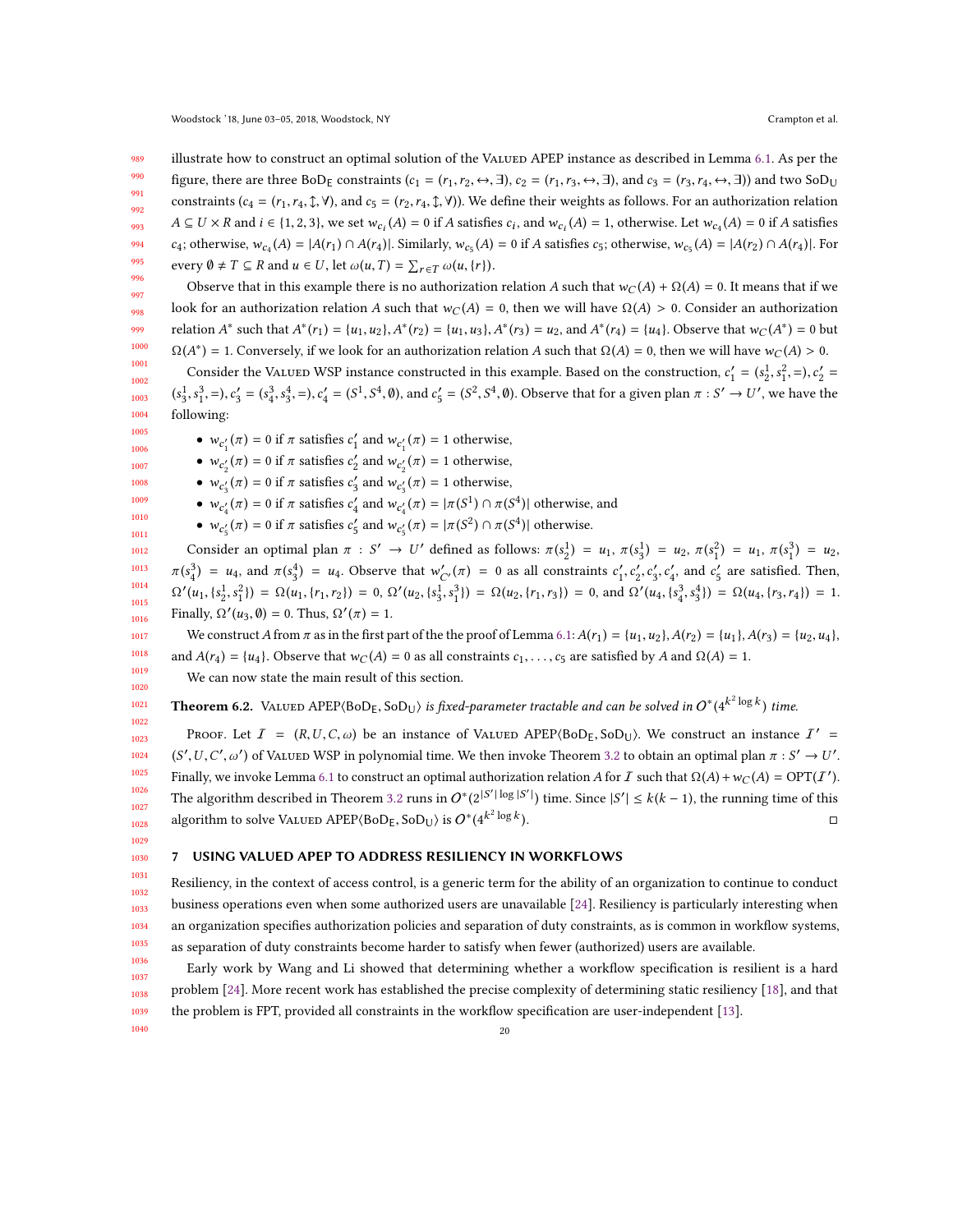We introduce the idea of an extended plan for a workflow specification and define resiliency in the context of an extended plan. We then explain how Valued APEP can be used to compute extended plans of minimal cost. In Section [8,](#page-21-0) we provide two MIP formulations for Valued APEP. Then in Section [9](#page-23-0) we discuss our experimental framework and results making use of these two formulations.

1046 1047 1048 1049 1050 1051 1052 1053 1054 Suppose we are given a workflow specification (defined by a set of workflow steps  $S$ , a set of users  $U$ , an authorization relation  $\hat{A} \subseteq U \times S$  and a set of constraints C) and an integer  $\tau \geq 0$ . We call a function  $\Pi : S \to 2^U$  an extended plan; we say Π is valid if there exists a valid plan  $\pi : S \to U$  such that  $\pi(s) \in \Pi(s)$  for all  $s \in S$  and  $\pi$  is valid. We say  $\Pi$  is *τ*-resilient if for any subset of *τ* users *T* ⊆ *U*, there exists a valid plan  $\pi' : S \to (U \setminus T)$  such that  $\pi'(s) \in \Pi(s)$  for all  $s \in S$ . Wang and Li introduced an alternative notion of resiliency in workflows [\[30\]](#page-31-5), where a workflow specification is said to be *statically t-resilient* if for all  $U' \subseteq U$  such that  $|U| - |U'| \le t$ ,  $(S, U', C, \hat{A}')$ , where  $\hat{A}' = \hat{A} \cap (S \times U')$ , is satisfiable.

1055 1059 The two notions of resiliency are rather different. Our notion requires an extended plan to be resilient, so that having committed to an extended plan for a workflow we know the instance can complete even if  $\tau$  users are unavailable. In contrast, Wang and Li require that the workflow specification itself is resilient. Crampton, Gutin, Karapetyan and Watrigant showed that determining whether a workflow is statically t-resilient is FPT [\[13\]](#page-31-18) for WSP with UI constraints only.

It is not obvious that the methods used by Crampton et al. can be adapted to determine whether there exists a  $τ$ -resilient extended plan. Nor is it obvious whether the problem of deciding if there exists a  $τ$ -resilient extended plan can be framed as an instance of APEP.

APEP, however, can be used to produce an extended plan that is τ-resilient. Moreover, VALUED APEP can be used to solve the softer problem of finding an extended plan that aims to be τ-resilient (but may not be) and that also minimises the number of users involved.

To generate a *τ*-resilient extended plan for a WSP instance  $(S, U, C, \hat{A})$  with SoD constraints, we can produce the following APEP instance  $(R', U', C', \hat{A}')$ :  $\mathcal{L}$  $\overline{\phantom{a}}$ 

- Let  $R' = S$ ,  $U' = U$  and  $\hat{A}' = \hat{A}$ .
- Let  $C' = \emptyset$ . For every  $c \in C$ , add a corresponding SoD<sub>U</sub> to C' (recall that we consider WSP with SoD constraints only).
- Add Cardinality-Lower-Bound constraints  $(r, \geq, \tau + 1)$  for every  $r \in R$ .

Any authorization relation A that satisfies such an APEP instance is a  $\tau$ -resilient extended plan in the original WSP instance. (Note that it is sufficient for an extended plan Π to be a solution of an APEP instance, however it is not necessary; some  $\tau$ -resilient extended plans may not be solutions for an APEP instance.)

The requirement to have at least  $\tau$  + 1 users assigned to each resource may lead to solutions that involve too many users. In practice, we may want to keep the number of users involved in Π as small as possible. Also, where an instance is not τ-resilient, we may want to accept solutions that are not completely τ-resilient, i.e. solutions where excluding  $\tau$ users may render the extended plan invalid to some (acceptably limited) extent.

To meet the above requirements, we can use the VALUED APEP to model  $\tau$ -resiliency in WSP. Let  $p_{\text{Sol}}$  and  $p_{\text{Card}}$  be penalties for violation of the corresponding constraints. Let  $p_A$  be a penalty for assigning a user to a resource for which this user is not authorized. Compose a APEP instance  $(R, U, C, \hat{A})$  as described above and replace each constraint with the following weighted constraints:

1091 1092

1056 1057 1058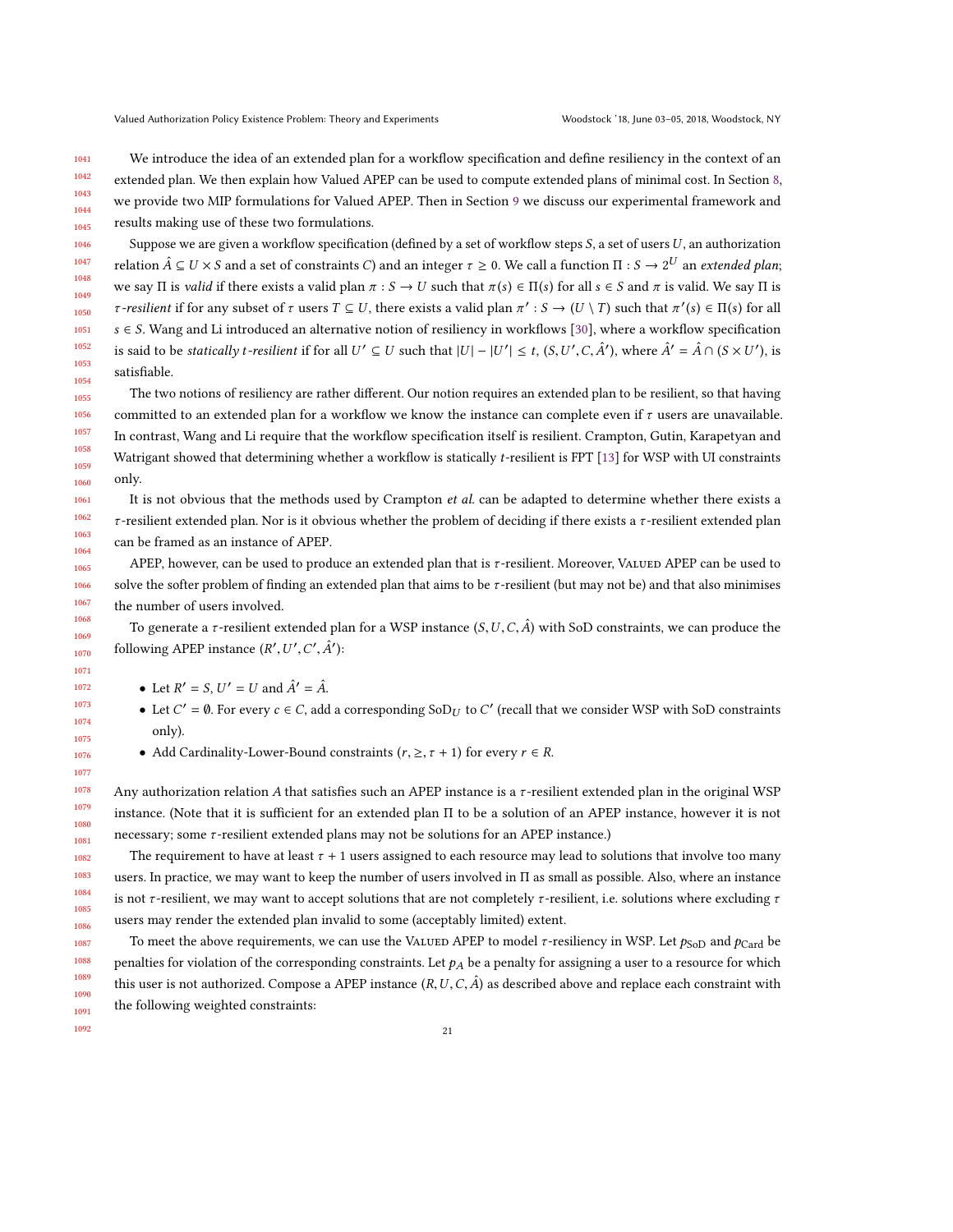- For every SoD<sub>U</sub> constraint  $c = (r_1, r_2, \mathcal{F}, \mathcal{V})$ , let  $w_c(A) = p_{\text{SoD}} \cdot |A(r_1) \cap A(r_2)|$ ; i.e., there is a  $p_{\text{SoD}}$  penalty for every user assigned to both resources in the scope.
- 1094 1095 1096 1097

<span id="page-21-1"></span>1118

1093

- For every cardinality-lower-bound constraint  $c = (r, \geq, \tau + 1)$ , let  $w_c = \max\{0, p_{\text{Card}} \cdot (\tau + 1 |A(r)|)\}\$ .
- Finally, we add a constraint c, which we call User Count Constraint, with the scope R such that  $w_c = f_{\Pi}(|A(R)|)$ , where  $f_{\Pi}(\cdot)$  is a monotonically growing function. Specifically, we use  $w_c = |A(R)|^2$ .

Also let  $\omega(u,T) = p_A \cdot \ell$ , where  $\ell$  is the number of resources  $r \in T$  such that  $(r,u) \notin \hat{A}$ . In other words, there is a  $p_A$ penalty for each unauthorized assignment of a user to a resource.

Assuming  $p_A$ ,  $p_{\text{SoD}}$  and  $p_{\text{Card}}$  are positive numbers and the original APEP instance is satisfiable, a solution to this Valued APEP instance will be a  $\tau$ -resilient extended plan with at least  $\tau$  + 1 users assigned to each resource, with all the  $SOD_U$  constraints and authorizations satisfied and with the number of users involved in the extended plan minimized.

#### <span id="page-21-0"></span>8 MIXED INTEGER FORMULATIONS OF VALUED APEP

1109 1110 1111 1112 1113 1114 1115 1116 1117 While it is common to implement bespoke algorithms to exploit the FPT properties of a problem, it was noted recently that off-the-shelf solvers may also be efficient on such problems given appropriate formulations [\[21,](#page-31-19) [22\]](#page-31-8). In this section we give two mixed integer programming (MIP) formulations of the VALUED APEP. The formulation given in Section [8.1](#page-21-1) is a straightforward interpretation of the problem; it uses binary variables to define an assignment of users to resources. The formulation given in Section [8.2,](#page-22-0) however, makes use of the concept of user profiles, used earlier to prove FPT results. While both formulations are generic enough to support any VALUED APEP constraints, we focus on the constraints used to model  $\tau$ -resiliency of WSP extended plans, see Section [7.](#page-19-0)

#### 1119 8.1 Naive formulation

1120 1121 1122 The Naive formulation of a VALUED APEP instance  $(R, U, C, \omega)$  is based on binary variables  $x_{r,u}$  linking resources to users;  $x_{r,u} = 1$  if and only if user *u* is assigned to resource *r*.

The core of the formulation is as follows:

$$
\text{minimize } \sum_{c \in C} p_c + p_A \cdot \sum_{(r,u) \notin \hat{A}} x_{r,u} \tag{12}
$$

subject to

 $\overline{z}$ 

 $x_{r,u} \in \{0, 1\}$   $\forall r \in R, \forall u \in U,$  (13)

$$
p_c \in [0, \infty] \quad \forall c \in C. \tag{14}
$$

The encodings of the VALUED APEP constraints linking the solution to variables  $p_c$  are discussed below. The User Count constraint  $c$  is encoded as follows:

$$
p_c = f_\Pi(z),\tag{15}
$$

$$
=\sum_{u\in U}y_u,\tag{16}
$$

$$
y_u \ge x_{r,u} \qquad \qquad \forall r \in R, \ \forall u \in U,\tag{17}
$$

- $y_u \in [0, 1]$   $\forall u \in U,$  (18)
- $z \in [0, n].$  (19)
- 1143 1144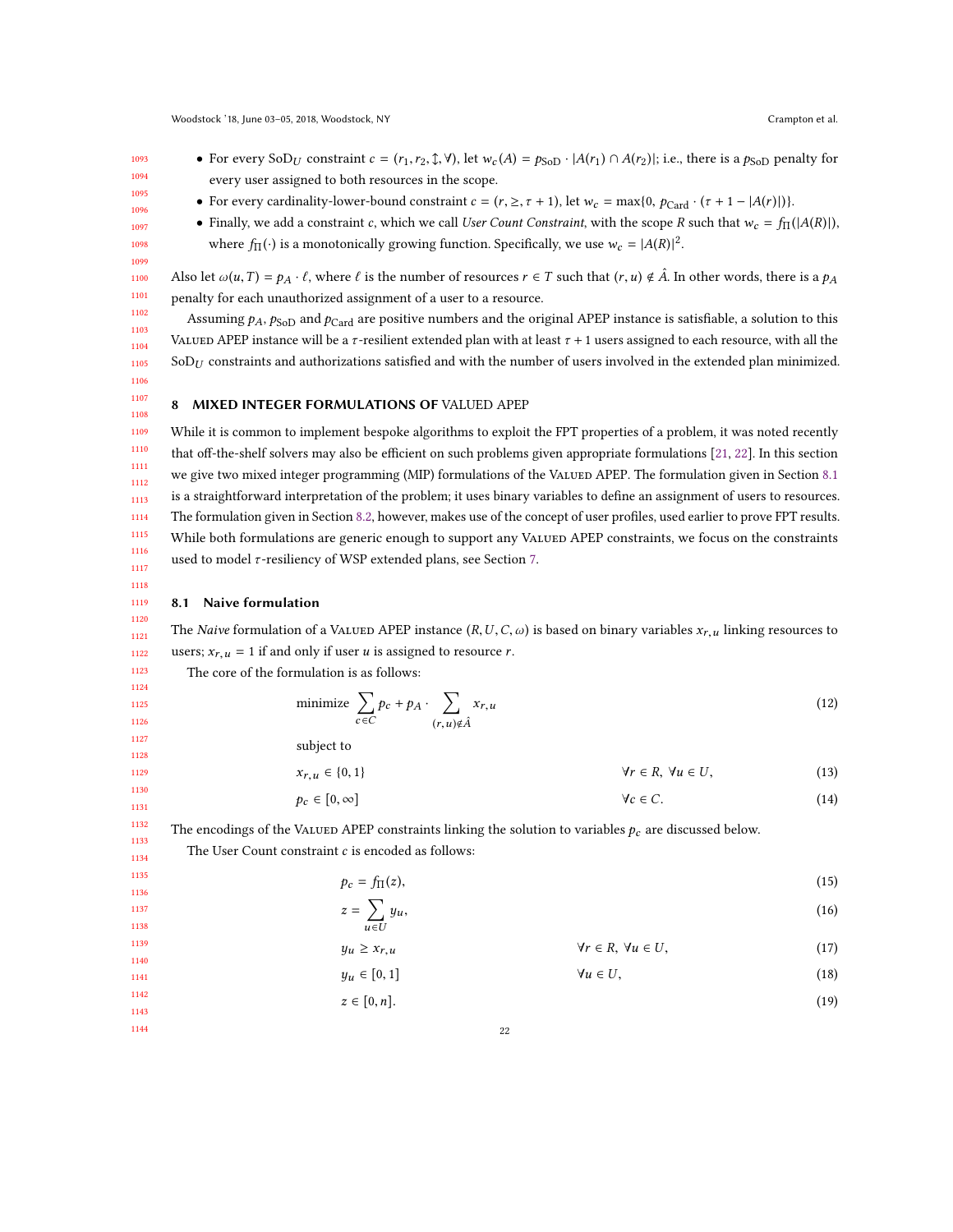1145 1146 1147 Variable z is introduced to count the number  $|A(R)|$  of users generated by the solution. The formulation depends on the function  $f_{\Pi}$ ; for  $f_{\Pi}(z) = z^2$ , we use the following encoding as a discretization of a parabola:

<span id="page-22-2"></span>
$$
p_c \ge f_i(z) \qquad \qquad \forall i \in \{1, 2, \dots, n-1\},\tag{20}
$$

<span id="page-22-1"></span>1150 1151 where  $f_i(z) = (2i + 1)z - (i + 1)i$ . An illustration of how it enforces  $p_c \ge z^2$  is given in Figure [3.](#page-22-1) Note that  $z^2 \ge f_i(z)$ for every integer z and i.



Fig. 3. Illustration of how equations [\(20\)](#page-22-2) enforce  $p_c \geq z^2$ .

Each Cardinality-Lower-Bound constraint  $c = (r, \geq, \tau + 1)$  is encoded as follows:

$$
p_c \ge p_{\text{Card}} \cdot \left[ (\tau + 1) - \sum_{u \in U} x_{r,u} \right]. \tag{21}
$$

Each SoD constraint  $c = (r_1, r_2, \mathcal{L}, \mathcal{V})$  is encoded as follows:

$$
p_c = p_{\text{SoD}} \cdot \sum_{u \in U} y_u,\tag{22}
$$

$$
y_u \geq x_{r_1, u} + x_{r_2, u} - 1 \qquad \qquad \forall u \in U,
$$
\n(23)

$$
y_u \in \{0, 1\} \qquad \qquad \forall u \in U. \tag{24}
$$

#### <span id="page-22-0"></span>8.2 User-Profile formulation

The User-Profile (UP) formulation is based on the concept of user profiles making it an FPT-aware formulation. Let  $\mathcal T$ be the power set of R. The UP formulation defines a binary variable  $x_{T,u}$  for every  $T \in \mathcal{T}$  and  $u \in U$ . We then require that each user *u* is assigned exactly one  $T \in \mathcal{T}$ .

1195 1196

1148 1149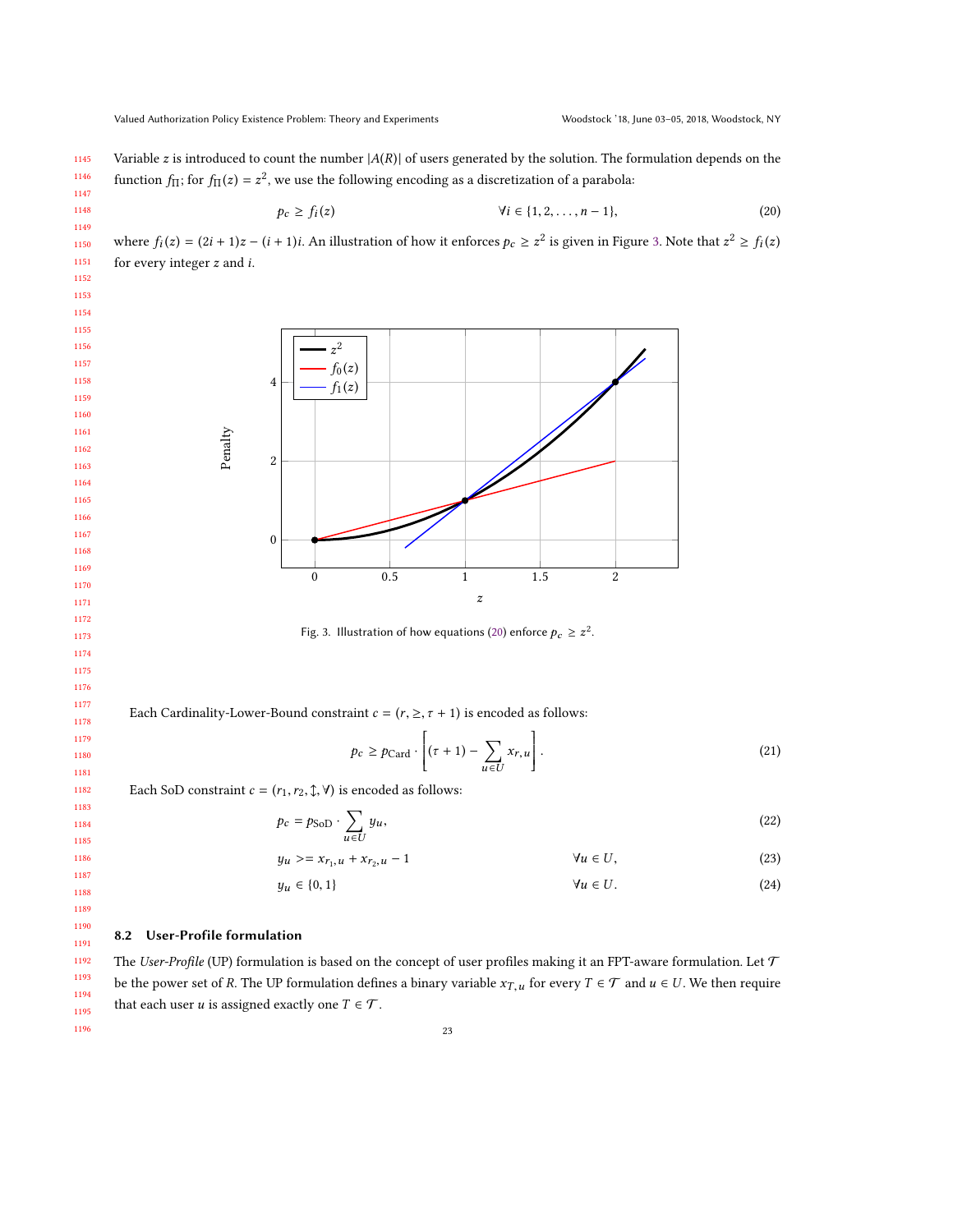1197 The core of the formulation is as follows:

subject to

minimize 
$$
\sum_{c \in C} p_c + p_A \cdot \sum_{T \in \mathcal{T}} \sum_{u \in U} x_{T,u} \cdot | \{ r \in T : (r, u) \notin \hat{A} \} |
$$
 (25)

1201

1198 1199 1200

$$
x_{T,u} \in \{0,1\} \qquad \qquad \forall T \in \mathcal{T}, \ \forall u \in U,
$$
\n
$$
(26)
$$

$$
p_c \in [0, \infty] \quad \forall c \in C. \tag{27}
$$

The encodings of the VALUED APEP constraints linking the solution to variables  $p_c$  are discussed below.

The encoding of the User Count constraint c is very similar to its implementation in the Naive formulation:

$$
p_c = f_{\Pi}(z),\tag{28}
$$

$$
z = \sum_{u \in U} y_u,
$$
  
\n
$$
y_u \ge x_{T,u}
$$
  
\n
$$
\forall T \in \mathcal{T} \setminus \{0\}, \forall u \in U,
$$
  
\n(30)

$$
\forall T \in \mathcal{T} \setminus \{\emptyset\}, \ \forall u \in U,\tag{30}
$$

$$
y_u \in [0,1] \qquad \qquad \forall u \in U,\tag{31}
$$

$$
z \in [0, n]. \tag{32}
$$

Specifically, we use  $f_{\Pi}(z) = z^2$ , which we encode as follows (see [\(20\)](#page-22-2) for details):

$$
p_c \ge f_i(z) \qquad \qquad \forall i \in \{1, 2, \dots, n-1\}. \tag{33}
$$

Each Cardinality-Lower-Bound constraint  $c = (r, \geq, \tau + 1)$  is encoded as follows:

$$
p_c \ge p_{\text{Card}} \cdot \left[ (\tau + 1) - \sum_{T \in \mathcal{T}, \, r \in T} \sum_{u \in U} x_{T,u} \right]. \tag{34}
$$

Each SoD constraint  $c = (r_1, r_2, \mathcal{L}, \forall)$  is encoded as follows:

$$
p_c = p_{\text{SoD}} \cdot \sum_{T \in \mathcal{T}, r_1, r_2 \in T} \sum_{u \in U} x_{T, u}.
$$
 (35)

#### 1232 1233 9 COMPUTATIONAL EXPERIMENTS

<span id="page-23-0"></span>The aims of our computational study are to:

(1) design an instance generator, to support future experimental studies of the VALUED APEP and enable fair comparison of VALUED APEP solution methods;

- (2) give a new approach to address resiliency in WSP;
- (3) compare the performance of the two formulations discussed in Section [8;](#page-21-0)
- (4) test if either of the formulations has FPT-like running times, i.e. scales polynomially with the instance size given that the small parameter is fixed;
- (5) analyse the structure of optimal solutions and how it depends on the instance generator inputs; and
- (6) make the instance generator and the solvers based on the two formulations publicly available.

1246 1247 1248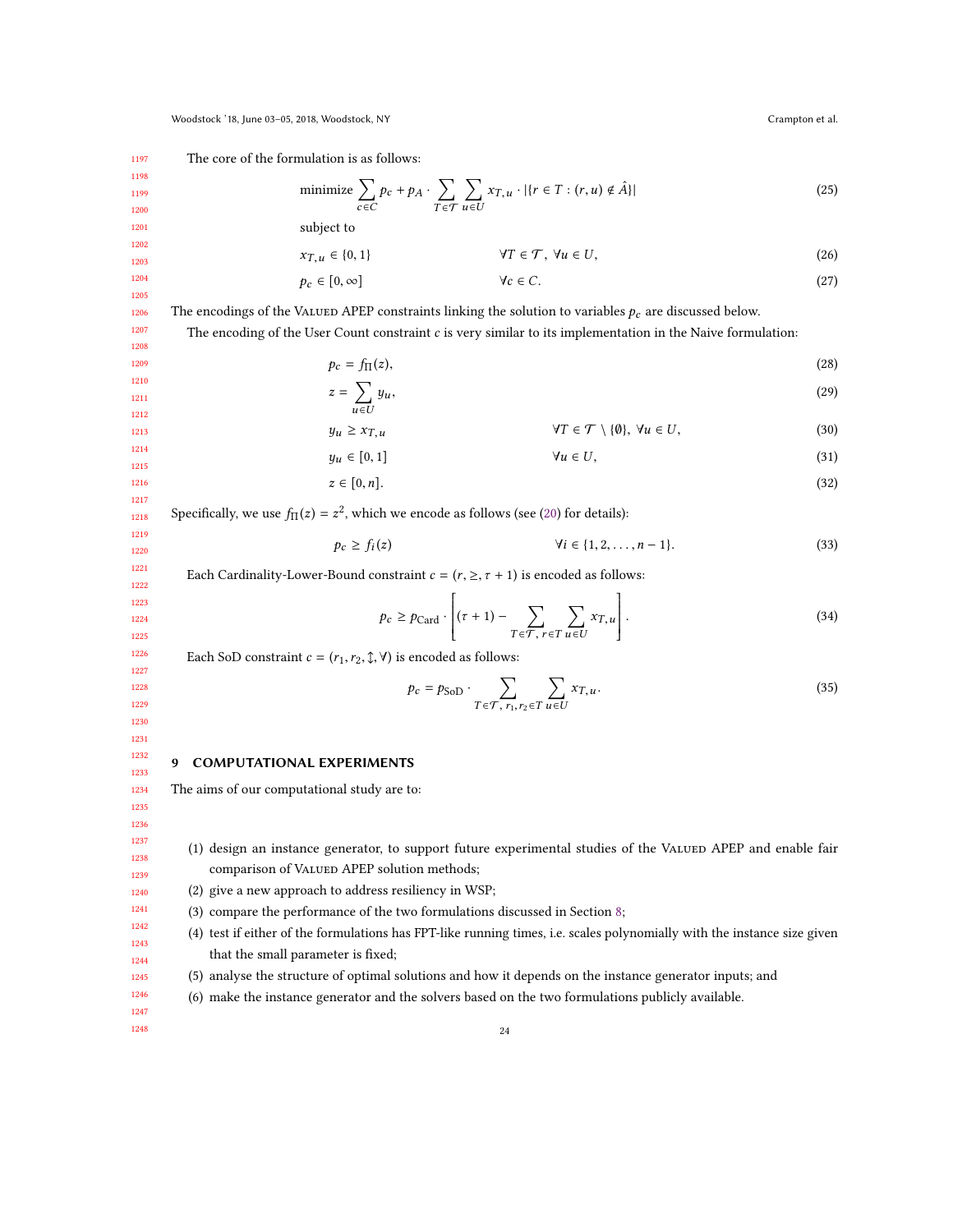#### 1249 9.1 Benchmark instances

1250

<span id="page-24-1"></span>1289

1298 1299 1300

1251 1252 For our computational experiments, we built a pseudo-random instance generator for the VALUED APEP. It is designed around the concept of τ -resiliency of WSP, see Section [7.](#page-19-0) The inputs of the instance generator are detailed in Table [2.](#page-24-0)

<span id="page-24-0"></span>

| Description                                                                                                              | Default value      |
|--------------------------------------------------------------------------------------------------------------------------|--------------------|
| the number of users, also referred to as the size of the problem                                                         |                    |
| the number of WSP steps                                                                                                  | $\vert 0.1n \vert$ |
| the desired degree of $\tau$ -resiliency, i.e. the number of users that can be<br>excluded from the extended plan        | 0.05n              |
| an input enabling us to adjust the balance between the penalties associated 1<br>with workflow and resiliency violations |                    |
|                                                                                                                          |                    |

While inputs n and k define the size of the instance and  $\tau$  is an inherent input of  $\tau$ -resiliency,  $\alpha$  is an artifact of the experimental set-up, introduced to control the weight of the workflow constraints and authorizations relative to resiliency. Varying the value of  $\alpha$  enables us to investigate the effects of emphasizing the importance of satisfying workflow constraints (over resiliency) and vice versa. The greater the value of  $\alpha$ , the greater the penalties for violating workflow constraints and authorizations, meaning that satisfying resiliency becomes correspondingly less significant.

1273 1274 1275 The instance generator first creates a WSP instance  $(S, U, C, \hat{A})$  and then converts that instance into a VALUED APEP instance  $(R, U, C', \omega)$ , as described in Section [7.](#page-19-0) The constraint penalties are set as following:  $p_{\text{SoD}} = 10\alpha$ ,  $p_{\text{Card}} = 10$ and  $p_A = \alpha$ . The WSP instance is generated in the following way:

- (1) create steps  $S = \{s_1, s_2, ..., s_k\}$  and users  $U = \{u_1, u_2, ..., u_n\}$ ;
- (2) the authorizations are created in the same way as in the WSP instance generator, see [\[22\]](#page-31-8): for each user  $u \in U$ , select randomly and uniformly from  $[1, [0.5 \cdot (k-1)]]$  the number of steps for which u is authorized, and then randomly select which steps they are authorized to; and
- (3) produces  $q_{\text{SoD}}$  constraints SoD, selecting the scope of each of them randomly and independently (the generator may produce several SoD constraints with the same scope).

#### 9.2 t-wboundness of the User Count constraint

1288 It is a trivial observation that the User Count constraint is 0-wbounded. However, we can also establish the t-wboundness of a set of constraints C, where C includes a User Count constraint.

1290 1291 1292 1293 **Proposition 9.1.** Let C<sub>SoD</sub> be a set of SoD<sub>U</sub> constraints. Let C<sub>Card</sub> be a set of Cardinality-Lower-Bound constraints with the penalty function  $w_c(A) = \max\{0, p_{Card} \cdot (\ell - |A(r)|)\}\$  for some  $\ell$ . Let  $c_{\Pi}$  be a User Count constraint with the penalty function  $w_{c}$   $(A) = |A(R)|^2$ . Let  $C = C_{So}$   $\cup$   $C_{Card}$   $\cup$   $\{c_{\Pi}\}\$ . Then  $C$  is  $0.5k \cdot (|C_{Card}| \cdot p_{Card} + 1)$ -bounded.

1294 1295 1296 1297 PROOF. Let us assume that A is an authorization relation that minimizes  $w_C(A)$  and that  $|A| > 0.5k \cdot (|C_{\text{Card}}| \cdot p_{\text{Card}}+1)$ . Observe that  $|A(R)| > 0.5 \cdot (|C_{\text{Card}}| \cdot p_{\text{Card}} + 1)$ . We will show a contradiction by constructing an authorization relation ' such that  $w_C(A') < w_C(A)$  and  $|A'(R)| = |A(R)| - 1$ .

Select an arbitrary user  $u \in U$  such that  $A(u) \neq \emptyset$ . Let A' be an authorization relation such that  $A'(u') = A(u')$  for  $\int$  $u' \in U \setminus \{u\}$  and  $A'(u) = \emptyset$ . (Effectively, we exclude one user involved in the authorization relation.) Note that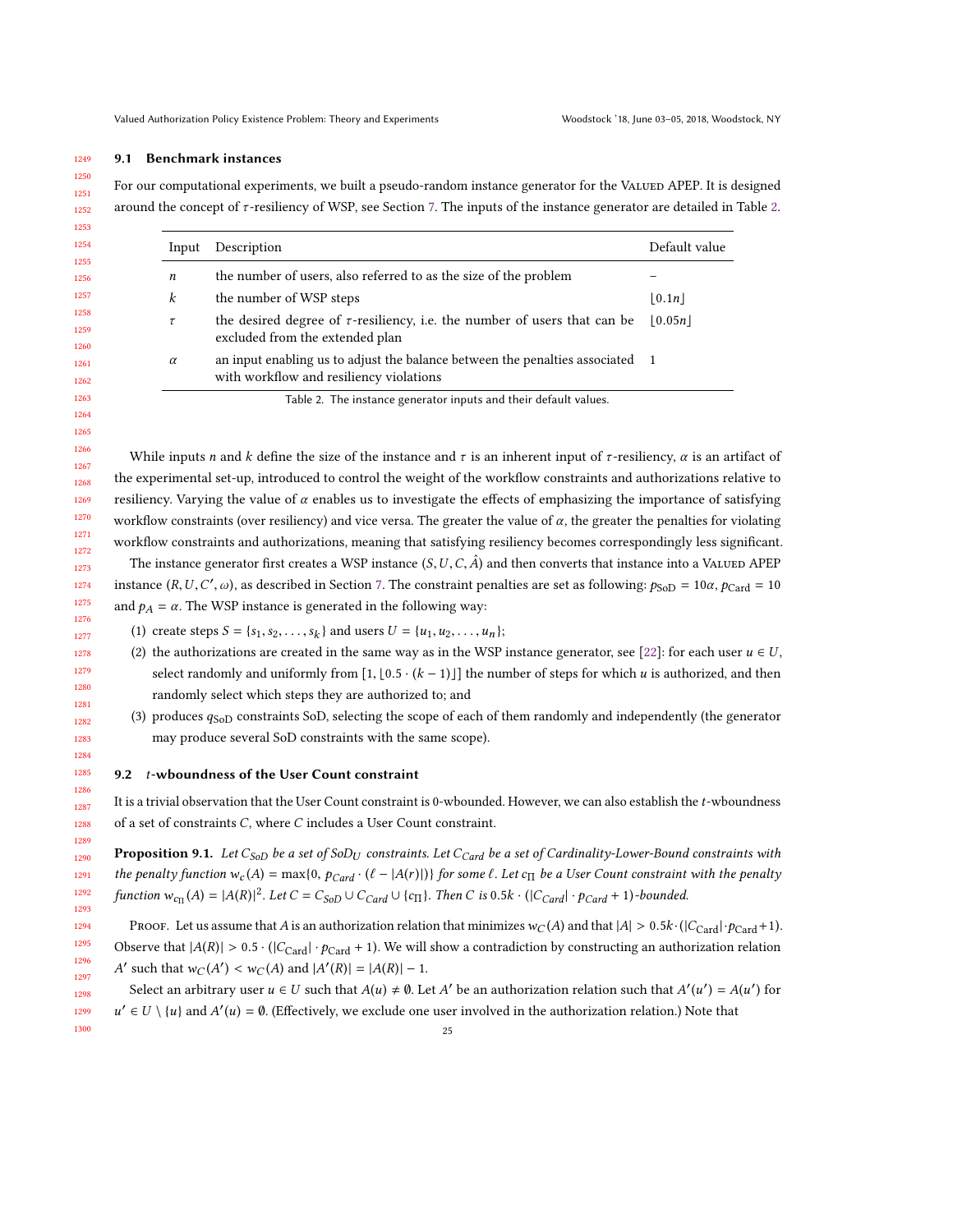1301 1302 1303 1304 1305 1306 1307 1308 1309 1310 1311 1312 (1)  $w_c(A') - w_c(A) \le 0$  for every  $c \in C_{\text{SOD}}$  as excluding a user cannot increase the SoD penalty. (2)  $w_c(A') - w_c(A) \le p_{\text{Card}}$  as the penalty of a Cardinality-Lower-Bound constraint can only increase by  $p_{\text{Card}}$ following an exclusion of a single user. (3)  $w_{c_{\Pi}}(A)$  $\mathcal{L}'$ ) –  $w_{c_{\Pi}}(A) = |A'(R)|^2 - |A(R)|^2 = (|A(R)| - 1)^2 - |A(R)|^2 = -2|A(R)| + 1.$ Hence,  $w_C(A') - w_C(A) \le |C_{\text{Card}}| \cdot p_{\text{Card}} - 2|A(R)| + 1$ . Since  $|A(R)| > 0.5 \cdot (|C_{\text{Card}}| \cdot p_{\text{Card}} + 1)$ ,  $\sim$  ( $\sim$  $\gamma$  –  $w_C(A)$  < |C<sub>Card</sub>| ·  $p_{Card}$  – 2 · 0.5 · (|C<sub>Card</sub>| ·  $p_{Card}$  + 1) + 1 = 0. In other words,  $w_C(A') < w_C(A)$  which is a contradiction to the assumption that A minimizes  $w_C(A)$ . Hence, an optimal authorization relation *A* cannot be of size greater than  $0.5k \cdot (|C_{\text{Card}}| \cdot p_{\text{Card}} - 1)$ , i.e. *C* is  $0.5k \cdot (|C_{\text{Card}}| \cdot p_{\text{Card}} + 1)$ -<br>wbounded. wbounded.  $\Box$ 

Proposition [9.1](#page-24-1) is important because it shows that the instances produced by our instance generator are t-wbounded and that t does not depend on  $\alpha$ ,  $\tau$  or n. Hence, an FPT algorithm is expected to scale polynomially with n if k is fixed, even though  $\tau$  is a function of n. We will use this as a test for FPT-like running times.

#### 1319 9.3 Computational results

1320 1321 1322 1323 1324 1325 1326 We used IBM CPLEX 20.1 to solve the MIP formulations. The formulations were generated using Python 3.8.8 scripts available at [doi.org/10.17639/nott.7124.](doi.org/10.17639/nott.7124) The experiments were conducted on a Dell XPS 15 9570 with Intel i7-8750H CPU (2.20 GHz) and 32 GB of RAM. CPLEX was allowed to use all the CPU cores. Only one instance of CPLEX would run at any point in time. Each experiment was repeated 10 times for 10 different instances produced with different random number generator seed values. The results reported in this section are the averages over the 10 runs.

1327 1328 1329 1330 1331 1332 1333 1334 9.3.1 Scaling. In our first set of experiments we adjust the instance size  $n$  and analyse how this affects the solution time and the optimal solution properties. This is particularly important to understand the limitations of the methods in terms of the instance size that they can handle, as well as study the structure of solutions to large instances. In Figure [4a,](#page-26-0) we change both  $k$  and  $n$  (and all the associated instance generator inputs), to test how the runtime of the solvers scale. However, as the problem is FPT, we also tested in Figure [4b](#page-26-0) how the solution time and the optimal solution properties change if the value of the small parameter  $k$  is fixed while the problem size *n* changes.

1335 1336 1337 1338 1339 1340 1341 We notice that the UP solver generally outperforms the Naive solver by a large margin; in fact, it scales much better, hence the gap between the solvers increases with the instance size. The running time of the UP solver seems to be exponential only in  $k$  and linear in  $n$ ; i.e., it has FPT-like running time. It is hard to determine how the Naive solver's running time scales as we could only obtain a few data points but it appears that its running time scales super-polynomially even if k is fixed meaning that its running time is not FPT-like. In other words, we believe that the UP solver efficiently exploits the FPT structure of the problem whereas the Naive solver fails to do so.

1342 1343 1344 1345 1346 1347 When we scale both k and n (Figure [4a\)](#page-26-0), the number of users  $|A(R)|$  in the optimal solutions grows linearly. However when we fix k (Figure [4b\)](#page-26-0), there seems to be an upper bound on  $|A(R)|$ . This is consistent with our expectations; according to Proposition [9.1,](#page-24-1) the number of users is expected to be bounded by  $0.5(|C_{\text{Card}}| \cdot p_{\text{Card}} + 1) = 0.5(10k + 1)$ . For  $k = 10$ , this gives us an upper bound of around 50. The discrepancy with the practice is due to the influence of the SoD constraints and authorizations, both generating pressure to keep the number of users small.

1348 1349 1350 1351 1352 As long as  $k$  is comparable to  $n$ , the User Count constraint is the main cause of the penalty. However, as  $n$  gets bigger relative to  $k$ , the cardinality constraints penalty begins to dominate. This is due to the relation between  $n$  and  $\tau$ ; while the number of users stays unchanged as we increase *n*, the value of  $\tau$  grows as does the penalty caused by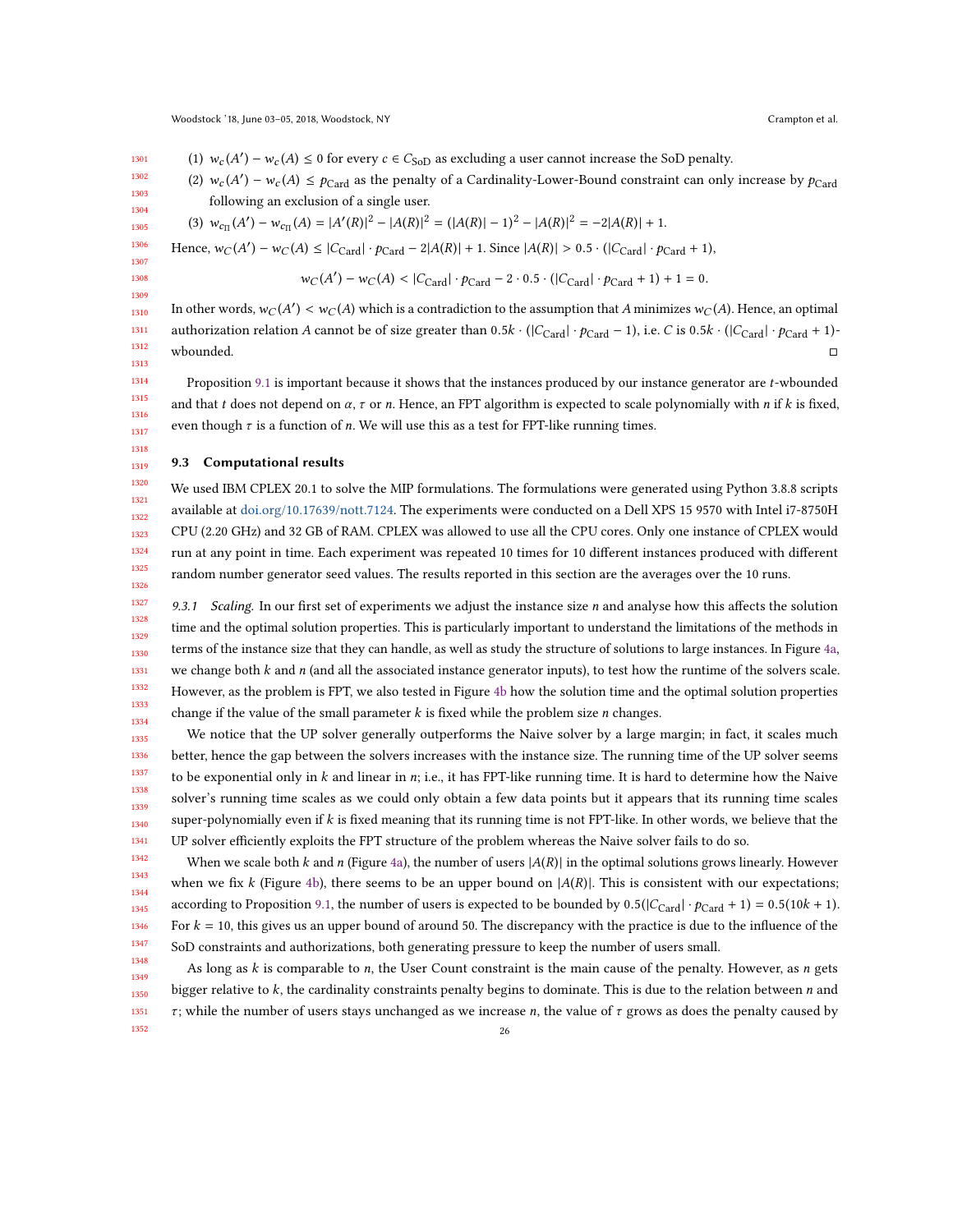<span id="page-26-0"></span>

Fig. 4. Scaling of the solution time, number  $|A(R)|$  of users involved in the solution and the penalties as the instance size changes. In all instances,  $\alpha = 1$  and  $\tau = \lfloor 0.05n \rfloor$ .

violations of the cardinality constraints. With a few minor exceptions, all the SoD constraints are satisfied in all the experiments, whereas authorizations are often violated to a small extent. This imbalance is due to the 10-fold difference in the corresponding penalties.

9.3.2 Sensitivity to  $\alpha$  and  $\tau$ . The second set of experiments is designed to analyse the impact of the instance generator inputs  $\alpha$  and  $\tau$  on the instances, optimal solutions and the running times of the solvers. The results are presented in Figure [5.](#page-27-0)

 These experiments reveal that the values of  $\alpha$  and  $\tau$  have little effect on the running time of UP. In fact, the running time is consistently proportional to the size of the formulation  $O(n \cdot 2^k)$ . Also, the composition of the formulation takes about half of the running time. In other words, CPLEX solves this formulation in time linear in its size but the size of the formulation is exponential in  $k$  putting a limit on how far this method can be scaled.

 Thus, the Naive solver outperforms the UP solver in some extreme cases; when the instances are easy, the Naive formulation can exploit their special structure whereas the UP formulation remains large and as a result slow. For example, when  $\alpha$  is large, breaking the SoD constraints and authorizations becomes prohibitively expensive which significantly reduces the search space for the Naive solver.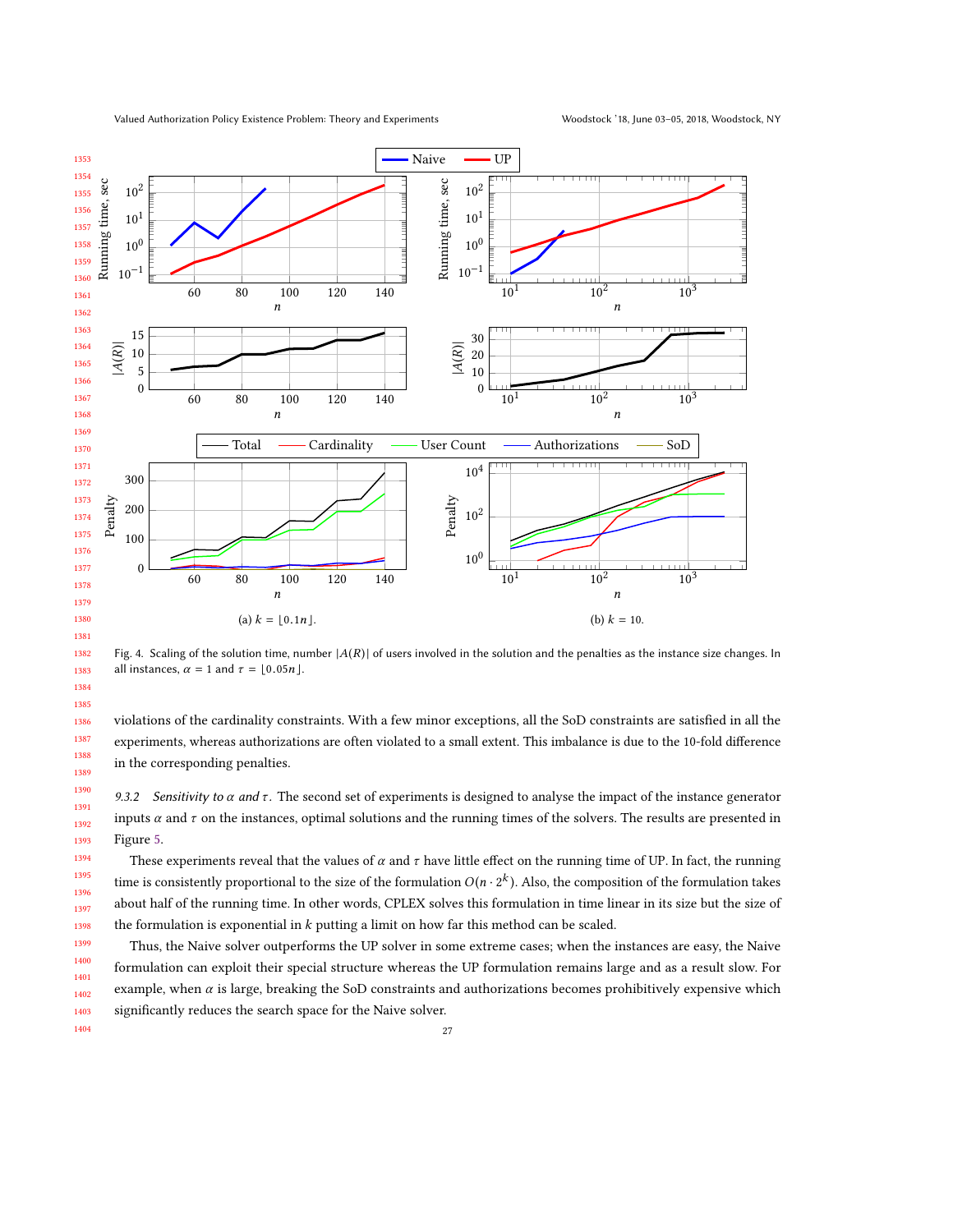<span id="page-27-0"></span>

 Fig. 5. Analysis of the solution time, number  $|A(R)|$  of users involved in the solution and the penalties as the instance generator inputs change. In all instances,  $k = 8$  and  $n = 80$ .

However, when  $\alpha$  is close to 1 and  $\tau$  is small, the instances are particularly challenging as the optimal solutions tend to balance the penalties of all types, and this is where UP is particularly effective compared to Naive.

9.3.3 Experiment conclusions. For an organization that implements a workflow management system and has strict business continuity requirements, it will be important to find a trade-off between satisfying authorization policies and constraints and ensuring that workflow instances can complete when users are unavailable. We believe these experiments provide some useful insights into the interplay between authorization policies, separation of duty constraints and resiliency, and form a basis from which costs of violating policies and resiliency can be balanced.

 The trade-offs between authorization and resiliency requirements are evident in Figure [5a.](#page-27-0) For very small values of  $\alpha$  (when penalties for violating authorization requirements are low) the penalties in Valued APEP solutions are dominated by  $|A(R)|$ , the number of users assigned to the extended plan. As  $\alpha$  increases, the penalties associated with violations of authorization and constraints begin to dominate, and, as  $\alpha$  increases further (meaning that authorizations and constraints become increasingly expensive to violate) the penalties associated with breaking resiliency and  $|A(R)|$ dominate. We also see that  $|A(R)|$  reaches a maximum value when  $\alpha$  equals around 10, at which point the penalties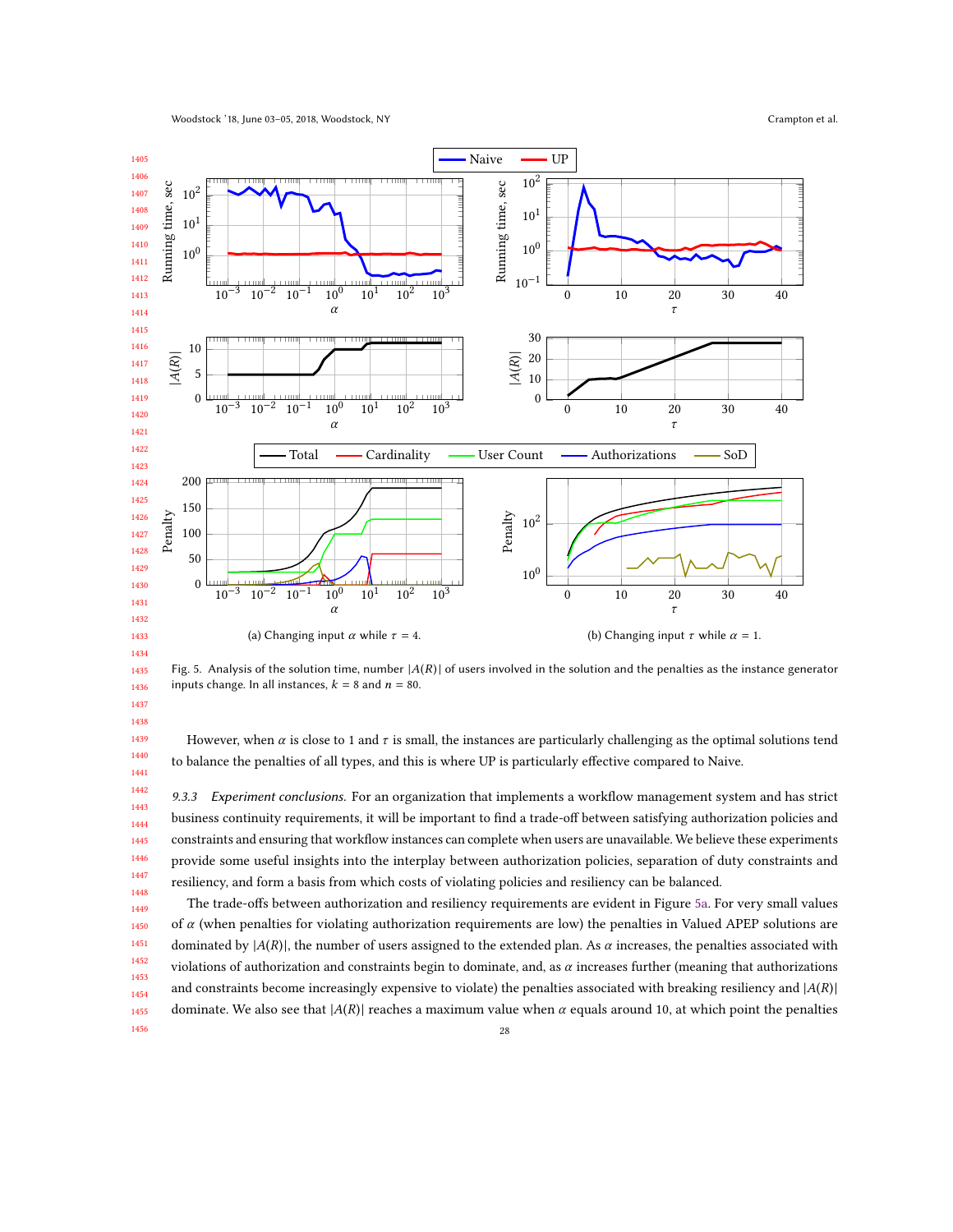1457 1458 associated with violating authorization requirements are negligible compared to those associated with resiliency and  $|A(R)|$ .

1459 1460 1461 1462 1463 1464 1465 1466 1467 1468 1469 1470 From Figure [5b](#page-27-0) we see that for  $\tau \leq 4$  resiliency requirements are always satisfied. For  $\tau > 4$ , unsurprisingly,  $\tau$ -resilient extended plans would have to be a large proportion of the user population and the penalties associated with such plans begin to dominate. For very large values of  $\tau$  we find that  $|A(R)|$  drops below the value of  $\tau$ , meaning the extended plans cannot be *τ*-resilient and the penalties for such plans are mainly associated with resiliency and the size of the solution. Finally, we note that the concept of user profiles, used to prove theoretical results about VALUED APEP, also enables us to derive a MIP formulation that can be solved by CPLEX in FPT-like time and that is efficient across all our test instances. In contrast, the straightforward (Naive) formulation of the problem scales super-polynomially with the size of the problem even if the small parameter is fixed. This demonstrates the importance of FPT algorithms even if the researcher intends to use general-purpose solvers to address the problem.

### <span id="page-28-0"></span>10 RELATED WORK AND DISCUSSION

1471 1472

1508

1473 1474 1475 1476 1477 1478 1479 1480 VALUED APEP builds on a number of different strands of recent research in access control, including workflow satisfiability, workflow resiliency and risk-aware access control. Workflow satisfiability is concerned with finding an allocation of users to workflow steps such that every user is authorized for the steps to which they are assigned and all workflow constraints are satisfied. Work in this area began with the seminal paper by Bertino et al. [\[3\]](#page-30-3). Wang and Li initiated the use of parameterized complexity analysis to better understand workflow satisfiability [\[30\]](#page-31-5), subsequently extended to include user-independent constraints [\[7\]](#page-30-1).

1481 1482 1483 1484 1485 1486 1487 Crampton et al. introduced Valued WSP [\[12\]](#page-31-6) and Bi-objective WSP [\[13\]](#page-31-18) in order to find plans for unsatisfiable instances of WSP: a cost is assigned to each constraint and assignment; the goal is to find a plan that minimizes the total cost of breaking constraints and authorizations. Inspired by [\[12,](#page-31-6) [13\]](#page-31-18), Bertolissi et al. [\[5\]](#page-30-4) studied BI-OBJECTIVE ORDERED EXECUTION WSP, solutions for which also specify an ordering on the steps in the plan. While we use an MIP solver, Bertolissi et al. used Optimization Modulo Theories solvers. As we have seen APEP can be used to encode workflow satisfiability problems.

1488 1489 1490 1491 1492 1493 1494 1495 1496 1497 1498 1499 Basin et al. [\[1\]](#page-30-5) consider the Optimal WORKFLOW-AWARE AUTHORIZATION ADMINISTRATION PROBLEM (OWA) - the problem of finding an optimal (minimal cost) authorization relation, given a workflow specification and a function that determines the (administrative cost) of changing the existing authorization relation to a different one. OWA could be used to solve simplified instances of VALUED WSP, in the sense that it would be possible to use the returned authorization relation to find a valid plan. However, this approach does not allow for any breaking of constraints. Conversely, VALUED WSP cannot directly solve OWA, as a solution for VALUED WSP is a plan of minimal cost. Nor is it obvious that OWA could be treated as an instance of APEP: in particular, the objective in VALUED APEP is to minimize the cost of policy violations (in OWA the objective is to minimize the cost of modifying one authorization relation to another); and it is not clear what the base authorization relation should be.

1500 1501 1502 1503 1504 1505 1506 1507 The papers [\[4,](#page-30-2) [16\]](#page-31-20) consider the problem of computing what could informally be called potential plans for a workflow specification in which the sets of steps and constraints are given, but not the set of users or the authorization relation. Users are symbolic and all possible plans for this set of symbolic users are pre-computed. The idea is that the workflow specification will be used by many different customers who will use the pre-computed plans to determine whether there is a way of associating authorized users with symbolic users, given a customer's particular instantiation of the authorization relation. The customers may use symbolic model checking to find a valid plan. The techniques used to develop FPT algorithms for WSP [\[7,](#page-30-1) [10\]](#page-31-1) could be used to construct similar graphs to those used in [\[4,](#page-30-2) [16\]](#page-31-20).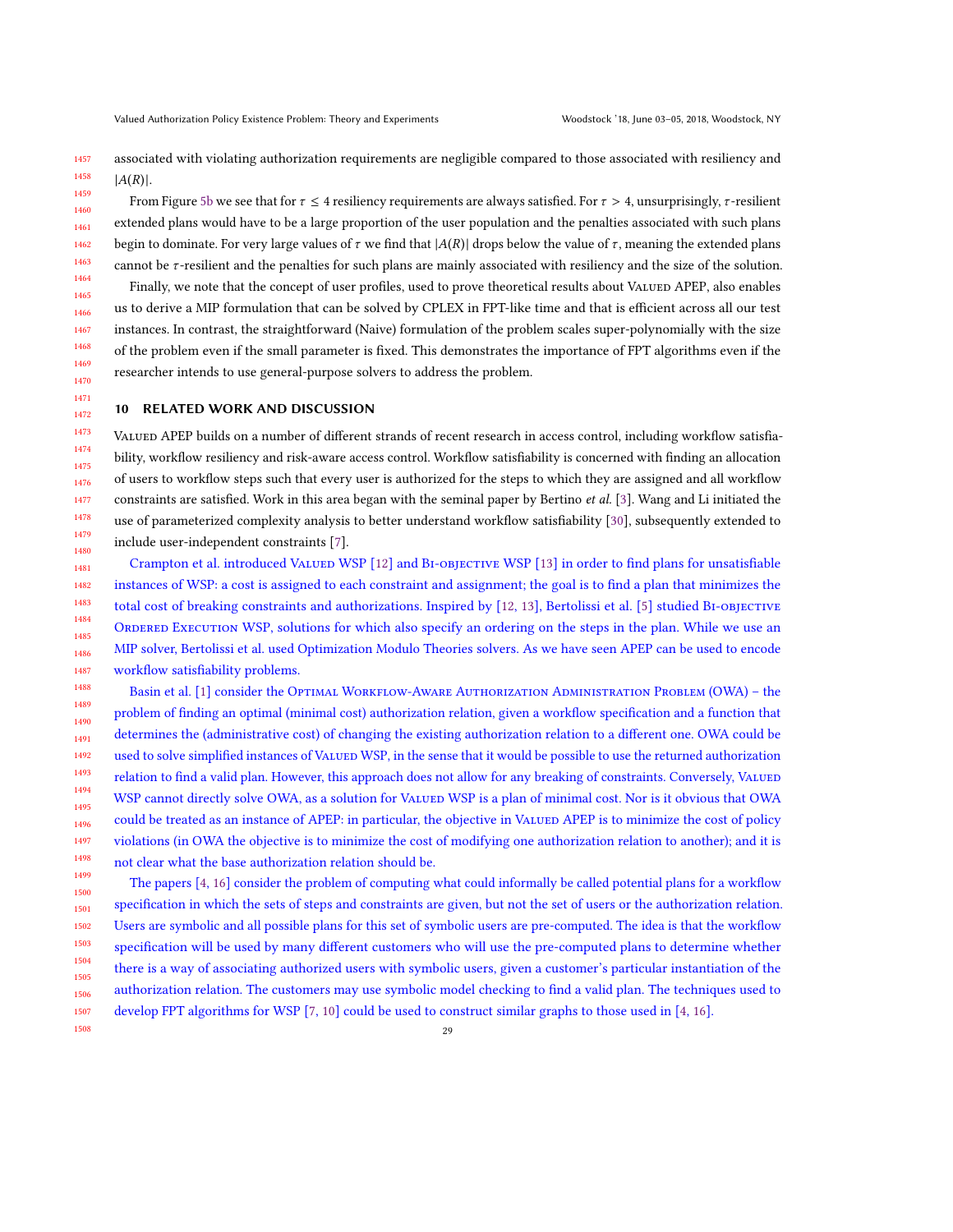1509 1510 1511 1512 1513 1514 1515 1516 1517 1518 1519 1520 1521 1522 1523 Workflow resiliency is concerned with ensuring business continuity in the event that some (authorized) users are unavailable to perform steps in a workflow [\[18,](#page-31-17) [24,](#page-31-3) [26,](#page-31-4) [31\]](#page-31-21). Bergé et al. showed that APEP can be used to encode certain kinds of resiliency policies [\[2,](#page-30-0) Section 6]. In this paper, we introduce the notion of an extended plan and what it means for such a plan to be resilient. We believe this is a useful alternative to prior definitions of resiliency, in that there is no requirement for the workflow specification itself to be resilient. Thus, when an organization is aware of potential staff shortages, for example, it can require that a particular instance of a workflow is resilient. Moreover, VALUED APEP allows the organization to trade the costs of resiliency and worfklow satisfaction when it is not possible to find a fully resilient extended plan. Researchers in access control have recognized that it may be necessary to violate access control policies in certain, exceptional circumstances [\[27,](#page-31-22) [28\]](#page-31-23), provided that those violations are controlled appropriately. One means of controlling violations is by assigning a cost to policy violations, usually defined in terms of risk [\[6,](#page-30-6) [15\]](#page-31-24). Thus, the formalization of problems such as VALUED WSP and VALUED APEP and the development of algorithms to solve these problems may be of use in developing risk-aware access control systems.

1524 1525 1526 1527 1528 1529 1530 1531 1532 1533 1534 Thus, we believe that APEP and VALUED APEP are interesting and relevant problems, and understanding the complexity of these problems and developing the most efficient algorithms possible to solve them is important. A considerable amount of work has been done on the complexity of WSP, showing that the problem is FPT for many important classes of constraints [\[7,](#page-30-1) [11,](#page-31-2) [22\]](#page-31-8). It is also known that VALUED WSP is FPT and, for user-independent constraints, the complexity of the problem is identical to that for WSP (when polynomial terms in the sizes of the user set and constraint set are disregarded in the running time) [\[12\]](#page-31-6). Roughly speaking, this is because (weighted) user-independent constraints in the context of workflow satisfiability allow us to restrict our attention to partitions of the set of steps when searching for solutions, giving rise to the exponential term  $2^{k\log k}$  in the running time of an algorithm to solve (VALUED) WSP.

1535 1536 1537 1538 1539 APEP, unsurprisingly, is known to be a more complex problem [\[2\]](#page-30-0). The complexity of APEP differs from WSP because it is not sufficient to consider partitions of the set of resources, in part because an arbitrary relation A is not a function. The results in this paper provide the first complexity results for VALUED APEP, showing (in Corollary [4.15\)](#page-13-1) that it is no more difficult than APEP for constraints in  $B_0D_{U}$ ,  $B_0D_{E}$ ,  $S_0D_{U}$  and  $S_0D_{E}$  (disregarding polynomial terms).

1540 1541 1542 1543 1544 1545 1546 1547 1548 We believe the concept of a user profile and Theorem [4.14](#page-13-0) are important contributions to the study of APEP as well as Valued APEP, providing a generic way of establishing complexity results for different classes of constraints. In particular, Corollary [4.15](#page-13-1) of Theorem [4.14](#page-13-0) actually shows how to improve existing results for  $APEP(BoD<sub>U</sub>, BoD<sub>E</sub>, SoD<sub>U</sub>)$ due to Bergé et al. [\[2\]](#page-30-0). Moreover, when an APEP instance is equivalent to a WSP instance (i.e, it contains a cardinality constraint ( $r, \leq 1$ ) for each  $r \in R$ ) then the instance is k-bounded, and a user profile is the characteristic function of some partition of R. Thus we essentially recover the known FPT result for VALUED WSP, which is based on the enumeration of partitions of the set of workflow steps.

1549 1550

1551

## <span id="page-29-0"></span>11 CONCLUDING REMARKS

1552 1553 1554 1555 1556 1557 1558 1559 We believe this paper makes three significant contributions. First, we introduce VALUED APEP, a generalization of APEP, which, unlike APEP, always returns some authorization relation. Thus a solution to VALUED APEP is more useful than that provided by APEP: if there exists a valid authorization relation VALUED APEP will return it; if not, VALUED APEP returns a solution of minimum weight. This allows an administrator, for example, to decide whether to implement the solution for an instance of VALUED APEP or adjust the base authorization relation and/or the constraints in the input in an attempt to find a more appropriate solution.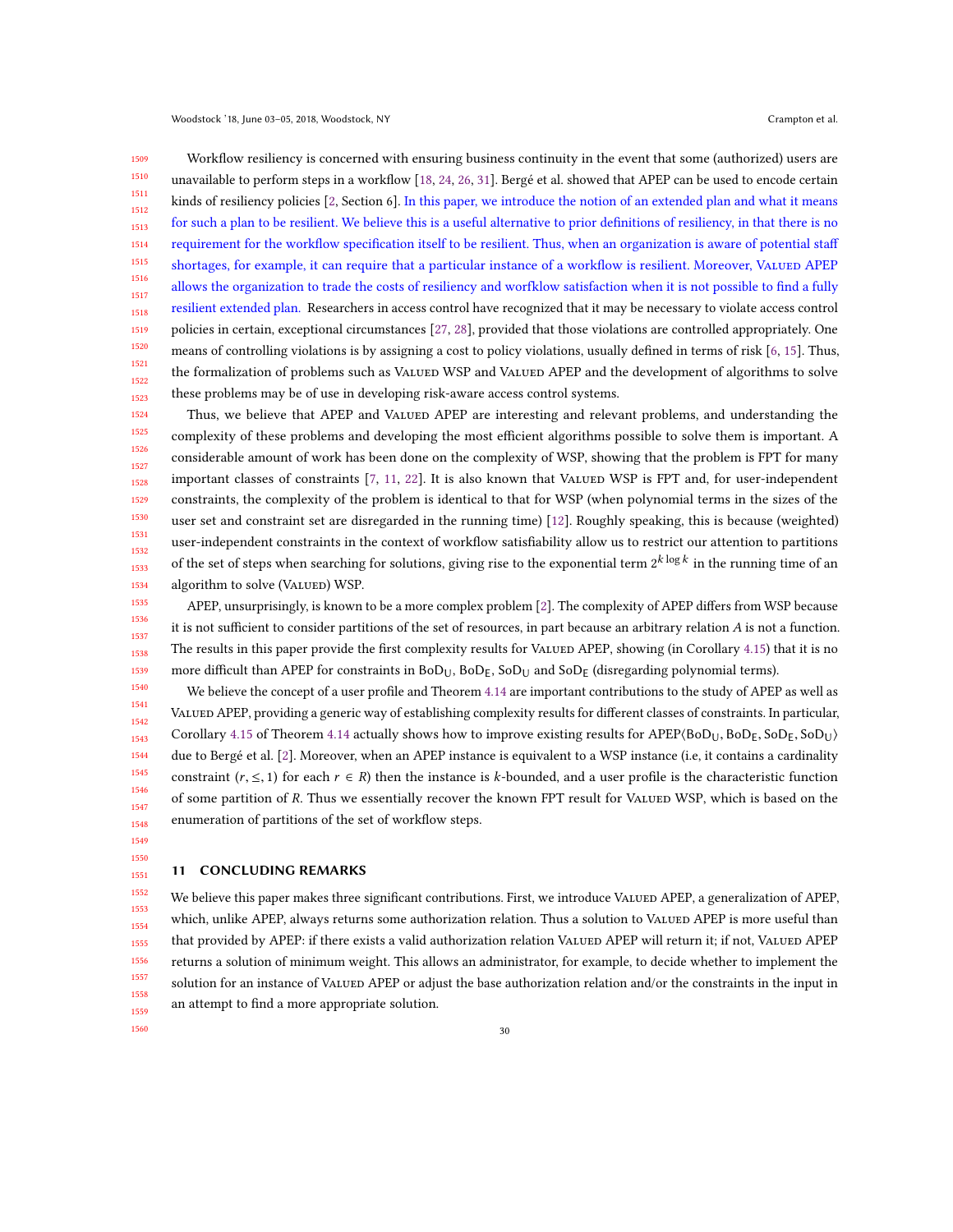1561 1562 1563 1564 1565 1566 The second contribution is to advance the techniques available for solving APEP as well as VALUED APEP. Specifically, the notion of a user profile plays a similar role in the development of algorithms to solve (VALUED) APEP as patterns do in solving (VALUED) WSP. The enumeration of user profiles is a powerful technique for analyzing the complexity of VALUED APEP, yielding general results for the complexity of the problem (which are optimal assuming the Exponential Time Hypothesis holds) and improved results for APEP.

1567 1568 1569 1570 1571 1572 1573 1574 1575 The third contribution is the experimental study that involves a new set of realistic benchmark instances, two mixed integer programming formulations of VALUED APEP and extensive analysis of the computational results. Apart from the conclusions related to the new concept of  $\tau$ -resiliency in workflows, we demonstrate that a general-purpose solver can solve an FPT problem in FPT-like time if the formulation is 'FPT-aware': i.e., if it exploits our understanding of the FPT properties of the problem, and that such an 'FPT-aware' formulation significantly outperforms a naive formulation. This is particularly significant for practitioners who often prefer to use general purpose solvers to address complex problems, as they can now benefit from theoretical results in parameterized computational complexity.

1578 1579 1580 1581 1582 1583 1584 1585 1586 There are several opportunities for further work. We intend to investigate other (weighted) user-independent constraints for (VALUED) APEP. First, we are interested in what other problems in access control can be encoded as APEP instances, apart from workflow satisfiability and resiliency problems. Second, we would like to consider appropriate weight functions for such encodings, which would have the effect of providing more useful (weighted) solutions for the original problems (rather a binary yes/no solution). Our work also paves the way for work on quantifying the trade-offs associated with violating security and resiliency requirements when it is impossible to satisfy both simultaneously. A better understanding of these trade-offs together with tools for computing optimal solutions would seem to have considerable value to commercial organizations, enabling them to manage conflicting security and business requirements in an informed manner.

### 12 ACKNOWLEDGMENTS

The research of Crampton, Gutin and Majumdar was supported by the Leverhulme Trust award RPG-2018-161. We are very grateful to the reviewers for careful reading of the manuscript and giving us many helpful comments and suggestions.

#### 1595 REFERENCES

- <span id="page-30-5"></span>[1] David A. Basin, Samuel J. Burri, and Günter Karjoth. 2012. Optimal workflow-aware authorizations. In 17th ACM Symposium on Access Control Models and Technologies, SACMAT '12, Newark, NJ, USA - June 20 - 22, 2012, Vijay Atluri, Jaideep Vaidya, Axel Kern, and Murat Kantarcioglu (Eds.). ACM, 93–102.
- <span id="page-30-0"></span>[2] P. Bergé, J. Crampton, G. Gutin, and R. Watrigant. 2020. The Authorization Policy Existence Problem. IEEE Transactions on Dependable and Secure Computing 17, 6 (2020), 1333–1344.
- <span id="page-30-3"></span><span id="page-30-2"></span>[3] Elisa Bertino, Elena Ferrari, and Vijayalakshmi Atluri. 1999. The Specification and Enforcement of Authorization Constraints in Workflow Management Systems. ACM Trans. Inf. Syst. Secur. 2, 1 (1999), 65–104.
- 1603 1604 1605 [4] Clara Bertolissi, Daniel Ricardo dos Santos, and Silvio Ranise. 2015. Automated Synthesis of Run-time Monitors to Enforce Authorization Policies in Business Processes. In Proceedings of the 10th ACM Symposium on Information, Computer and Communications Security, ASIA CCS '15, Singapore, April 14-17, 2015, Feng Bao, Steven Miller, Jianying Zhou, and Gail-Joon Ahn (Eds.). ACM, 297–308.
- <span id="page-30-4"></span>1606 1607 [5] Clara Bertolissi, Daniel Ricardo dos Santos, and Silvio Ranise. 2018. Solving Multi-Objective Workflow Satisfiability Problems with Optimization Modulo Theories Techniques. In Proceedings of the 23nd ACM on Symposium on Access Control Models and Technologies, SACMAT 2018, Indianapolis, IN, USA, June 13-15, 2018, Elisa Bertino, Dan Lin, and Jorge Lobo (Eds.). ACM, 117–128.
- <span id="page-30-6"></span>1608 1609 [6] Liang Chen and Jason Crampton. 2011. Risk-Aware Role-Based Access Control. In STM (Lecture Notes in Computer Science, Vol. 7170). Springer, 140–156.
- <span id="page-30-1"></span>1610 1611 [7] David Cohen, Jason Crampton, Andrei Gagarin, Gregory Gutin, and Mark Jones. 2014. Iterative Plan Construction for the Workflow Satisfiability Problem. J. Artif. Intell. Res. (JAIR) 51 (2014), 555–577. <https://doi.org/10.1613/jair.4435>
- 1612

1576 1577